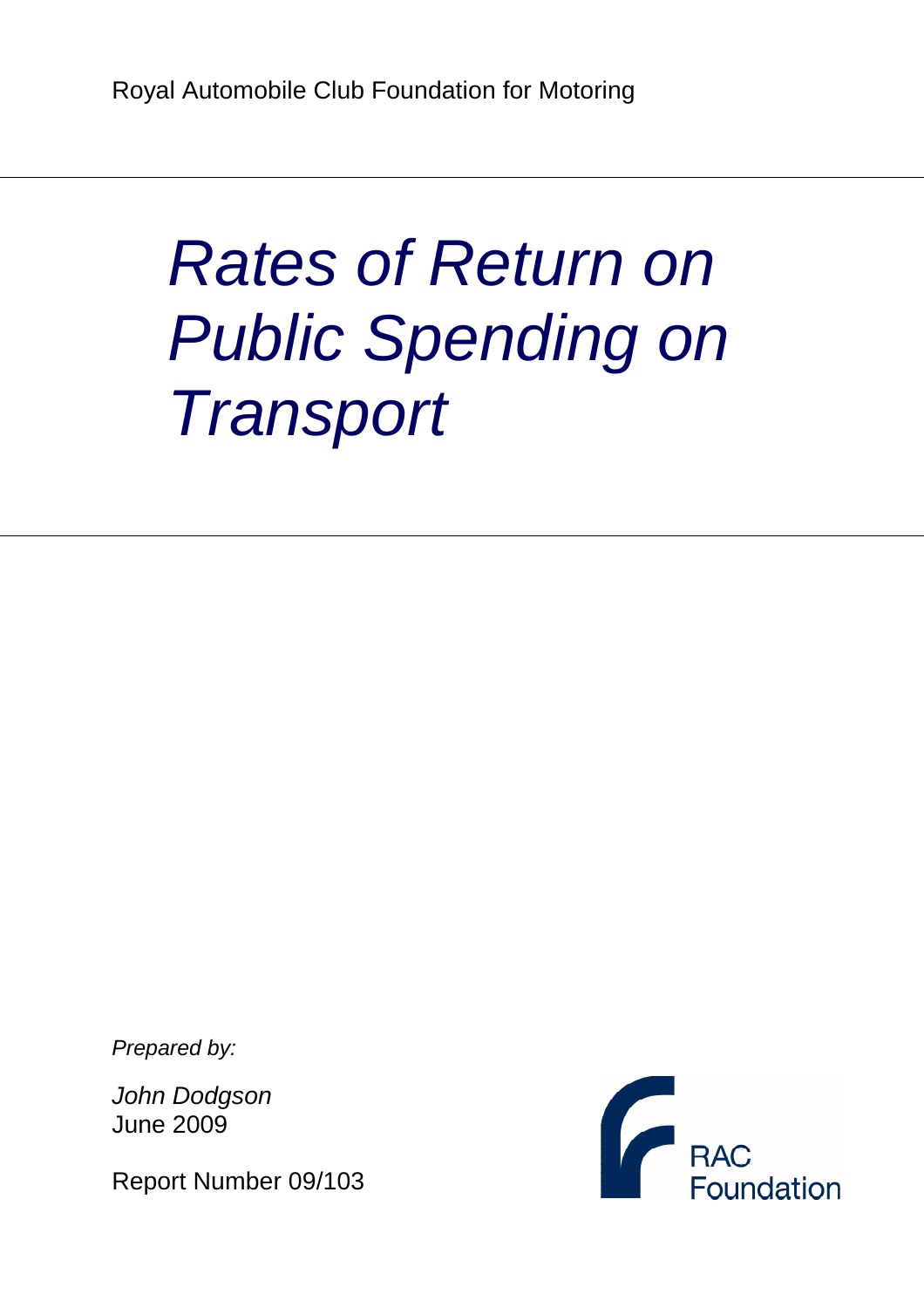**The Royal Automobile Club Foundation has commissioned a number of external experts to write a series of think pieces and occasional papers throughout the course of 2009/10. This paper on the rates of return from transport investment is report number 09/103.** 

**The Royal Automobile Club Foundation for Motoring Limited is a charity established to promote the environmental, economic, mobility and safety issues relating to the use of motor vehicles.** 

**Royal Automobile Club Foundation 89-91 Pall Mall London SW1Y 5HS** 

**Tel no: 020 7747 3445 www.racfoundation.org** 

**Registered Charity No. 1002705 June 2009 @ Copyright Royal Automobile Club Foundation** 

**This report has been prepared for the RAC Foundation by John Dodgson. The report content is the view of the author and does not necessarily represent the views of the RAC Foundation.**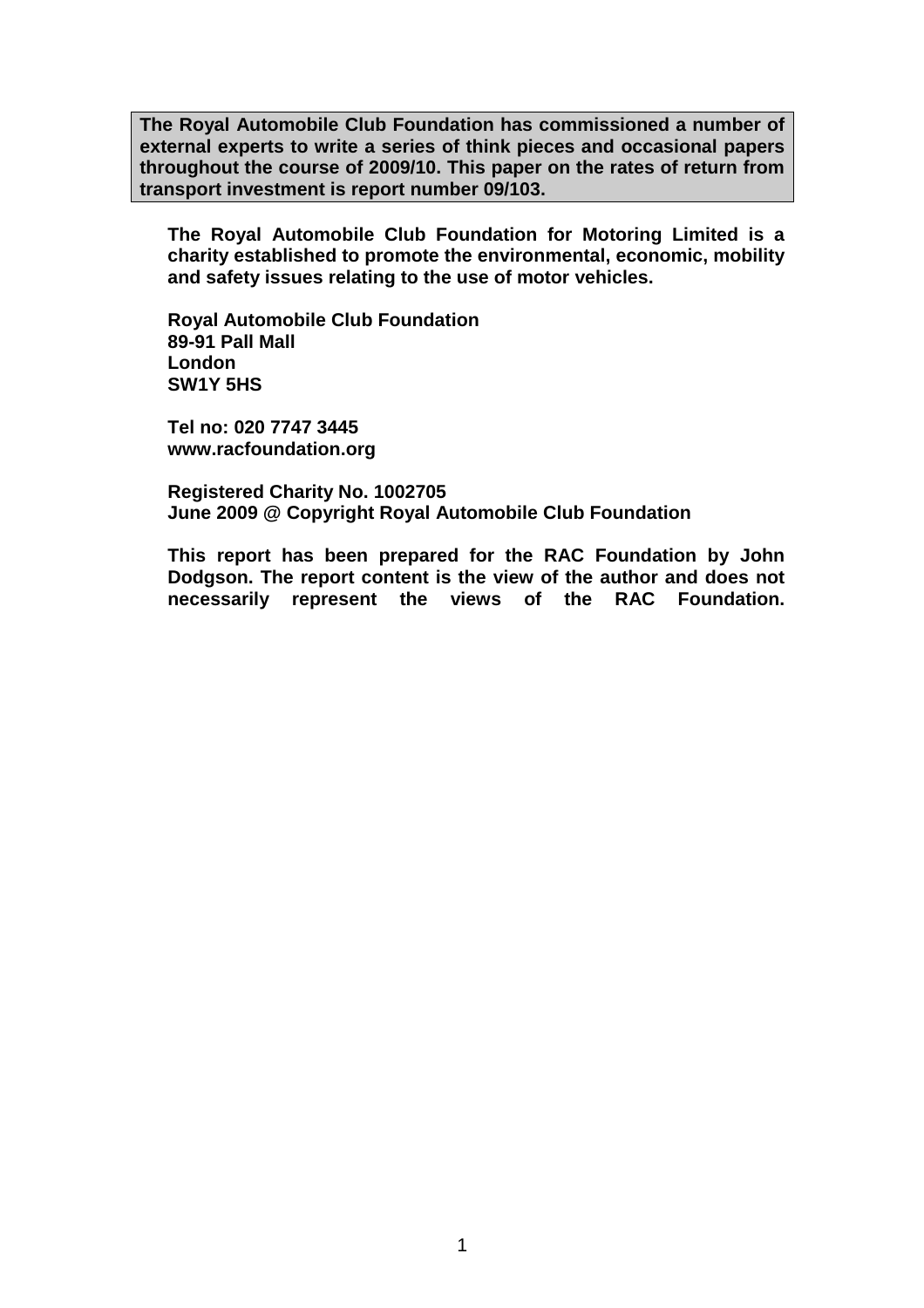# **1. INTRODUCTION**

This report is concerned with the returns from investments in the surface transport sector in the United Kingdom. This issue was considered in detail in the Eddington Report, which included a detailed analysis of the returns from different transport schemes (Eddington, 2006a, see in particular chapter 3.1, pp.121-142). The relative returns from different sectors are charted in the RAC Foundation report Roads and Reality (RAC Foundation, 2007, pp.36- 38). Eddington concluded that some transport interventions offer very high returns to government spending, and that the case for targeted transport intervention is compelling. While there is a strong case for ensuring that transport users pay the true costs associated with their trips and that there is potential for options such as road pricing to ensure better use of existing infrastructure, some infrastructure projects do offer very good returns. These include schemes targeted at the worst bottlenecks, and relatively small-scale interventions such as walking and cycling schemes and junction improvements. But returns from interventions in urban areas appeared to be relatively low.

The Eddington report's recommendations have subsequently been incorporated in the Department for Transport's objectives as set out in the document PSA Delivery Agreement 5. This PSA Agreement notes (HM Treasury, 2007, p.11) that a "key recommendation of the Eddington Study was the need for a rigorous and systematic policy process for transport spending: defining the problems; considering the full range of options across all modes; and using appraisal techniques that include full costs and benefits to ensure spending is focused on the best policies. In response the Government is developing investment plans for transport focused on supporting sustainable economic growth (and other transport challenges and goals), through robust problem definition and appraisal of options. Alongside this, the Government will continue to facilitate private investment to deliver the required outcomes and meet future challenges."

One of the four indicators against which progress in the transport sector will be measured is the average BCR over the Comprehensive Spending Review 07 period.<sup>1</sup> This indicator will "help demonstrate how government is implementing recommendations from the Eddington Study to ensure that spending is focused on the projects with the highest returns" (HM Treasury, 2007, pp.5-6).

The basis of appraisal of public sector projects in the transport sector is the New Approach to Transport Appraisal (NATA). Where possible, impacts of projects are assessed in monetary terms using social cost-benefit analysis techniques, with impacts valued according to values recommended for use by the DfT in their WebTag website. Use of common values, for example for travel time savings and improved safety, should ensure consistency across projects in different parts of the transport sector.

 $\overline{a}$  $1$  The other three indicators relate to: journey times on main roads into urban areas; journey time reliability on the strategic road network; and level of capacity and crowding on the rail network.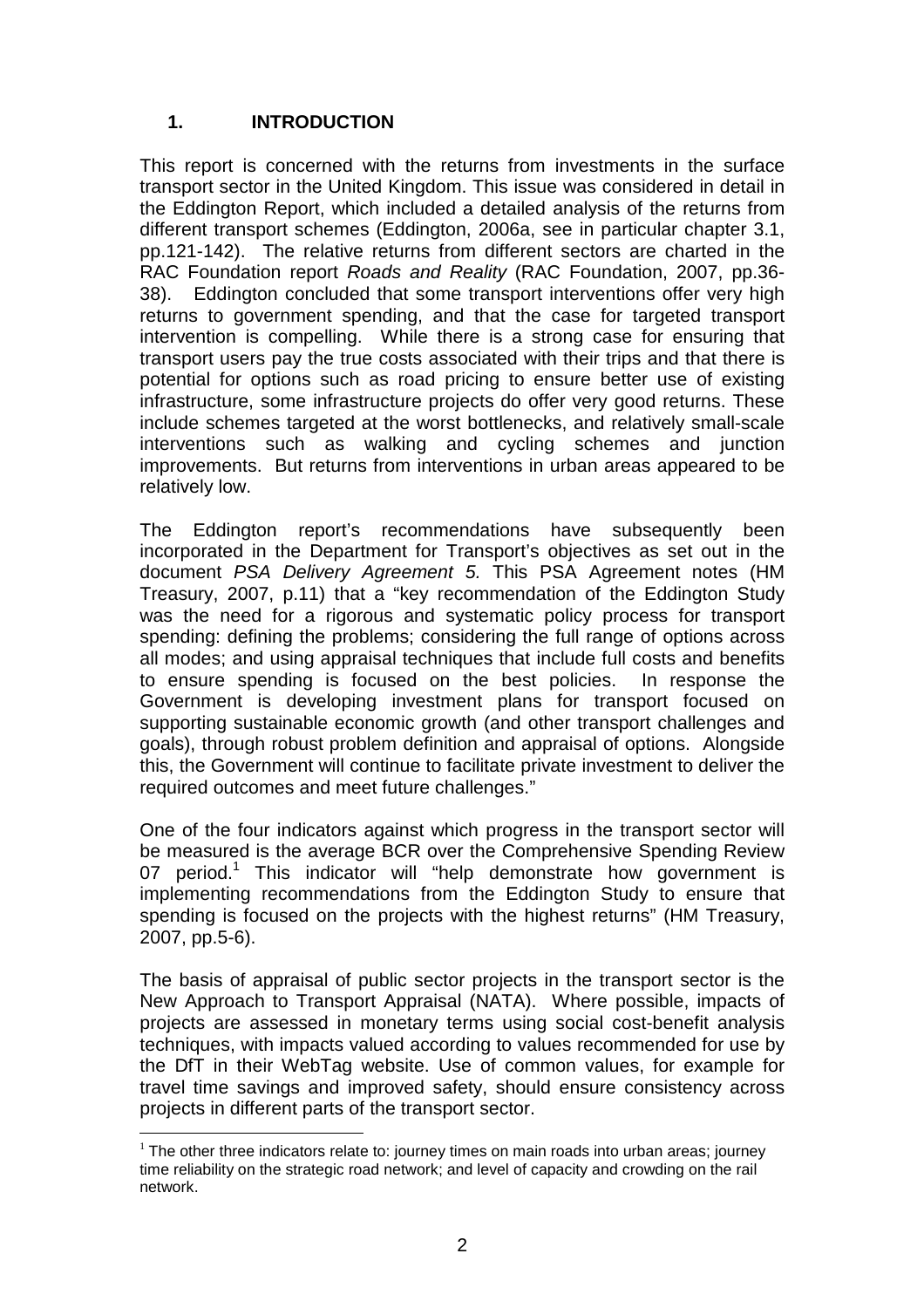Not all impacts can be expressed in monetary terms,<sup>2</sup> and the Appraisal Summary Table (AST) for each project compares different impacts, including those that cannot be valued.

The major consideration is Value for Money (VFM). The Department's guidance on VFM (DfT, 2005) indicates that submissions for projects should include a VFM section which:

- Sets out the estimated BCR:
- Assesses whether the project has any significant impacts which cannot be expressed in monetary terms; and
- On the basis of this analysis, describes the project as 'poor', 'low', 'medium', or 'high'.

A project will generally be regarded as:

 $\overline{a}$ 

- 'poor' if the BCR is less than one;
- 'low' if the BCR lies between 1 and 1.5:
- 'medium' if the BCR lies between 1.5 and 2; and
- 'high' if the BCR is greater than  $2<sup>3</sup>$

However, consideration of the impact of any non-monetised impacts might shift a project into a different category to the one implied by its BCR so choice of project is not just determined by the measured BCR. The DfT's April 2009 NATA Refresh document provides some details on how the adjustment from initial BCR to final VFM category is to be made through consideration of those impacts where some monetary valuation can be made (the 'adjusted BCR') and assessment of the sensitivity of the final results to the impact of nonmonetised impacts (DfT, 2009a, pp.50-60).

DfT guidance indicates that DfT would normally expect to fund: no projects with poor VFM; very few projects with low VFM; some, but by no means all, projects with medium VFM; and most, if not all, projects with high VFM. No submission should recommend agreement to a project with low VFM without the agreement of the relevant Director General. No submission should recommend agreement to a project with poor VFM without the agreement of the Accounting Officer.

The Department's aim in its PSA agreement is to maintain the same proportions of expenditure in the high VFM category as was achieved in the Comprehensive Spending Review 04 period. Success is to be judged over the three year CSR period, but progress is to be reported annually.

 $2$  Impacts assessed in monetary terms are: risk of death or injury; time savings; operating costs; costs to the Exchequer; noise; carbon emissions; physical fitness; and costs and revenue to the private sector. Impacts where there is some valuation evidence are: reliability; some wider benefits; regeneration; landscape; air quality; and journey ambience. Impacts not currently valued include: townscape; water environment; accessibility; social inclusion; biodiversity; and heritage.

 $3$  From April 2009 a further 'very high' category is being introduced for schemes with a BCR above 4.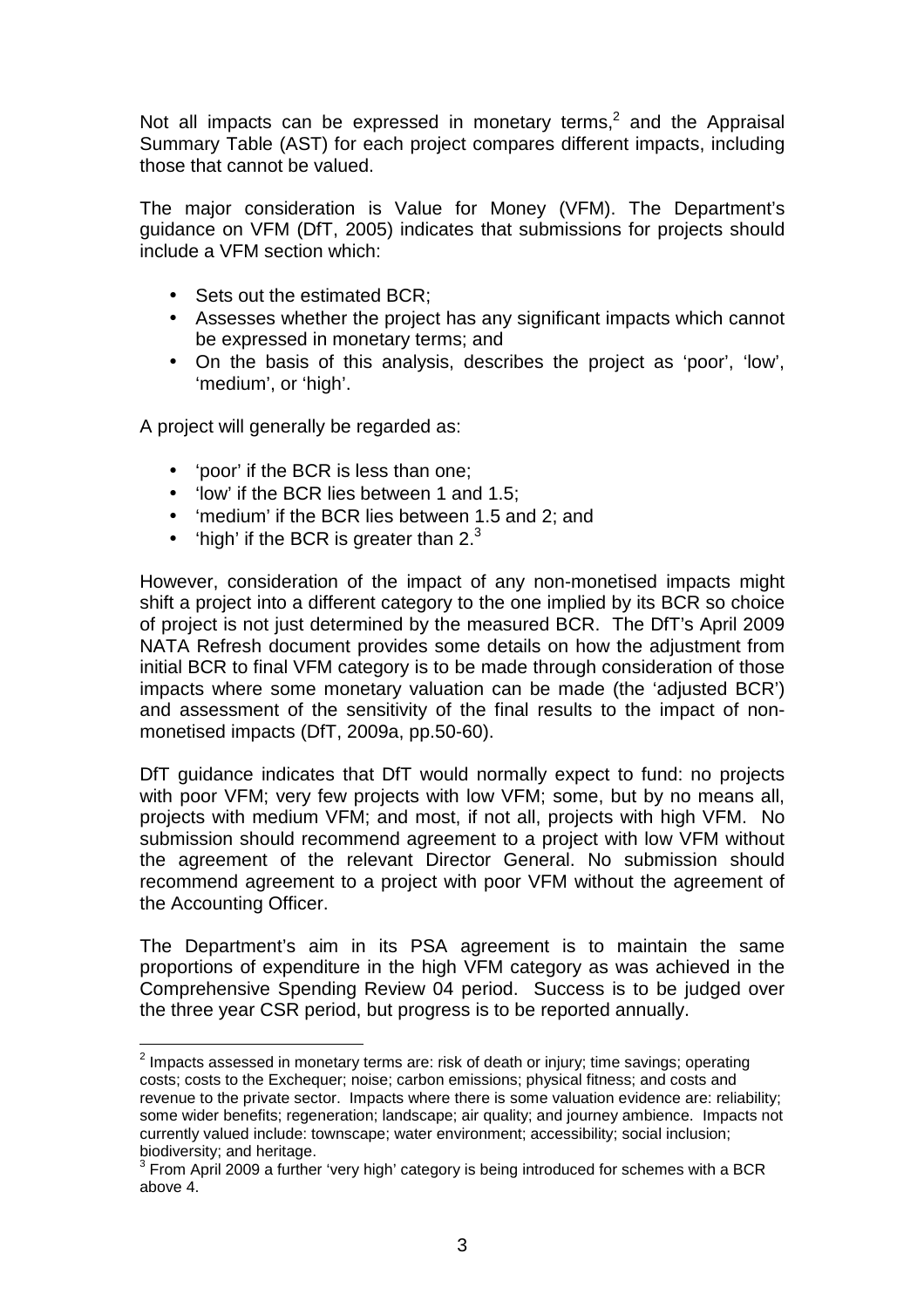The baseline CSR 04 proportions are 'high' VFM 95 per cent, 'medium' VFM 4 per cent, 'low' VFM one per cent, 'poor' VFM zero per cent (DfT, 2008).

# **2. PROBLEMS IN INTERPRETING BENEFIT-TO-COST RATIOS**

# **2.1 Problems Identified**

There are a number of problems in interpreting and comparing published benefit cost ratios:

- Recommended methodology for valuing costs and benefits in the public sector changed as a result of the publication of the latest version of the Treasury Green Book in 2003;
- The definition of the benefit cost ratio used by DfT changed around 2003 when the definition of cost was changed to include net cost to the public sector rather than overall social cost;
- Benefit cost ratios are likely to vary over the period during which a project is being planned;
- Benefit cost ratios estimated after a project has been implemented may differ from those anticipated before construction is finally approved; and
- BCRs only include monetised impacts of projects.

# **2.2 Impact of the Green Book Changes**

The most recent revisions to the Green Book in 2003 involved a number of changes which would alter the BCR value for a particular project:

- The standard project appraisal period was increased to 60 years, which would increase the stream of benefits for longer-lived projects and hence increase their BCR;
- The standard discount rate was reduced to 3.5 per cent, which would reduce the extent to which future benefits were discounted, and hence increase the BCR; and
- Standard allowances were to be added to capital costs to allow for optimism bias, which would increase total costs and hence reduce the BCR.

# **2.3 Revision of the Definition of the BCR**

The second problem in interpreting BCR values is that the definition of the BCR recommended to be used in transport appraisals has changed over time. The issue of the appropriate definition of the BCR was raised in the report that Professor Robert Sugden provided for DETR on cost-benefit analysis methodology in 1998 (Sugden, 1998, see especially pp.18-21). The Department adopted Sugden's methodology, and the definition of the BCR recommended for use in NATA changed around 2003 to take account of the net subsidy cost to the public sector. BCR was defined as the present value of benefits (PVB) divided by the net present value of costs to the public sector (PVC).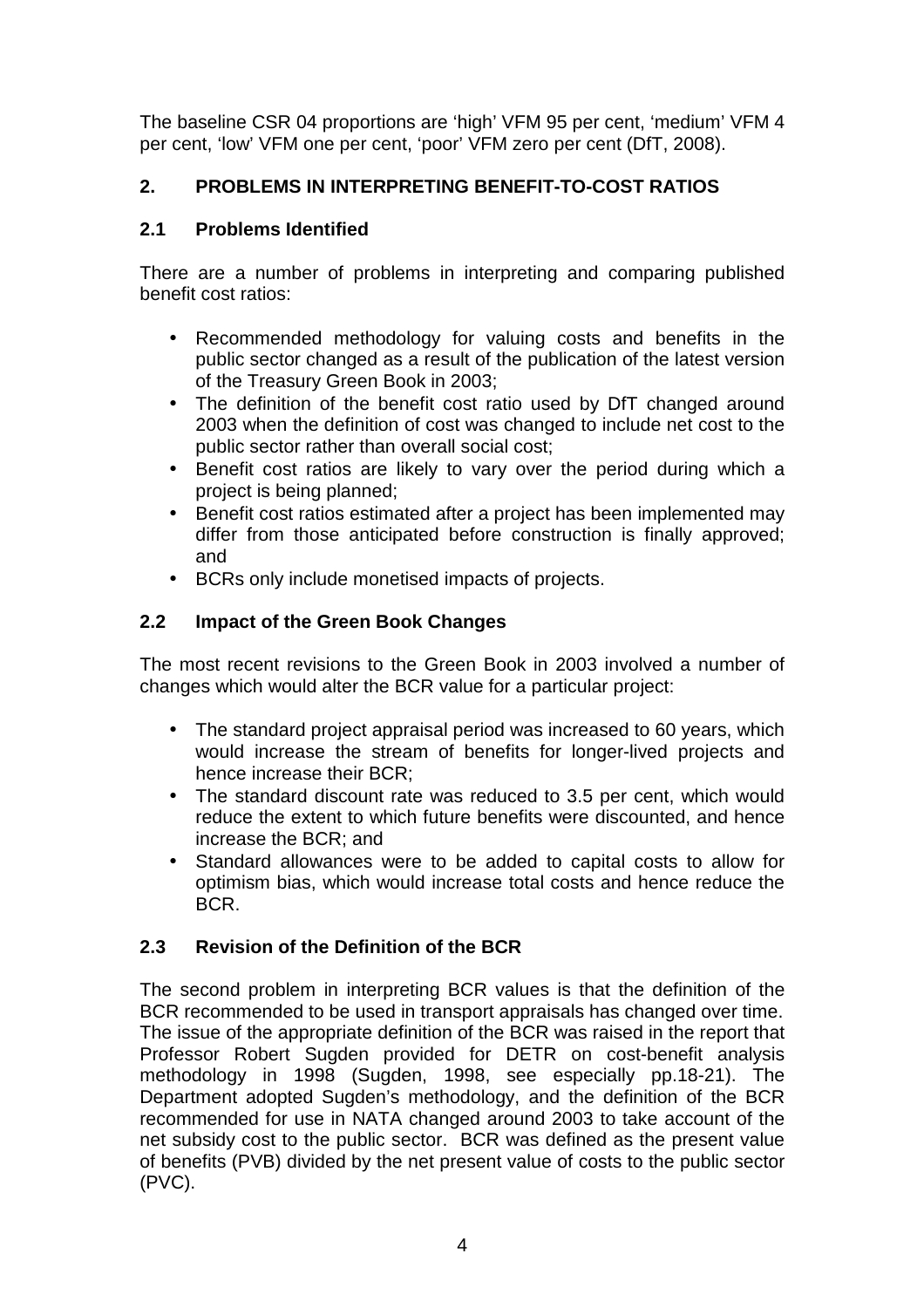Thus the Department's Autumn 2008 Performance Report notes that the "NATA benefit cost ratio is currently defined as net benefits (benefits minus costs) to users, business and private sector providers divided by Public Sector Cost where benefits and costs are measured in present value terms (i.e. measured over 60 years and then discounted" (DfT, 2008). Concern was expressed (see for example Green Alliance, 2008, pp.23-29) that this tended to favour road schemes, since these may lead to increases in vehicle-mileage (for example, a by-pass may save time, but distance travelled may increase) and increases in fuel consumption and hence tax revenue. This also appears to conflict with government objectives to reduce greenhouse gas emissions caused by use of fossil fuels. In addition, BCR values under this definition can be very sensitive to small changes in revenues, and in the limit BCRs will rise rapidly as revenue gains approach total scheme costs.

DfT have taken such concerns into account and in their NATA Refresh document published in April 2009 propose to change the definition of the BCR again, to exclude indirect tax changes from present value of cost calculations and include them in the present value of benefit calculations (DfT, 2009a, pp.41-49). Selecting projects with the highest BCRs would then ensure maximisation of benefits from a DfT budget which did not take account of any changes in overall government indirect tax revenue. This change would take effect from 2010, so obviously none of the BCRs to be detailed below have been calculated on this new basis.

### **2.4 Changes in BCR Values Will Vary Over the Planning Period for a Particular Project**

One would expect as a project passes through the planning stages, from feasibility planning, to programme entry, to initial approval, to final approval, that the value of the BCR would be revised. For example, as a scheme is worked up, the capital cost estimates are likely to be firmed up, and contingency requirements reduced. Also as new information becomes available, traffic forecasts may be revised and the benefit estimates on which they are based may need to be modified. Some care may therefore need to be exercised in comparing BCR estimates from different stages of different projects' lives.

#### **2.5 Ex Post BCRs from Evaluations May Differ From Ex Ante BCRs from Appraisals**

Many of the BCR values available have been calculated in order to secure approval for construction, but the expectations of the project planners may not be realised. Ex post evaluation is increasingly being used in the transport sector,<sup>4</sup> so for projects that have been implemented it is important to compare ex post estimates of the BCR realised with the ex ante expectation of the BCR that the project will realise.

 $\overline{\phantom{a}}$  $4$  See for example guidance on evaluation of major local transport projects published by DfT (NERA et al, 2006).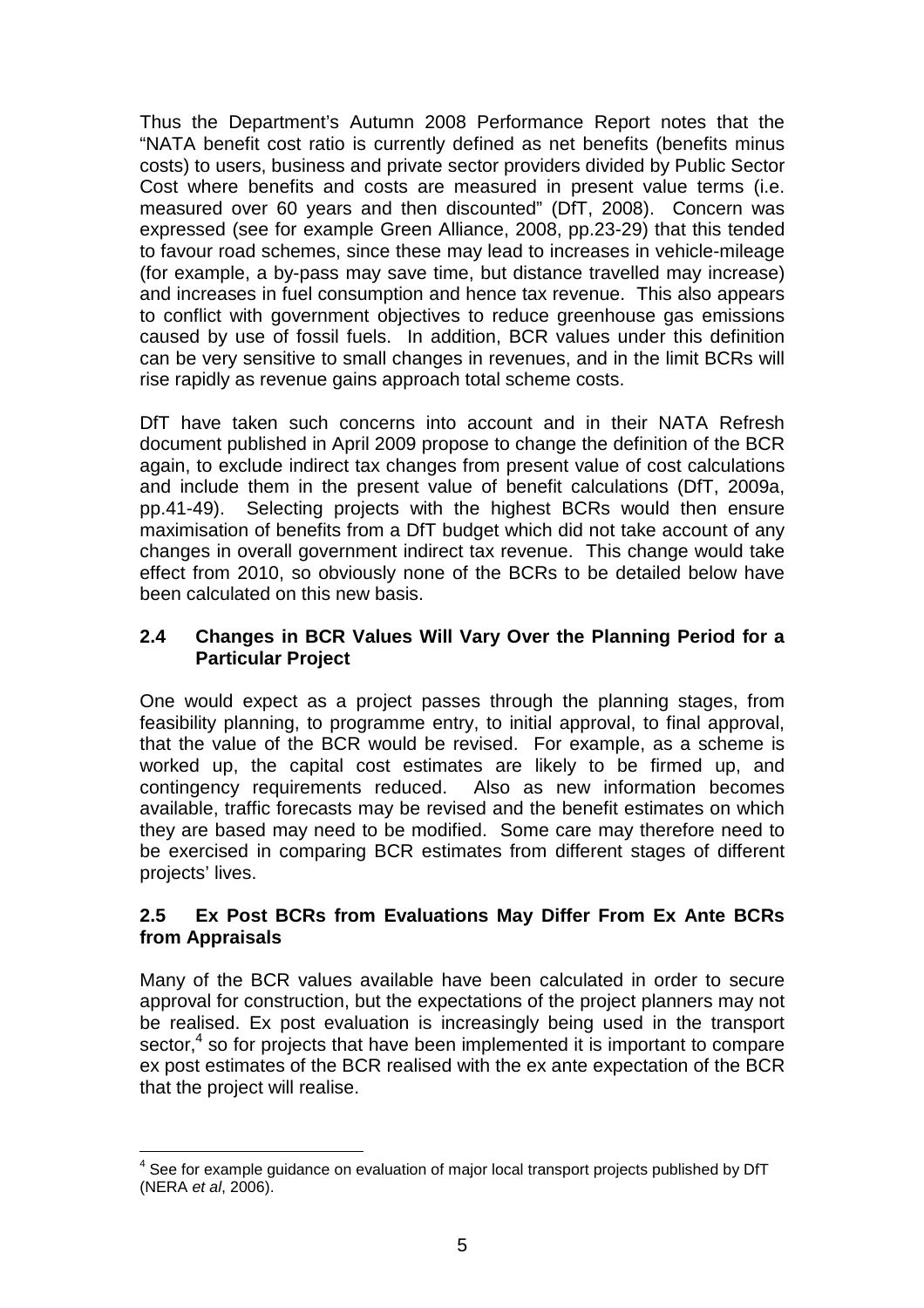# **2.6 BCRs Only Include Monetised Impacts of Projects**

BCRs only include the monetised impacts of projects, whereas projects will have other, non-monetised, impacts that may be identified and sometimes quantified in the project Appraisal Summary Table (AST). As noted in Section 1, DfT appraisal methodology makes some allowance for this because the overall VFM rating from a project ('poor', 'low', 'medium', or 'good') may vary from that implied by the range in which the BCR lies.

The Eddington Report (Eddington, 2006a, pp.129-131) provides some information on the effects of moving towards a more complete assessment of VFM in two sectors, 'roads' and 'bus and interchange' schemes. Including environmental, social and what Eddington calls 'missing GDP effects' reduces BCRs for road schemes but increases them (according to Eddington "the impact is minimal but slightly positive") for bus and interchange schemes (Eddington, 2006a, p.130). As noted above in Section 1, the recent NATA Refresh document provides some information on how the overall assessment of VFM is to be made.

# **3.0 SOURCES OF INFORMATION ON BENEFIT-TO-COST RATIOS**

#### **3.1 The Eddington Report and Subsequent Detailed Information on the Projects Included**

DfT have published information on the individual projects and their BCRs which appear in the Eddington Report. This information also indicates the Value for Money (VFM) category where this was assessed. Schemes, a total of 184, are divided into the following categories:

- Highways Agency schemes (90 schemes);
- Local roads (43 schemes);
- Local public transport schemes (20 schemes);
- Rail schemes (only 2 schemes, the Crossrail hybrid scheme and the Thameslink upgrade);
- Schemes from external sources (14 schemes, of which three were local roads, two light rail, six rail, one a Highways Agency scheme, and two walking/cycling schemes); and
- Results from additional modelling commissioned by the Eddington Study on a further set of transport schemes (15 schemes, of which two were Highways Agency roads, two were local roads, eight public transport, and three heavy rail).

Results from these schemes are presented in full in Table 1, and summarised in Table 2. Both tables reclassify projects into the following six categories: Highways Agency roads; local roads; local public transport schemes, excluding light rail; heavy rail schemes, now 11 schemes (including the Jubilee Line which the DfT file classified as a light rail scheme), light rail schemes (five projects), and walking/cycling schemes (only two).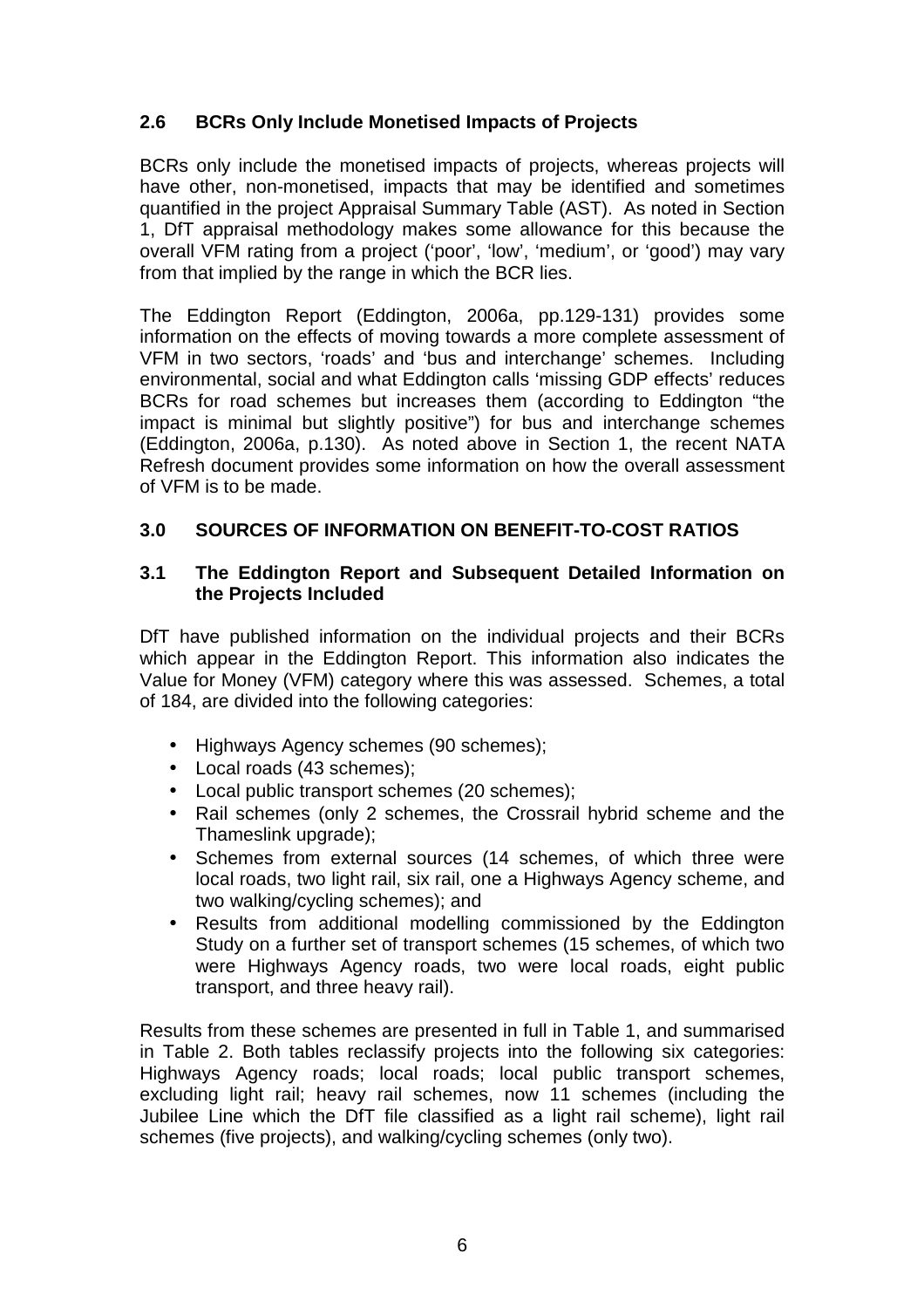Table 1 shows each scheme in each category, provides a brief description to identify the scheme, and tabulates the BCR value and the VFM category. Within each category of scheme projects are ranked according to (increasing) BCR values. The final column of the table shows the relationship between BCR values and VFM values. In the case of 90 of the schemes (just over half of the total) there is no VFM classification, while in another 78 (42 per cent, or 85 per cent of those for which a VFM classification does exist) considerations of VFM do not alter the BCR classification (as 'poor', 'low', 'medium' or 'good').

| Route           |                                   | <b>NATA</b>      |                         | <b>VFM</b>     | <b>VFM and BCR</b>   |
|-----------------|-----------------------------------|------------------|-------------------------|----------------|----------------------|
| no.             | <b>Description of project</b>     | <b>BCR</b>       | <b>BCR cat</b>          | cat            | categories           |
| M6              | <b>Carlisle to Guards Mill</b>    | Negative         | $\mathbf{1}$            | $\overline{4}$ | VFM good, BCR poor   |
| A64             | Colton Lane                       | 1                | $\overline{2}$          | $\Omega$       | No VFM value         |
|                 | Leeds to Sheffield highway        |                  |                         |                |                      |
|                 | Improvements                      | 1.3              | 2                       | 0              | No VFM value         |
| A2              | Bean to Cobham Phase 1            | 1.5              | $\overline{2}$          | $\mathbf 0$    | No VFM value         |
| A500            | Basford, Hough, Shavington Bypass | 1.7              | $\overline{3}$          | $\mathbf 0$    | No VFM value         |
|                 | Castle Street Improvement-Cut and |                  |                         |                |                      |
| A63             | Cover Tunnel Option               | 1.7              | 3                       | 0              | No VFM value         |
| M <sub>6</sub>  | <b>Active Traffic Management</b>  | 1.8              | $\overline{3}$          | $\overline{0}$ | No VFM value         |
| A120            | Stansted to Braintree Improvement | $\overline{2}$   | $\overline{3}$          | $\Omega$       | No VFM value         |
| A2/A28          |                                   |                  |                         |                |                      |
| $\overline{c}$  | Dartford Improvement Scheme       | $\overline{c}$   | 3                       | 4              | VFM good, BCR medium |
| A <sub>6</sub>  | Clapham Bypass                    | $\overline{2}$   | $\overline{3}$          | $\mathbf 0$    | No VFM value         |
| $\overline{A6}$ | <b>Great Glen Bypass</b>          | $\overline{2}$   | $\overline{3}$          | $\overline{0}$ | No VFM value         |
|                 | Long Newton Grade Separated       |                  |                         |                |                      |
| A66             | Junction                          | $\overline{2}$   | 3                       | $\overline{4}$ | VFM good, BCR medium |
|                 | Widening Junctions 30 to 42       |                  |                         |                |                      |
| M <sub>1</sub>  | Northbound Collector Distributor  | $\overline{2}$   | 3                       | 4              | VFM good, BCR medium |
|                 | Flimwell to Robertsbridge-HA      |                  |                         |                |                      |
| A21             | preferred route                   | 2.1              | $\overline{\mathbf{4}}$ | 4              | VFM and BCR the same |
|                 | Iwade to Queensborough            |                  |                         |                |                      |
| A249            | Improvement                       | 2.1              | 4                       | 0              | No VFM value         |
| A30             | Temple to Higher Carblake         | 2.1              | $\overline{4}$          | $\overline{0}$ | No VFM value         |
|                 | City Road & Stoke Junction        |                  |                         |                |                      |
| A500            | Improvement                       | 2.1              | 4                       | 0              | No VFM value         |
| A1033           | Hedon Road Improvement            | $\overline{2.2}$ | $\overline{4}$          | $\mathbf 0$    | No VFM value         |
| M25             | Rapid Widening DBFO section 5     | 2.2              | $\overline{4}$          | $\Omega$       | No VFM value         |
| A303/A          |                                   |                  |                         |                |                      |
| 358             | A303/A30 Option                   | 2.3              | $\overline{\mathbf{r}}$ | $\mathbf{1}$   | VFM poor, BCR good   |
| A650            | <b>Bingley Relief Road</b>        | 2.3              | $\overline{4}$          | $\overline{0}$ | No VFM value         |
|                 | Temple Sowerby Bypass &           |                  |                         |                |                      |
| A66             | Improvements at Winderwath        | 2.3              | 4                       | 4              | VFM and BCR the same |
| M25             | J12-15 Widening                   | 2.3              | $\overline{4}$          | $\overline{0}$ | No VFM value         |
| A <sub>5</sub>  | Nesscliffe Bypass                 | 2.4              | $\overline{\mathbf{4}}$ | $\pmb{0}$      | No VFM value         |
| M25             | Rapid Widening DBFO section 4     | 2.4              | $\overline{\mathbf{4}}$ | 0              | No VFM value         |
| A2              | Pepperhill to Cobham widening     | 2.5              | $\overline{\mathbf{4}}$ | $\overline{4}$ | VFM and BCR the same |
| A46             | Newark to Lincoln Improvement     | $\overline{2.6}$ | $\overline{4}$          | $\mathbf 0$    | No VFM value         |
| M27             | J11-12 Climbing Lane              | 2.6              | $\overline{4}$          | $\overline{4}$ | VFM and BCR the same |
|                 | Kippings Cross to Lamberhurst     |                  |                         |                |                      |
| A21             | bypass                            | 2.7              | 4                       | 0              | No VFM value         |
|                 | Haughley New St-Stowmarket        |                  |                         |                |                      |
| A14             | Improvement (Q2 2000)             | 2.8              | 4                       | 0              | No VFM value         |
| A27             | Polegate Bypass                   | 2.8              | $\overline{4}$          | $\mathbf 0$    | No VFM value         |
| A303/A          |                                   |                  |                         |                |                      |
| 358             | A358 Option                       | 2.8              | $\overline{\mathbf{4}}$ | 4              | VFM and BCR the same |
|                 | Whitfield Turn-Brackley Hatch     |                  |                         |                |                      |
| A43             | Improvement                       | 2.8              | 4                       | 0              | No VFM value         |
| M <sub>1</sub>  | J10 to J13 Widening               | 2.9              | $\overline{4}$          | $\mathbf 0$    | No VFM value         |

**Table 1: Benefit cost ratios from the Eddington Report**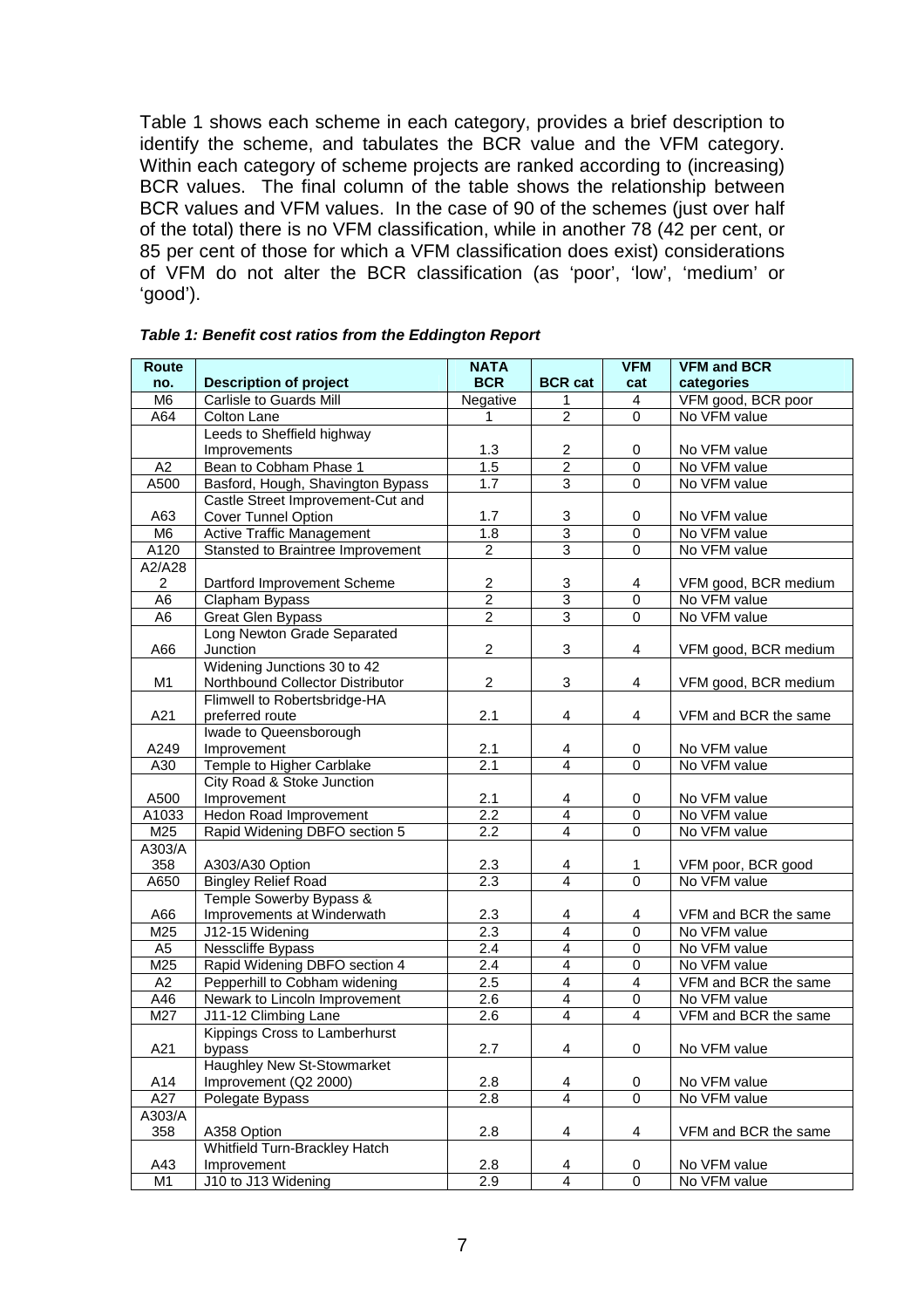| <b>Route</b>   |                                               | <b>NATA</b>             |                                  | <b>VFM</b>              | <b>VFM and BCR</b>           |
|----------------|-----------------------------------------------|-------------------------|----------------------------------|-------------------------|------------------------------|
| no.            | <b>Description of project</b>                 | <b>BCR</b>              | <b>BCR</b> cat                   | cat                     | categories                   |
| M1             | J19 Improvement                               | 2.9                     | 4                                | 4                       | VFM and BCR the same         |
| A11            | Attleborough Bypass Improvement               | 3                       | $\overline{4}$                   | $\mathbf 0$             | No VFM value                 |
| A41            | <b>Aston Clinton Bypass</b>                   | $\overline{3}$          | $\overline{4}$                   | $\Omega$                | No VFM value                 |
|                | Access to Port of Liverpool Improv            |                         |                                  |                         |                              |
|                | (new route from M57/M58)                      | 3                       | 4                                | 0                       | No VFM value                 |
| A <sub>3</sub> | Hindhead                                      | 3.1                     | 4                                | $\overline{4}$          | VFM and BCR the same         |
| A <sub>6</sub> | Rothwell-Denborough Bypass                    | 3.2                     | 4                                | $\mathbf 0$             | No VFM value                 |
| M4             | Junction 18                                   | $\overline{3.4}$        | $\overline{4}$                   | $\overline{4}$          | VFM and BCR the same         |
| A180           | Interchange                                   | 3.5                     | $\overline{4}$                   | $\mathbf 0$             | No VFM value                 |
| A43            | M40 - B4031 Dualling                          | $\overline{3.5}$        | $\overline{4}$                   | $\mathbf 0$             | No VFM value                 |
| A <sub>6</sub> | Alvaston                                      | $\overline{3.5}$        | 4                                | $\mathbf 0$             | No VFM value                 |
| M <sub>1</sub> | J6A to J10 Widening                           | $\overline{3.5}$        | 4                                | $\overline{4}$          | VFM and BCR the same         |
| A590           | High and Lower Newton                         | $\overline{3.6}$        | $\overline{4}$<br>$\overline{4}$ | $\overline{2}$          | VFM low, BCR good            |
| A66            | Stainburn & Great Clifton Bypass              | 3.6                     |                                  | $\mathbf 0$             | No VFM value                 |
| A1(M)          | Ferrybridge-Hook Moor                         | 3.7                     | 4                                | $\mathbf 0$             | No VFM value                 |
| M <sub>5</sub> | Hallen Hill                                   | 3.7                     | 4                                | $\overline{4}$          | VFM and BCR the same         |
| A30            | Carland Cross to Chiverton Cross              | 3.8<br>$\overline{3.8}$ | 4<br>$\overline{4}$              | 0<br>$\mathbf 0$        | No VFM value                 |
| A34<br>M60     | Chieveley/M4 J13 Improvement<br>J5-8 Widening | $\overline{3.8}$        | 4                                | $\Omega$                | No VFM value<br>No VFM value |
|                |                                               |                         |                                  |                         |                              |
| A63            | Melton Grade Separated Junction<br>(Q2 2000)  | 3.9                     |                                  | 0                       | No VFM value                 |
| A1             | Willowburn to Denwick Improvement             | 4.1                     | 4<br>$\overline{4}$              | $\Omega$                | No VFM value                 |
|                | Caxton Common to Hardwick                     |                         |                                  |                         |                              |
| A428           | Improvement                                   | 4.1                     | 4                                | 4                       | VFM and BCR the same         |
|                | J19-20 N/B Climbing Lane                      |                         |                                  |                         |                              |
| M <sub>5</sub> | (Tickenham Hill)                              | 4.1                     | 4                                | 4                       | VFM and BCR the same         |
| A1(M)          | Wetherby-Walshford                            | 4.2                     | $\overline{4}$                   | $\mathbf 0$             | No VFM value                 |
| A21            | Lamberhurst By-Pass                           | $\overline{4.2}$        | $\overline{\mathbf{4}}$          | $\mathbf 0$             | No VFM value                 |
| A595           | Parton to Lillyhall                           | $\overline{4.2}$        | 4                                | 4                       | VFM and BCR the same         |
| A10            | <b>Wadesmill-Colliers End</b>                 | 4.5                     | 4                                | $\mathbf 0$             | No VFM value                 |
| A43            | Siverstone Bypass                             | 4.5                     | 4                                | $\mathbf 0$             | No VFM value                 |
| M25            | Rapid Widening DBFO section 2                 | 4.6                     | $\overline{4}$                   | $\mathbf 0$             | No VFM value                 |
| M62            | Route 2 Junction 25 to 28                     | 4.7                     | $\overline{4}$                   | 4                       | VFM and BCR the same         |
| A63            | Selby Bypass                                  | 4.8                     | $\overline{4}$                   | $\Omega$                | No VFM value                 |
| M40/A          |                                               |                         |                                  |                         |                              |
| 404            | Handy Cross Junction Improvement              | 4.9                     | 4                                | 0                       | No VFM value                 |
| A38            | Derby Junction                                | 5.2                     | $\overline{4}$                   | $\overline{\mathbf{4}}$ | VFM and BCR the same         |
| A30            | Bodmin to Indian Queens                       | $\overline{5.5}$        | 4                                | $\overline{4}$          | VFM and BCR the same         |
| M25            | Rapid Widening DBFO section 1                 | 5.5                     | $\overline{4}$                   | $\mathbf 0$             | No VFM value                 |
| A11            | Fiveways to Thetford Improvement              | $\overline{5.6}$        | 4                                | 0                       | No VFM value                 |
| A30/A3         |                                               |                         |                                  |                         |                              |
| 82             | Merrymeet Junction                            | 5.7                     | 4                                | 4                       | VFM and BCR the same         |
| A419           | Commonhead Junction                           | 5.7                     | $\overline{4}$                   | $\mathbf 0$             | No VFM value                 |
| M40            | Junction 15 Longridge Bypass                  | 5.8                     | $\overline{4}$                   | $\pmb{0}$               | No VFM value                 |
| M20            | J10A                                          | 5.9                     | 4                                | $\mathbf 0$             | No VFM value                 |
| A160           | Improvements                                  | 6.1                     | $\overline{\mathbf{4}}$          | 0                       | No VFM value                 |
|                | Handcross to Warninglid                       |                         |                                  |                         |                              |
| A23            | Improvement                                   | 6.1                     | 4                                | 4                       | VFM and BCR the same         |
|                | M1 Link Road (Southern Route                  |                         |                                  |                         |                              |
| A <sub>5</sub> | Strategic)                                    | 6.5                     | 4                                | 0                       | No VFM value                 |
| M25            | J1b-3 Widening                                | 6.5                     | $\overline{4}$                   | $\mathbf 0$             | No VFM value                 |
| M27            | J3-4 Widening                                 | 7.1                     | $\overline{4}$                   | $\overline{4}$          | VFM and BCR the same         |
| A160/A         |                                               |                         |                                  |                         |                              |
| 180            | Improvement Feasibility Study                 | 7.2                     | 4                                | 0                       | No VFM value                 |
| M25            | J28/A12 Brook St Improvement                  | 7.2                     | $\overline{4}$                   | 4                       | VFM and BCR the same         |
|                | Southerham to Beddington                      |                         |                                  |                         |                              |
| A27            | Improvement                                   | 7.5                     | 4                                | 4                       | VFM and BCR the same         |
| A453           | Widening M1 J24 to A52                        | 7.8                     | $\overline{4}$                   | $\mathbf 0$             | No VFM value                 |
| A421           | <b>Great Barford Bypass</b>                   | 7.9                     | $\overline{\mathbf{4}}$          | $\overline{4}$          | VFM and BCR the same         |
| M <sub>5</sub> | J19-20 S/B Climbing Lane (Naish Hill)         | 9.3                     | 4                                | 4                       | VFM and BCR the same         |
| A <sub>6</sub> | Rushden Higham Ferrers Bypass                 | $9.\overline{5}$        | $\overline{4}$                   | $\pmb{0}$               | No VFM value                 |
| A47            | Blofield to North Burlingham                  | 9.6                     | $\overline{4}$                   | $\mathbf 0$             | No VFM value                 |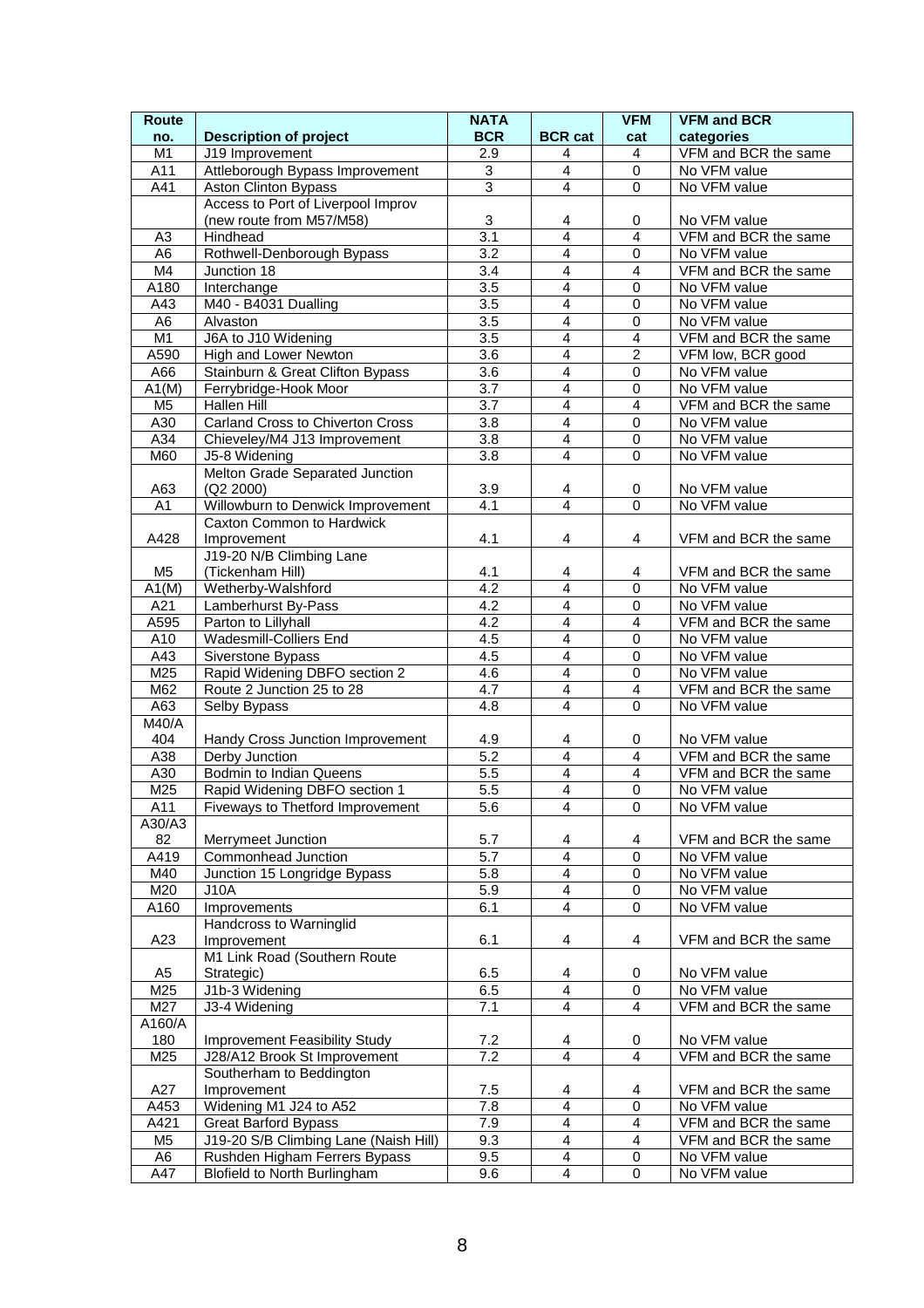| <b>Route</b> |                                         | <b>NATA</b>       |                         | <b>VFM</b>              | <b>VFM and BCR</b>   |
|--------------|-----------------------------------------|-------------------|-------------------------|-------------------------|----------------------|
| no.          | <b>Description of project</b>           | <b>BCR</b>        | <b>BCR cat</b>          | cat                     | categories           |
| A21          | Tonbridge to Pembury                    | 11.1              | 4                       | 0                       | No VFM value         |
| A55/A4       |                                         |                   |                         |                         |                      |
| 83           |                                         | 11.2              | 4                       | 4                       | VFM and BCR the same |
|              | <b>Stansted Surface Access</b>          | 11.7              | $\overline{4}$          | $\Omega$                | No VFM value         |
| A14          | Ellington to Fen Ditton Improvement     | 12.3              | $\overline{4}$          | $\mathbf 0$             | No VFM value         |
| A180         | Widening                                | 13                | $\overline{4}$          | 0                       | No VFM value         |
| A46          | Newark to Widmerpool Improvement        | 14.7              | $\overline{4}$          | $\overline{4}$          | VFM and BCR the same |
| A1           | Peterborough to Blyth GSJ               | $\overline{2}0.5$ | $\overline{4}$          | $\overline{4}$          | VFM and BCR the same |
|              | <b>Local Road Schemes</b>               |                   |                         |                         |                      |
|              | Rotherwas Access Road                   | 1                 | 1                       | 1                       | VFM and BCR the same |
| A35          | Codford to Heytesbury Improvement       | 1.5               | $\overline{2}$          | $\mathbf{1}$            | VFM poor, BCR low    |
|              | Owen Street Level Crossing Relief       |                   |                         |                         |                      |
|              | Road Tipton                             | 1.5               | 2                       | 3                       | VFM medium, BCR low  |
|              | Beverley Integrated Transport Plan      | 1.9               | $\overline{3}$          | $\overline{3}$          | VFM and BCR the same |
|              | Southend Major Scheme                   | 2.2               | $\overline{4}$          | $\sqrt{3}$              | VFM medium, BCR good |
| A31          | Hickley's Corner Underpass              | 2.3               | $\overline{\mathbf{4}}$ | $\overline{\mathbf{4}}$ | VFM and BCR the same |
|              |                                         |                   |                         |                         |                      |
| A228         | Main Road to Ropers Lane                | 2.4               | $\overline{4}$          | $\mathbf 0$             | No VFM value         |
|              | <b>Burnt Tree Junction Improvement</b>  | 2.7               | $\overline{4}$          | $\overline{4}$          | VFM and BCR the same |
|              | Scarborough Integrated Transport        |                   |                         |                         |                      |
|              | Scheme                                  | 2.7               | 4                       | 4                       | VFM and BCR the same |
|              | Selly Oak New Road Major Scheme         | 2.8               | $\overline{4}$          | $\overline{\mathbf{4}}$ | VFM and BCR the same |
|              | South Lowestoft Relief Road             | 2.8               | $\overline{4}$          | $\overline{4}$          | VFM and BCR the same |
|              | Leeds to Bradford Improved Highway      |                   |                         |                         |                      |
|              | Connections                             | 2.8               | 4                       | 0                       | No VFM value         |
|              | East Leeds Link Road                    | $\overline{2.9}$  | $\overline{4}$          | $\overline{4}$          | VFM and BCR the same |
|              | Sheffield Northern Inner Relief Road    |                   |                         |                         |                      |
|              | phases 2 & 3                            | 2.9               | 4                       | 4                       | VFM and BCR the same |
|              | Wylye Valley Relief Road, Salisbury     |                   |                         |                         |                      |
| A36          | area                                    | 3                 | 4                       | $\overline{c}$          | VFM good, BCR medium |
| A41/A4       | Expressway/All saint Way Junction       |                   |                         |                         |                      |
| 031          | Improvements                            | $\overline{3}$    | 4                       | 4                       | VFM and BCR the same |
| A58          | <b>Blackbrook Diversion</b>             | $\overline{3}$    | $\overline{4}$          | $\overline{4}$          | VFM and BCR the same |
|              | <b>Bexhill Hastings Link Road</b>       | 3.1               | 4                       | $\overline{4}$          | VFM and BCR the same |
|              | Edge Lane West                          | 3.2               | $\overline{4}$          | $\overline{4}$          | VFM and BCR the same |
| A66          | <b>Tees Valley Gateway Study</b>        | $\overline{3.2}$  | $\overline{\mathbf{4}}$ | 0                       | No VFM value         |
|              | Burgh Le Marsh Bypass                   | 3.3               | $\overline{4}$          | $\overline{\mathbf{4}}$ | VFM and BCR the same |
|              | Pleasley Bypass Extension               | $\overline{3.3}$  | $\overline{4}$          | $\overline{4}$          | VFM and BCR the same |
|              | <b>Tunstall Northern Bypass</b>         | $\overline{3.5}$  | $\overline{4}$          | $\overline{4}$          | VFM and BCR the same |
|              | Leeds Urban Area Highway                |                   |                         |                         |                      |
|              | Improvements                            | 3.6               | 4                       | 0                       | No VFM value         |
| A429         | <b>Barford Bypass</b>                   | 3.9               | $\overline{\mathbf{4}}$ | $\overline{4}$          | VFM and BCR the same |
| A228         | Leybourne and West Malling Bypass       | $\overline{4}$    | $\overline{4}$          | $\overline{\mathbf{4}}$ | VFM and BCR the same |
|              | East Kent Access Phase 2                | 4.1               | $\overline{4}$          | $\overline{\mathbf{4}}$ | VFM and BCR the same |
| A4146        | Stoke Hammond                           | 4.2               | $\overline{\mathbf{4}}$ | $\overline{\mathbf{4}}$ | VFM and BCR the same |
| A507         | <b>Ridgmont Bypass</b>                  | 4.3               | $\overline{\mathbf{4}}$ | 4                       | VFM and BCR the same |
|              | West Midlands Urban Traffic Control     | 4.3               | $\overline{\mathbf{4}}$ | $\overline{4}$          | VFM and BCR the same |
|              | <b>DETC</b>                             | 4.4               | $\overline{4}$          | $\overline{4}$          | VFM and BCR the same |
|              | W2EMMS                                  | 4.5               | $\overline{4}$          | $\overline{4}$          | VFM and BCR the same |
|              | Pegswood Bypass                         | $\overline{5}$    | $\overline{4}$          | $\overline{4}$          | VFM and BCR the same |
|              | Greater Manchester Urban Traffic        |                   |                         |                         |                      |
|              | Control                                 | 5.2               |                         |                         |                      |
|              |                                         |                   | 4                       | 4                       | VFM and BCR the same |
|              | Taunton Third Way and Northern          |                   |                         |                         |                      |
|              | Inner Distribution Road                 | 5.2               | 4                       | 4                       | VFM and BCR the same |
| A1073        | Spalding to Eye Improv. Scheme          | 5.4               | $\overline{\mathbf{4}}$ | $\overline{\mathbf{4}}$ | VFM and BCR the same |
|              | Barnstaple Western Bypass               | 5.6               | $\overline{4}$          | $\overline{4}$          | VFM and BCR the same |
|              | <b>Brierley Hill Sustainable Access</b> |                   |                         |                         |                      |
|              | Scheme                                  | 5.6               | 4                       | 4                       | VFM and BCR the same |
|              | Earl Shilton Bypass                     | 5.6               | $\overline{4}$          | $\overline{4}$          | VFM and BCR the same |
|              | <b>SEMMS New Relief Road Scheme</b>     | 5.7               | $\overline{\mathbf{4}}$ | 4                       | VFM and BCR the same |
|              | Sittingbourne Northern Relief Road      | 5.8               | $\overline{\mathbf{4}}$ | $\overline{4}$          | VFM and BCR the same |
| A167         | Chilton Bypass                          | 5.9               | $\overline{\mathbf{4}}$ | $\overline{4}$          | VFM and BCR the same |
|              | Waverley Link Road                      | 6.2               | 4                       | $\overline{4}$          | VFM and BCR the same |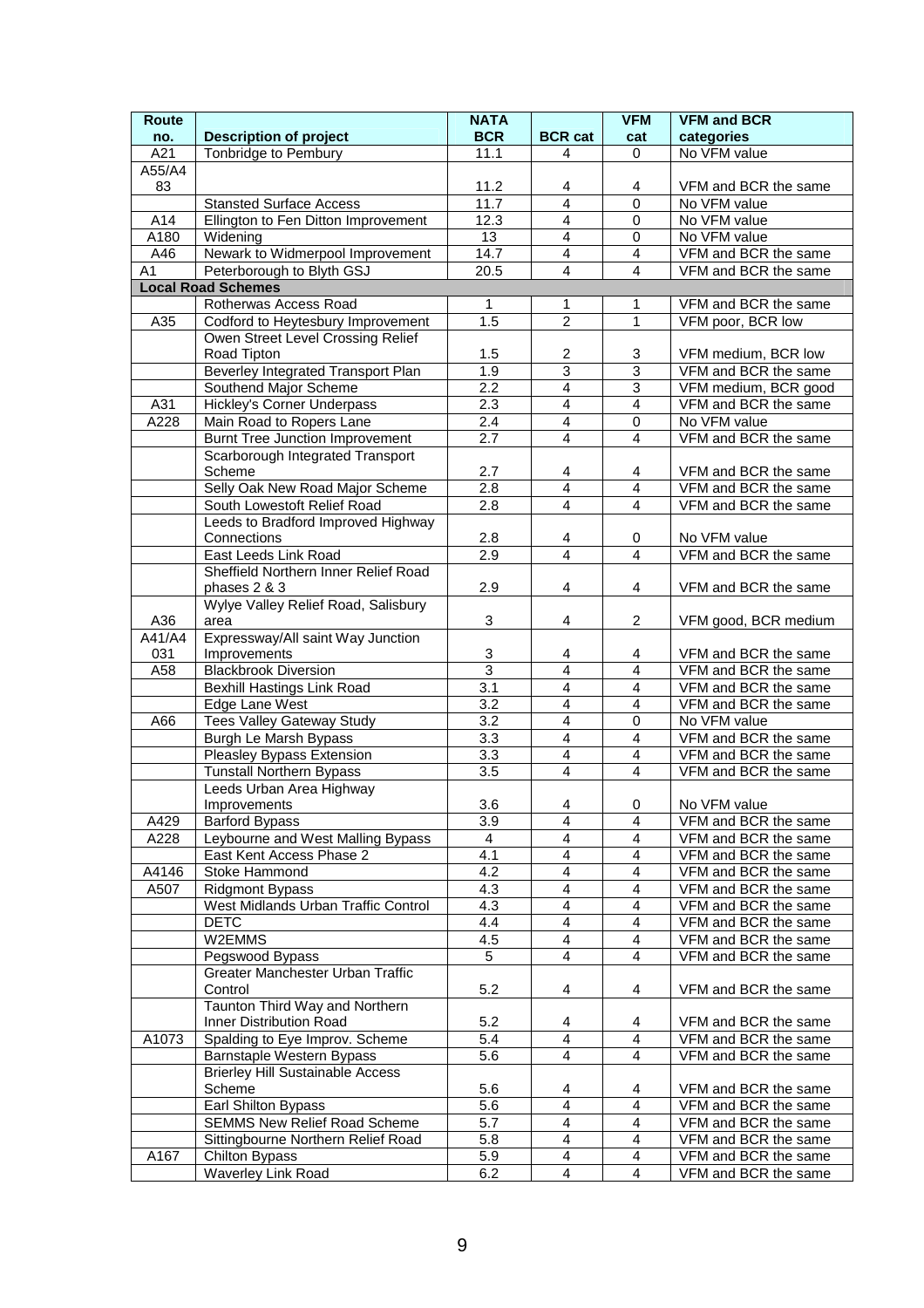| Route  |                                                                   | <b>NATA</b>           |                     | <b>VFM</b>                  | <b>VFM and BCR</b>                   |
|--------|-------------------------------------------------------------------|-----------------------|---------------------|-----------------------------|--------------------------------------|
| no.    | <b>Description of project</b>                                     | <b>BCR</b>            | <b>BCR cat</b>      | cat                         | categories                           |
|        | Heysham to M6 Link                                                | 7.4                   | 4                   | 0                           | No VFM value                         |
| M4     | J11 Mereoak Reading                                               | 7.7                   | $\overline{4}$      | $\overline{4}$              | VFM and BCR the same                 |
| A631   | <b>West Bawtry Improvements</b>                                   | 8.5                   | $\overline{4}$      | $\overline{4}$              | VFM and BCR the same                 |
|        | Carlisle Northern Development Route                               | $\overline{8.6}$      | $\overline{4}$      | $\overline{4}$              | VFM and BCR the same                 |
| A13/A1 |                                                                   |                       |                     |                             |                                      |
| 38     | Sadler's Farm Junction                                            | 11.3                  | 4                   | 4                           | VFM and BCR the same                 |
|        | <b>Local Public Transport Schemes (excluding Light Rail)</b>      |                       |                     |                             |                                      |
|        | Altrincham Interchange                                            | 1                     | 1                   | 3                           | VFM medium, BCR poor                 |
|        | <b>Bradford Interchange</b>                                       | $\mathbf{1}$          | $\mathbf{1}$        | $\overline{2}$              | VFM low, BCR poor                    |
|        | Newcastle - Eldon Square Concourse                                | $\overline{1.2}$      | $\mathbf{1}$        | $\overline{2}$              | VFM low, BCR poor                    |
|        | Surrey Pegasus, Guildford Area                                    | 1.4                   | $\overline{2}$      | $\boldsymbol{2}$            | VFM and BCR the same                 |
|        | Doncaster QBC                                                     | 1.7                   | 3                   | $\overline{3}$              | VFM and BCR the same                 |
|        | North West Taunton Package                                        | 1.8                   | $\overline{3}$      | 3                           | VFM and BCR the same                 |
|        | Leeds to Sheffield Highway                                        |                       |                     |                             |                                      |
|        | Improvements + Leeds Urban Area                                   |                       |                     |                             |                                      |
|        | Bus Fares and Frequency                                           |                       |                     |                             |                                      |
|        | Enhancements                                                      | 1.8                   | 3<br>$\overline{3}$ | 0                           | No VFM value                         |
|        | Coventry Rapid - Preferred Scheme                                 | 1.9<br>$\overline{c}$ | $\sqrt{3}$          | 4                           | VFM good, BCR medium<br>No VFM value |
|        | <b>Cambridge Guided Bus</b>                                       | $\overline{2}$        | $\overline{3}$      | $\pmb{0}$<br>$\overline{4}$ |                                      |
|        | Warrington Interchange                                            |                       |                     |                             | VFM good, BCR medium                 |
|        | Wolverhampton Town Access and<br>Interchange                      | 2.2                   | 4                   | 4                           | VFM and BCR the same                 |
|        | Intra Leeds Bus Fare Reduction                                    |                       |                     |                             |                                      |
|        | (30%) & Frequency Increase (20%)                                  | 2.6                   | 4                   | 0                           | No VFM value                         |
|        | S and W Yorkshire County Bus Fares                                |                       |                     |                             |                                      |
|        | Reduction (30%) and Frequency                                     |                       |                     |                             |                                      |
|        | Increase (20%), Leeds to Sheffield                                |                       |                     |                             |                                      |
|        | and Leeds to Bradford Highway                                     |                       |                     |                             |                                      |
|        | Improvements                                                      | 2.6                   | 4                   | 0                           | No VFM value                         |
|        | Leeds Urban Area Major Public                                     |                       |                     |                             |                                      |
|        | <b>Transport Investment</b>                                       | 2.7                   | 4                   | 0                           | No VFM value                         |
|        | South and West Yorkshire County                                   |                       |                     |                             |                                      |
|        | Bus Fare Reduction (30%) and                                      |                       |                     |                             |                                      |
|        | Frequency Increase (20%)                                          | 2.7                   | 4                   | 0                           | No VFM value                         |
|        | SPARK Leamington Spa and                                          |                       |                     |                             |                                      |
|        | Warwick Integrated Public Transport                               |                       |                     |                             |                                      |
|        | Improvement                                                       | 2.8                   | 4                   | 4                           | VFM and BCR the same                 |
|        | Haxby Station                                                     | 3                     | $\overline{4}$      | $\overline{4}$              | VFM and BCR the same                 |
|        | West Yorkshire County Bus Fare                                    |                       |                     |                             |                                      |
|        | Reduction (60%) and Frequency                                     |                       |                     |                             |                                      |
|        | Increase (20%)                                                    | 3                     | 4                   | 0                           | No VFM value                         |
|        | Bletchley Link 2 Public Transport                                 |                       |                     |                             |                                      |
|        | Scheme                                                            | 3.1                   | 4                   | 4                           | VFM and BCR the same                 |
|        | <b>Greater Bristol Bus Network</b>                                | $\overline{3.2}$      | $\overline{4}$      | $\overline{4}$              | VFM and BCR the same                 |
|        | South Yorkshire County Bus Fares<br>Reduction (30%) and Frequency |                       |                     |                             |                                      |
|        | Increase (20%)                                                    | 3.2                   | $\overline{4}$      | 0                           | No VFM value                         |
|        | MyBus, West Yorkshire                                             | 4                     | 4                   | 4                           | VFM and BCR the same                 |
|        | Leeds to Bradford Public Transport                                |                       |                     |                             |                                      |
|        | Improvements                                                      | 4                     | 4                   | 0                           | No VFM value                         |
|        | Mansfield Interchange                                             | 4.4                   | $\overline{4}$      | $\overline{\mathbf{4}}$     | VFM and BCR the same                 |
|        | Coleshill Multi Modal Interchange                                 | 4.8                   | $\overline{4}$      | $\overline{4}$              | VFM and BCR the same                 |
|        | <b>Heavy Rail Schemes</b>                                         |                       |                     |                             |                                      |
|        | Glasgow Airport Rail System                                       |                       |                     |                             |                                      |
|        |                                                                   | 1.1                   | $\overline{2}$      | 0                           | No VFM value                         |
|        | ECML 2a (additional interpeak                                     |                       |                     |                             |                                      |
|        | services to 5 trains per hour Leeds-                              |                       |                     |                             |                                      |
|        | London)                                                           | 1.3                   | $\overline{2}$      | 0                           | No VFM value                         |
|        | Jubilee Line Extension                                            | 1.7                   | $\overline{3}$      | 0                           | No VFM value                         |
|        | High Speed Line London-Glasgow                                    | 1.9                   | $\overline{3}$      | 0                           | No VFM value                         |
|        | High Speed Line London-Manchester                                 | 1.9                   | $\overline{3}$      | $\mathbf 0$                 | No VFM value                         |
|        | High Speed Line London-West                                       |                       |                     |                             |                                      |
|        | Midlands                                                          | 1.9                   | 3                   | 0                           | No VFM value                         |
|        |                                                                   |                       |                     |                             |                                      |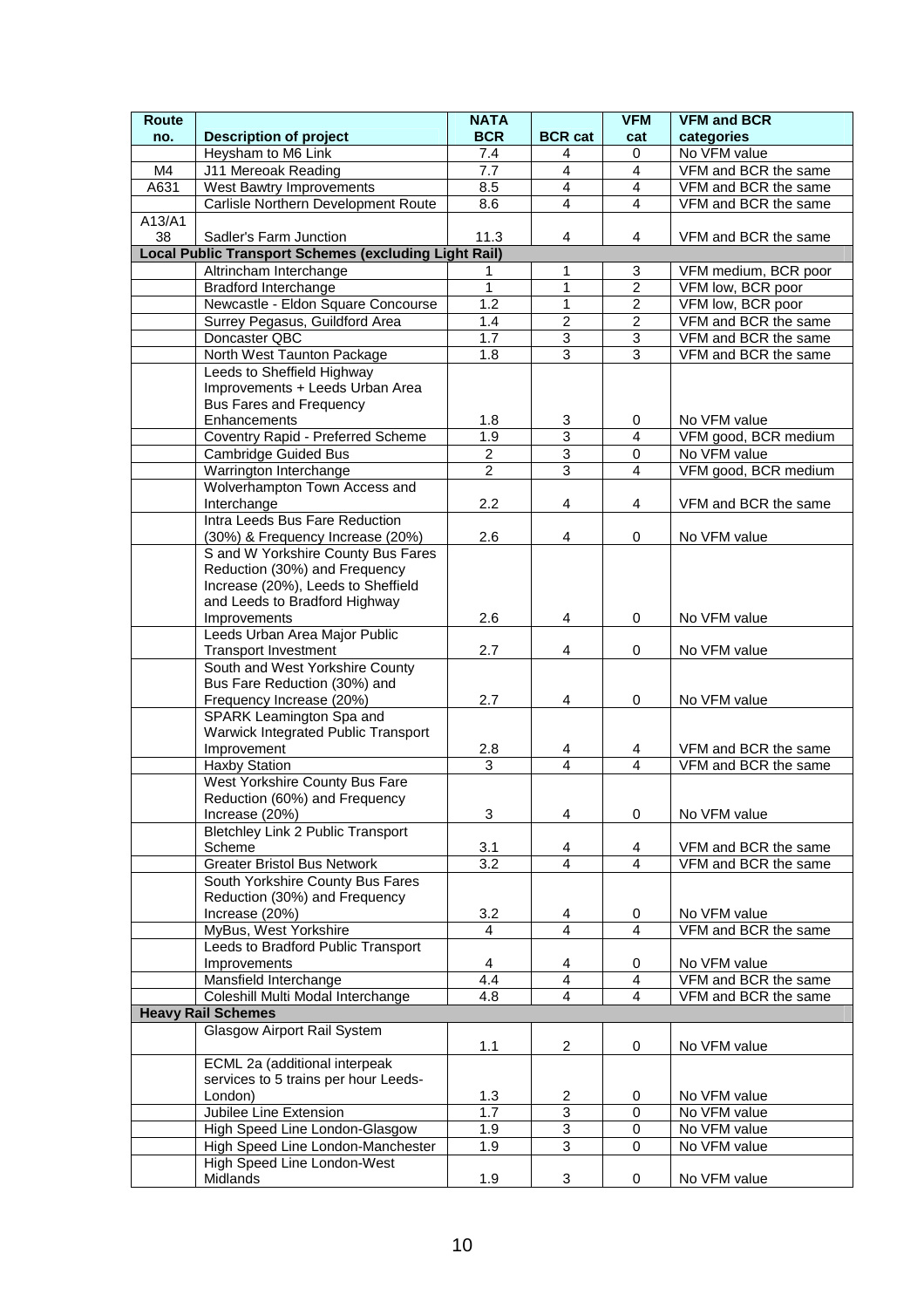| <b>Route</b> |                                | <b>NATA</b> |                | <b>VFM</b> | <b>VFM and BCR</b>   |
|--------------|--------------------------------|-------------|----------------|------------|----------------------|
| no.          | <b>Description of project</b>  | <b>BCR</b>  | <b>BCR cat</b> | cat        | categories           |
|              | ECML 2b (additional WAGN peak  |             |                |            |                      |
|              | commuter capacity)             | 2.2         | 4              | 0          | No VFM value         |
|              | <b>TfL Rail Vision</b>         | 2.5         | 4              | $\Omega$   | No VFM value         |
|              | Crossrail Hybrid Scheme        | 2.6         | 4              | 0          | No VFM value         |
|              | <b>Thameslink Upgrade</b>      | 3           | 4              | 0          | No VFM value         |
|              | Midland Main Line Time Savings | 11          | 4              | 0          | No VFM value         |
|              | <b>Light Rail Schemes</b>      |             |                |            |                      |
|              | <b>DLR Woolwich Extension</b>  | 1.1         | 2              | $\Omega$   | No VFM value         |
|              | <b>DLR London City Airport</b> | 1.7         | 3              | 0          | No VFM value         |
|              | Nottingham Express Transit     |             |                |            |                      |
|              | Extension                      | 2           | 3              | 4          | VFM good, BCR medium |
|              | Leeds Supertram                | 2.3         | 4              | 4          | VFM and BCR the same |
|              | South Hampshire Rapid Transit  | 3.6         | 4              | 4          | VFM and BCR the same |
|              | <b>Walking and cycling</b>     |             |                |            |                      |
|              | Improved Walking and Cycling   |             |                |            |                      |
|              | <b>Facilities</b>              | 2.6         | 4              | 0          | No VFM value         |
|              | Canal Towpath                  | 24.5        | 4              | 0          | No VFM value         |

Source: DfT, Data from Investment Returns from Transport Schemes Considered by the Eddington Study

Table 2 provides a summary of the results, showing the number of schemes in each category, the average BCR value, and the relationship between BCR and VFM results within categories.

|                           | No. of   | Ave        | <b>Relationship between BCR and VFM categories</b> |                                  |                     |                     |                |
|---------------------------|----------|------------|----------------------------------------------------|----------------------------------|---------------------|---------------------|----------------|
| <b>Sector</b>             | projects | <b>BCR</b> | <b>No VFM</b><br>value                             | <b>BCR &amp; VFM the</b><br>same | VFM ><br><b>BCR</b> | VFM <<br><b>BCR</b> |                |
| <b>Highways Agency</b>    |          |            |                                                    |                                  |                     |                     |                |
| <b>Schemes</b>            | 93       | 4.66       | 61                                                 | 26                               | 4                   | $\overline{2}$      | 93             |
| <b>Local Road</b>         |          |            |                                                    |                                  |                     |                     |                |
| <b>Schemes</b>            | 48       | 4.23       | 5                                                  | 39                               | 2                   | 2                   | 48             |
| <b>Local Public</b>       |          |            |                                                    |                                  |                     |                     |                |
| <b>Transport Schemes</b>  | 25       | 1.71       | 9                                                  | 11                               | 5                   | $\Omega$            | 25             |
| <b>Rail Schemes</b>       | 11       | 2.83       | 11                                                 | 0                                | 0                   | $\Omega$            | 11             |
| <b>Light Rail Schemes</b> | 5        | 2.14       | $\mathcal{P}$                                      | 2                                |                     | $\Omega$            | 5              |
| Walking and Cycling       | 2        | 13.55      | 2                                                  | $\Omega$                         | $\Omega$            | 0                   | $\overline{2}$ |
| <b>Total</b>              | 184      |            | 90                                                 | 78                               | 12                  | 4                   | 184            |

#### **Table 2: Summary of BCR Results from the Eddington Report, by Sector**

Source: Table 1 of this report

With the exception of walking/cycling schemes, of which there are only two examples in the sample, average BCR values are highest for highway schemes (4.66 for Highways Agency roads, and 4.23 for local roads), next highest for heavy rail schemes (2.83), next for light rail schemes (2.14), and lowest for local public transport schemes (1.71). If light rail schemes were to be included in the local public transport category the average BCR would increase from 1.71 to 1.78.

It is possible that additional consideration of VFM could improve the position of local public transport schemes compared with road schemes because of the consideration of benefits that are not measured in monetary units.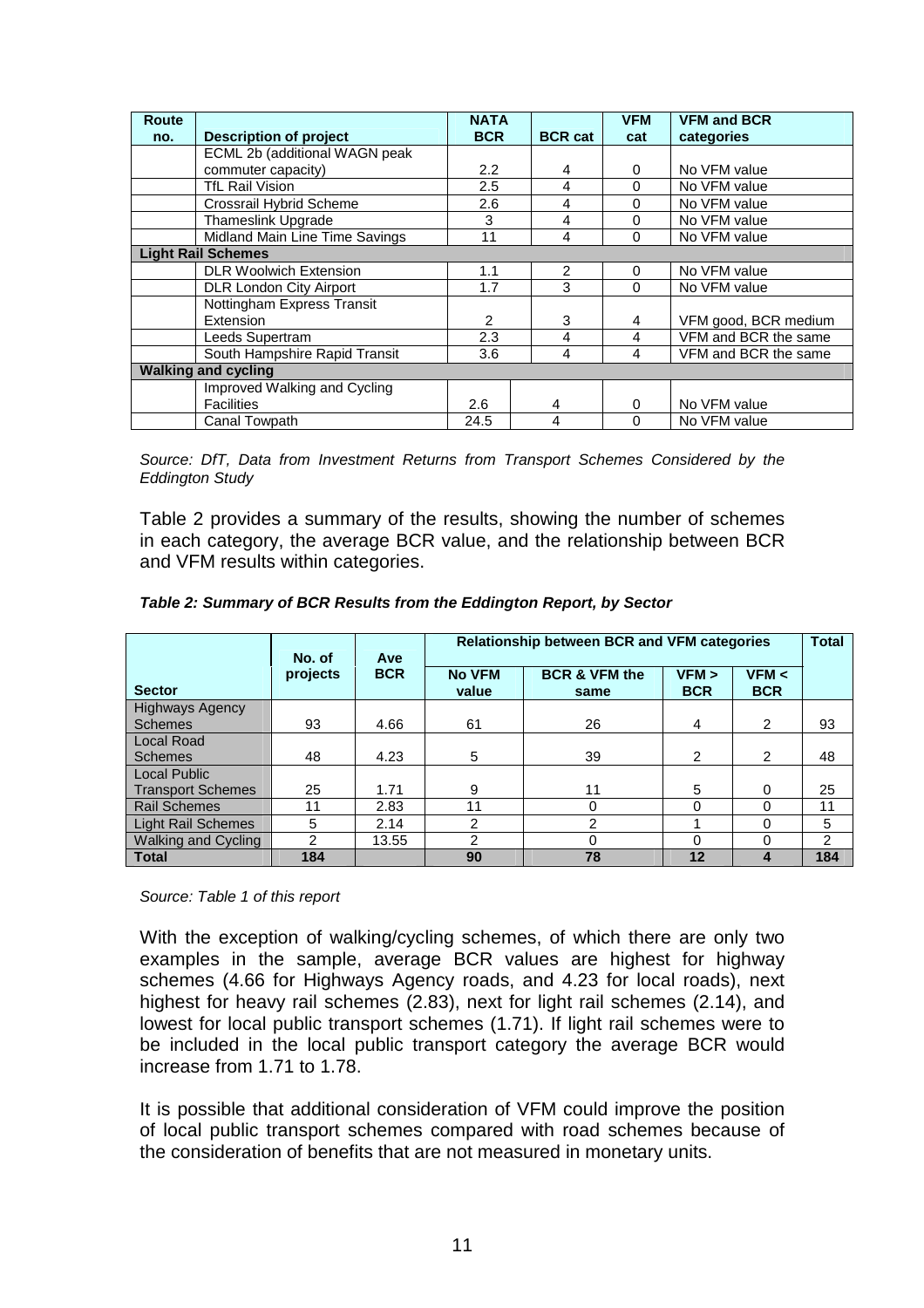Table 2 shows that four of the Highways Agency schemes had a better VFM classification than their BCR classification while two had a worse classification, while in the case of local roads the changes were evenly matched (two schemes had improved VFM classification, and two worse). But in the case of local public transport schemes (including light rail) consideration of overall VFM increased the overall rating category in six out of the 19 schemes for which overall VFM was identified, and did not reduce it for any scheme. However we cannot make any judgement about the impact of wider VFM considerations for any of the 11 schemes that we have classified as heavy rail because a VFM score was not provided for any of these schemes.

Given the limited number of rail schemes included in Eddington it is worth looking at them in more detail. As noted above, only two schemes, Crossrail and Thameslink, were included in the main Eddington list. Both are major schemes in central London which will primarily impact on commuter traffic, and which are both going ahead. In both cases estimation of wider economic benefits (WEB) in the form of agglomeration economies has proved important in making the overall case.<sup>5</sup> The DfT file shows the BCR for the Crossrail hybrid scheme as lying between 1.6 and 2.6, where the lower figure excludes WEBs and the higher figure includes them. This result is consistent with the cost-benefit study published for Crossrail (Crossrail, 2005). The BCR for the Thameslink upgrade is shown as lying between 2.1 and 3.0, where the lower figure excludes WEBs and the higher figure includes them. One major difference between the schemes is that Crossrail is largely new construction whereas Thameslink is a major upgrade of an existing route. We understand that a major problem in estimating the BCR of Thameslink has been to separate out the element of the project cost that can be regarded as enhancement from that part that can properly be charged to renewal.

Of the other nine rail schemes included in the DfT's Eddington file: three are new high speed lines (London-Glasgow, London-Manchester, and London-West Midlands, all of which are shown as having the same BCR value of 1.9) for which there is a published but essentially preliminary cost-benefit study (see text box for details); two are other major schemes in London, the Jubilee Line Extension (BCR 1.7 but likely to be WEBs to add to this) and what is listed as 'TfL Rail Vision' (BCR 2.5); two are programmes of service enhancements on the East Coast Main Line (increase to five inter-peak trains

 $\overline{a}$  $<sup>5</sup>$  The Department now refers to WEBs as 'wider benefits', and published draft guidance on</sup> their incorporation in project appraisal in April 2009 (DfT, 2009b). Where appropriate, the benefits are to be measured under three main headings: (1) agglomeration benefits arising where economic activities are located closely together (2) benefits that arise where markets are imperfectly competitive so that transport user benefits do not necessarily accurately measure final benefits to the economy from a transport cost reduction (3) benefits from widening of labour markets that are not currently measured by user benefits to commuters. However, my own view is that the evidence base for measuring these types of effect is still quite weak. There has been good work on the measurement of agglomeration effects, while researchers at the LSE have identified an approach to estimate impacts of transport investment on total factor productivity (TFP) that could in principle be applied in practice. But while DfT has commissioned work on assessing impacts of previous transport investments on TFP, we do not yet have any clear evidence on the scale of effects that actual transport investments have had on costs and productivity in transport-using industries.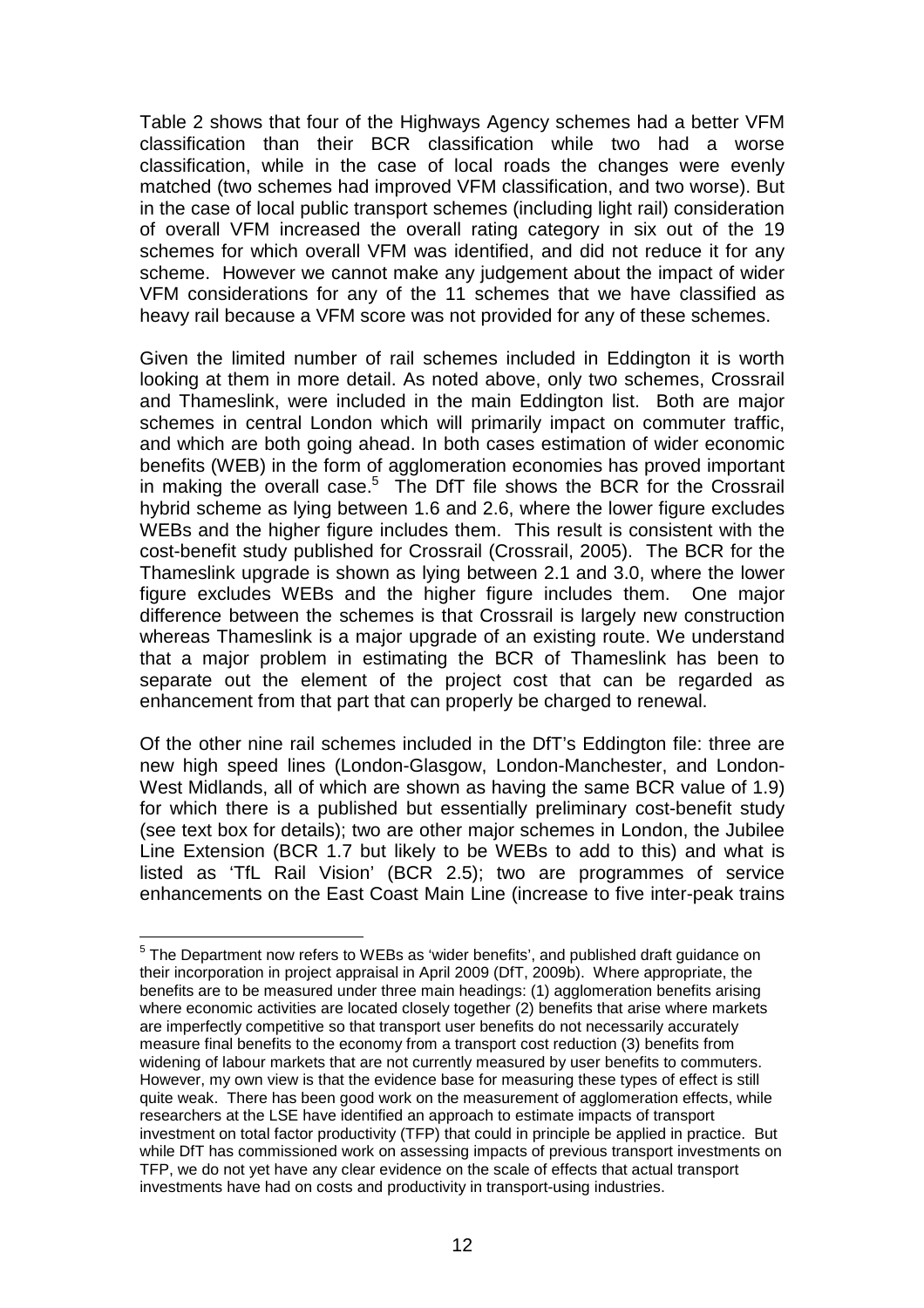per hour to Leeds, BCR 1.3, and service enhancements on the former WAGN franchise, BCR 2.2), one is time savings along the whole of the Midland Main Line (BCR, 11.0), and the final one is a Glasgow Airport Rail System (BCR only 1.1, but going ahead). This is a rather mixed bag of projects, but fortunately there is more evidence on BCRs from rail schemes that we can consider later in this report (see Sections 3.3 and 3.4).

#### **BCR Estimates from Feasibility Study of High Speed Rail (HSL)**

Atkins led a consortium which undertook a feasibility study of new north-south high speed rail line (HSL) options for the Strategic Rail Authority between August 2001 and February 2003. A summary version of their report is available on the DfT website (Atkins, 2003).

The study considered traffic forecasts primarily for the years 2016 and 2031 on the three existing north-south rail routes (ECML, MML and WCML) and the highways network, and developed a number of route options (most with a London-West Midlands core route section) based on city centre rail stations (accessed in the early stages by existing rail routes). The summary report concludes that HSL is capable of delivering economic benefits to the UK with a BCR between 1.9 and 2.8. It is the lower of these figures that is quoted in the Eddington file, and the summary report does not split out BCRs by route. The main impact of the HSL would be to divert traffic from overcrowded 'classic' rail routes (mode source estimates for Option 8 in 2031 are: classic rail 58 per cent; air 4 per cent; car 20 per cent; generation 18 per cent).

The report concludes there would be minimal effect on overall road traffic levels and on highway congestion. Environmental effects are likely to be negative: "In environmental terms it is difficult to construct a new railway without adverse effects upon the natural and built environment – these would need to be carefully managed and appropriate actions taken to minimise and mitigate adverse impacts where possible" (Atkins, p.ii), while "some of our current HSL options affect a number of important natural and heritage resources, such as the Chilterns AONB, the Peak District National Park as well as several SSSIs and blocks of ancient woodland. The HSL would also cause disturbance over a considerable distance of hitherto undisturbed open countryside" (Atkins, pp.6-12).

Construction costs, based in particular on CTRL costs, varied between £9.9 billion for Option One and £33 billion for Option 8, which would take the HSL up to Central Scotland. The study estimates large revenue losses to the Train Operating Companies, varying between £300 million and £1,700 million according to the HSL option. Overall NPV would be particularly vulnerable to low growth in the economy and higher fares charged on HSL, where a premium is built into traffic forecasts. Atkins were subsequently asked to revise their BCR forecasts to take account of changes in the CBA methodology set out in the Green Book (this increased BCR from Option 1 from 1.41 to 2.07 and from Option 8 from 1.44 to 2.04) the impact of the re-scoping of the ECML upgrade (which increased HSL BCRs because the re-scoping of the ECML upgrade would provide less good service on the ECML than had been anticipated in the original study), and the effect of introduction of national road charging (which also increased BCRs, though not by all that much – from 2.62 to 2.78 in the case of Option 3, the example given in the summary report).

We might note that Eddington warns against *grand projects* with speculative returns, and advises that the government should only pursue high speed rail options where they have been demonstrated to give the highest VFM to relieve congested corridors (Eddington, 2006a, p.141).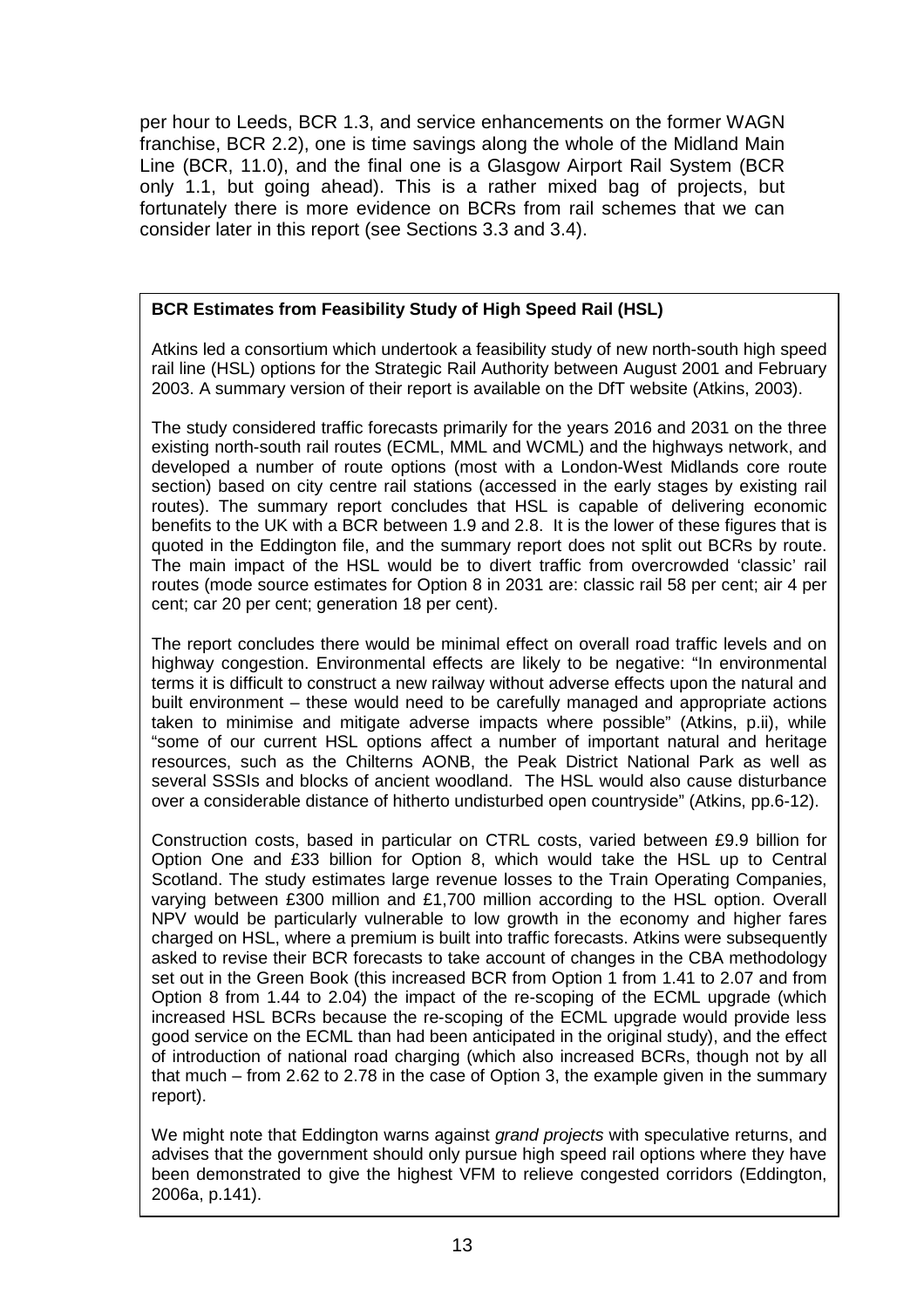#### **3.2 The Department's Answers to a 2004 Parliamentary Question**

Another raft of scheme BCRs in different parts of the transport sector was provided in an answer to a Parliamentary Question in 2004. Mr Graham Brady, MP for Altrincham and Sale West, asked the Secretary of State for Transport if he would publish the cost to benefit ratios of all the transport schemes he had approved in principle in the previous three years, including those agreed for implementation by TfL. The list was provided but excluded TfL schemes on the grounds (with two exceptions, the East London Line, and the Thames Gateway Bridge) that decisions were the responsibility of the Mayor.

The list contains 50 strategic road schemes, 50 local major road schemes costing over £5million, 4 major maintenance scheme, 25 local public transport schemes (nine of which were interchanges, 12 bus schemes, three integrated transport schemes, and one Smartcard scheme), only four heavy rail schemes, three light rail schemes, four PFI street lighting projects, and the Thames Gateway Bridge. This gives a total of 141 schemes.

The list simply includes BCR values, and does not contain any additional information on VFM. There is no explanation of how the numbers were calculated and a warning that BCRs may not be comparable between projects as Government's appraisal methodology was changing over the three-year period to which the BCR values relate. As well as because of the changes in the Green Book, we believe that BCR values would have changed because the basis on which BCR values were calculated was changing because of the implementation of the Sugden methodology (to change the denominator from total cost to net cost to public sector). It is therefore not sensible to compare these BCR numbers to the later Eddington values in Tables 1 and 2, but we still believe it is worthwhile to look at BCR values by sector.

|                        |                                              |            | <b>BCR</b>     |
|------------------------|----------------------------------------------|------------|----------------|
| Road no.               | <b>Description of Project</b>                | <b>BCR</b> | category       |
| <b>Strategic Roads</b> |                                              |            |                |
| A30                    | Temple to Higher Carblake Improvement        | 1.2        | $\overline{2}$ |
| A64                    | Colton Lane Grade Separated Junction         | 1.2        | $\overline{2}$ |
| A64                    | <b>Rillington Bypass</b>                     | 1.3        | $\overline{2}$ |
| A66                    | Long Newton Junction                         | 1.4        | $\overline{2}$ |
| A66                    | Temple Sowerby and Improvement at Winderwath | 1.4        | $\overline{2}$ |
| A69                    | Haydon Bridge Improvement                    | 1.4        | $\overline{2}$ |
| A <sub>1</sub>         | Dishforth-Leeming                            | 1.5        | $\mathfrak{p}$ |
| A <sub>1</sub>         | Leeming to Barton                            | 1.5        | $\overline{2}$ |
| A453                   | Widening (M1 J24 to A52 Nottingham)          | 1.5        | $\overline{2}$ |
| A21                    | Tonbridge to Pembury                         | 1.6        | 3              |
| A14                    | Elington-Fen Denton Improvement              | 1.8        | 3              |
| M1                     | J19 Improvement                              | 1.8        | 3              |
| M1                     | J6a-10 Widening                              | 2.1        | 4              |
| A <sub>1</sub>         | Morpeth to Felton dualling                   | 2.2        | 4              |
| M25                    | J23-27 Widening                              | 2.2        | 4              |
| M <sub>5</sub>         | J19-20 Northbound Climbing Lane              | 2.3        | 4              |
| A <sub>1</sub>         | Adderstone to Belford Dualling               | 2.4        | 4              |
| A1/A19/1               |                                              |            |                |
| 068                    | Seaton Burn Junction Improvement             | 2.4        | 4              |

#### **Table 3: BCRs Produced by DfT in 2004**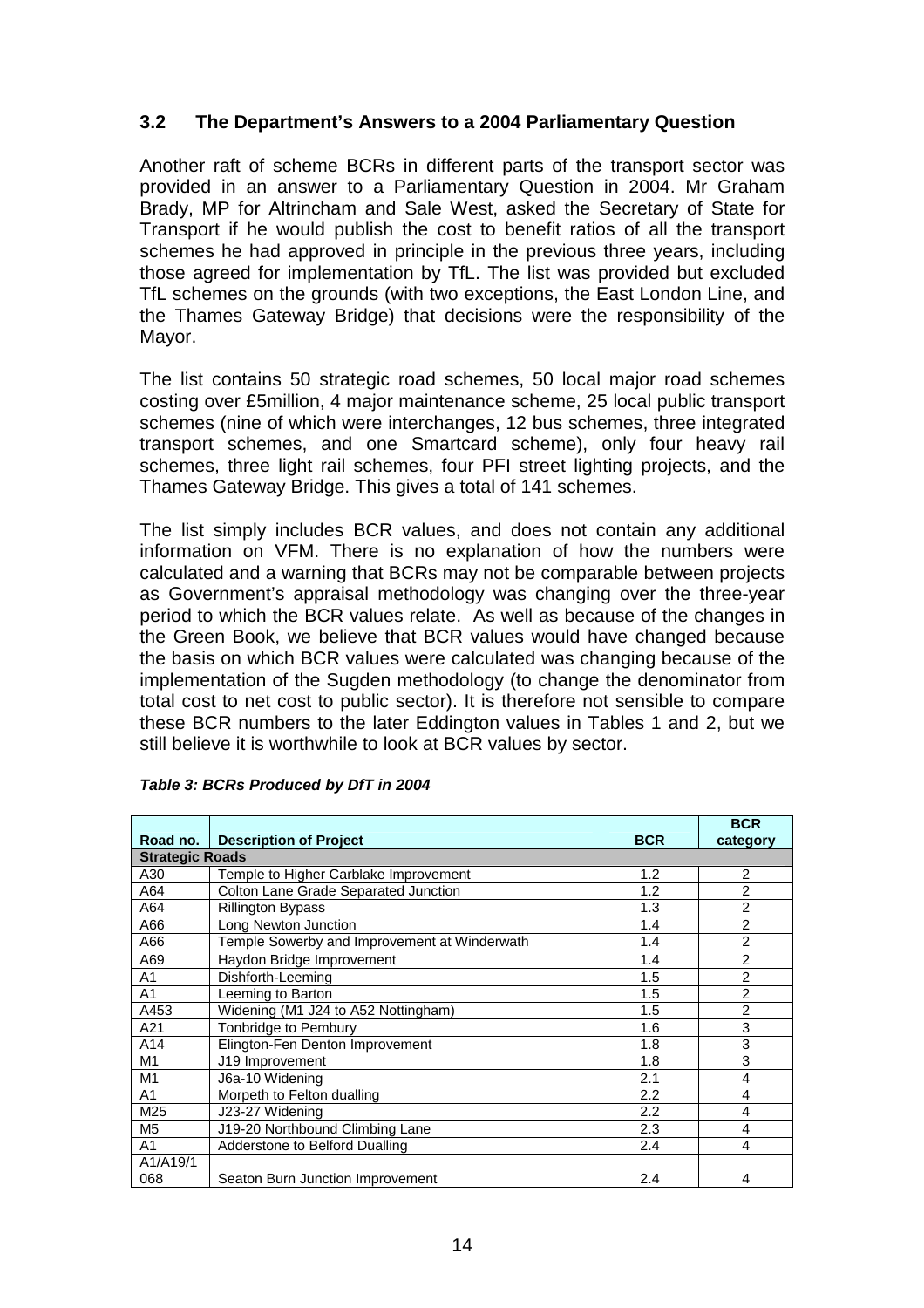|                 |                                                         |                  | <b>BCR</b>                |
|-----------------|---------------------------------------------------------|------------------|---------------------------|
| Road no.        | <b>Description of Project</b>                           | <b>BCR</b>       | category                  |
| M25             | J27-30 Widening                                         | 2.4              | 4                         |
| A1              | Kippings Cross to Lamberhurst bypass                    | 2.5              | $\overline{4}$            |
| A30/A382        | Merrymeet Junction                                      | 2.5              | $\overline{4}$            |
| A30             | <b>Carland Cross to Chiverton Cross</b>                 | $\overline{2.6}$ | $\overline{4}$            |
| $\overline{M1}$ | $J21-30$                                                | 2.6              | 4                         |
| M4              | J18 Eastbound Diverge                                   | 2.6              | $\overline{4}$            |
| A428            | Caxton Common to Hardwick Improvement                   | 3                | 4                         |
| A45/A46         | <b>Tollbar End Improvement</b>                          | $\overline{3}$   | 4                         |
| A5117/A5        |                                                         |                  |                           |
| 50              | Deeside Park Junctions Improvement                      | 3                | 4                         |
| A590            | High & Low Newton Bypass                                | 3                | $\overline{\mathbf{4}}$   |
| M <sub>5</sub>  | J19-20 Southbound Climbing Lane                         | $\overline{3.1}$ | $\overline{4}$            |
| A419            | <b>Blunsdon</b>                                         | 3.3              | 4                         |
| M40/A40         |                                                         |                  |                           |
| $\overline{4}$  | Handy Cross Junction Imprvement                         | 3.7              | 4                         |
| A419            | Comonhead Junction                                      | 3.9              | 4                         |
| A421            | Bedford to M1 J13                                       | $\overline{4.2}$ | $\overline{4}$            |
| M20             | <b>J10A</b>                                             | 4.2              | $\overline{\mathbf{4}}$   |
| A505            | Dunstable Northern Bypass (A5 to M1 link)               | 4.3              | 4                         |
| M <sub>1</sub>  | J10-13 Widening                                         | 4.3              | 4                         |
| A23             | Handcross to Warninglid Widening                        | 4.4              | $\overline{4}$            |
| M25             |                                                         | 4.6              | $\overline{4}$            |
|                 | J5-7 Widening                                           |                  |                           |
| M25             | J16-23 Widening                                         | 5.5              | $\overline{4}$            |
| A19/A184        | <b>Testos Junction Improvement</b>                      | 5.6              | 4                         |
| A66             | Carkin Moor to Scotch Corner Improvement                | 5.8              | 4                         |
| M40             | J15 (Longbridge)                                        | 6                | 4                         |
| A1              | Bramham-Wetherby (inc Wetherby bypass)                  | 6.1              | 4                         |
| A1              | Stannington Junction                                    | 6.3              | 4                         |
| A66             | Greta Bridge to Stephen Bank Imprvement                 | 6.9              | 4                         |
| A47             | <b>Blofield to North Burlingham Dualling</b>            | 7.1              | $\overline{\mathbf{4}}$   |
| M <sub>5</sub>  | J17-18 Northbound Climbing Lane                         | 7.5              | 4                         |
| A27             | Southerham to Beddingham Imrovement                     | 7.7              | $\overline{4}$            |
| A57/A628        | Mottram in Longdendale, Hollingworth & Tintistle Bypass | 9                | $\overline{4}$            |
| M25             | J1b-3 Widening                                          | 9.9              | $\overline{4}$            |
|                 | <b>Local Major Roads (&gt;£5million)</b>                |                  |                           |
|                 | Markham Employment Growth Zone                          | $-3.5$           | 1                         |
|                 | Ilkeston-Awsworth Link Road                             | 0.8              | 1                         |
| A391            | St Austell to A30 Link Road                             | $\overline{1.2}$ | $\overline{c}$            |
| A34             | <b>Alderley Edge Bypass</b>                             | 1.3              | $\overline{2}$            |
|                 | Darlaston SDA                                           | 1.4              | $\mathfrak{p}$            |
|                 | Sheffield Northern Inner Relief Road Stage 2 & 3        | 1.4              | $\overline{c}$            |
|                 | Nar Ouse Regeneration Road                              | 1.5              | 2                         |
| A1198           | Papworth Everard Bypass                                 | 1.5              | $\overline{2}$            |
|                 | Sedgefield-Wynyard Improvement (Durham)                 | 1.5              | $\overline{2}$            |
|                 | <b>Biddulph Inner Bypass</b>                            | 1.8              | $\overline{3}$            |
| A142            | Fordham Bypass                                          | 1.8              | $\ensuremath{\mathsf{3}}$ |
|                 | East Luton Corridor (South)                             | 1.9              | $\overline{3}$            |
|                 | <b>Sunderland Central Route</b>                         | 1.9              | $\overline{3}$            |
| A228            | Ropers Lane Phase 1                                     | 1.9              | 3                         |
|                 | Kiln Lane Link, Epsom                                   | 1.9              | $\overline{3}$            |
|                 | Ashton Northern Bypass Stage 2                          | 1.9              | $\overline{3}$            |
| A228            | Leybourne and West Malling Corridor Improvement         | $\overline{c}$   | 3                         |
|                 | Upperton Road Viaduct Major Maintenance Scheme          | $\overline{2}$   | $\overline{3}$            |
|                 | Oakham Bypass                                           | 2.1              | $\overline{4}$            |
|                 | Hanley-Bentilee Link Road                               | 2.2              | 4                         |
|                 | Northern Gateway (North Tyneside)                       | 2.3              | 4                         |
| A505            | <b>Baldock Bypass</b>                                   | 2.4              | 4                         |
| A58             | <b>Blackbrook Diversion</b>                             | 2.4              | $\overline{4}$            |
|                 | Mansfield Ashfield Regeneration Route                   | 2.5              | $\overline{4}$            |
|                 | Pegswood Bypass (Northumberland)                        | 2.7              | $\overline{4}$            |
|                 | East Kent Access Phase 1                                | 2.9              | $\overline{4}$            |
|                 |                                                         |                  | 4                         |
|                 | Stoke Hammond/Linslade Western Bypass                   | 2.9              |                           |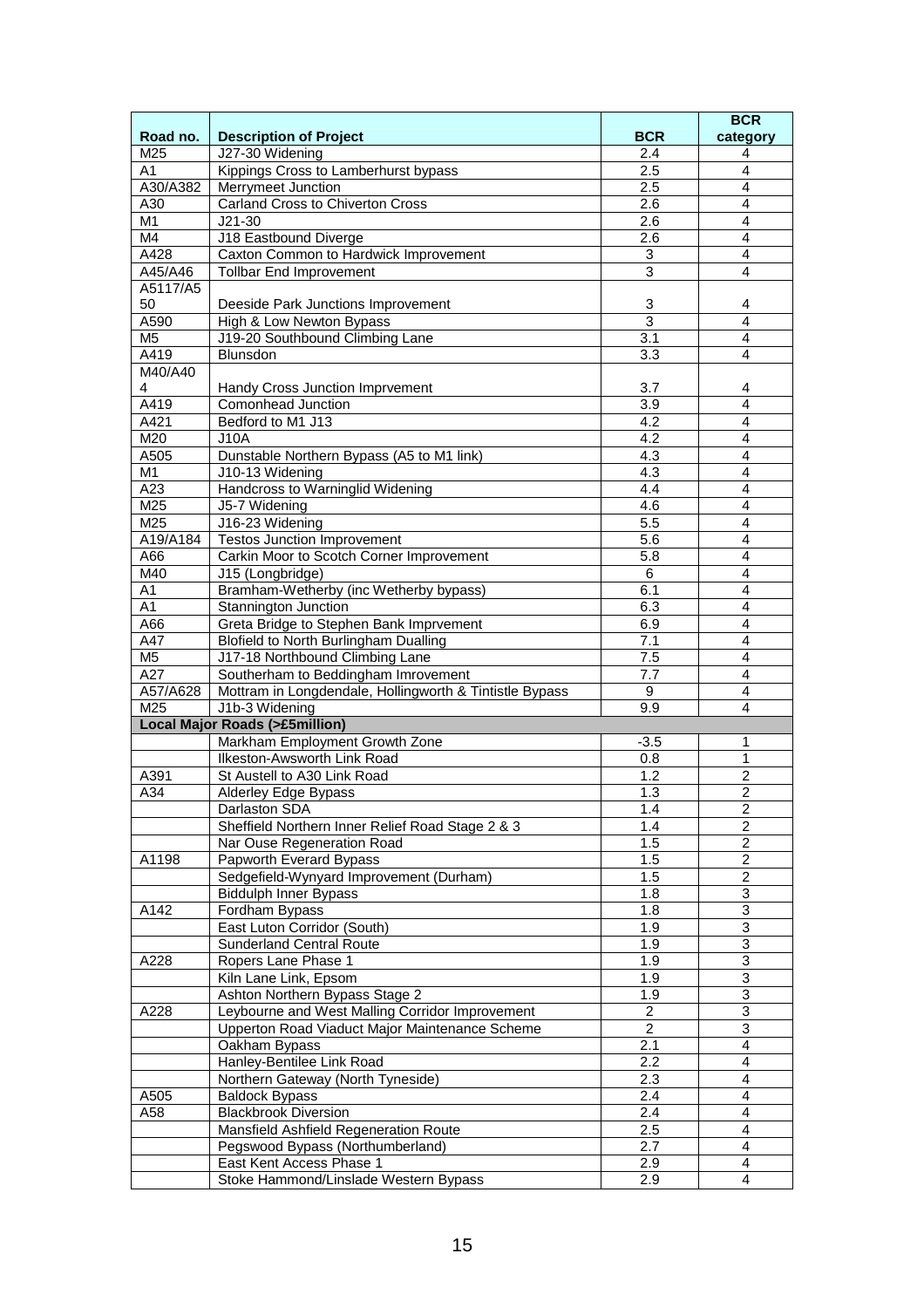|          |                                                      |                  | <b>BCR</b>     |
|----------|------------------------------------------------------|------------------|----------------|
| Road no. | <b>Description of Project</b>                        | <b>BCR</b>       | category       |
|          | Wigan Inner Relief Road                              | 2.9              | 4              |
|          | <b>Bletchley Link</b>                                | 3                | $\overline{4}$ |
|          | Sunderland Southern Radial Route                     | 3.1              | $\overline{4}$ |
|          | North Middlesborough Accessibility Improvement       | 3.2              | 4              |
|          | <b>Brierley Hill Access Road</b>                     | $\overline{3.3}$ | 4              |
| M4       | J11 and Mereoak Roundabout                           | 3.3              | 4              |
| A43      | Corby Link Road                                      | 3.4              | $\overline{4}$ |
| A350     | Semington-Melksham Diversion                         | 3.5              | 4              |
|          | Rugeley Eastern Bypass Stage 2                       | 3.6              | 4              |
|          | Selly Oak Relief Road                                | 3.6              | 4              |
| A158/C5  |                                                      |                  |                |
| 41       | Coastal Access Improvement (Partney)                 | 3.6              | 4              |
| A509     | Isham Bypass                                         | 3.8              | 4              |
|          | Chilton Bypass (Durham)                              | 4                | 4              |
| A24      | Horsham-Capel Improvement                            | $\overline{4}$   | 4              |
|          | Weymouth Relief Road                                 | 4.2              | 4              |
| A57/A628 | Cadishead Way                                        | 4.3              | $\overline{4}$ |
|          | <b>Cradley Heath Relief Road</b>                     | 4.5              | 4              |
| A612     | Gedling Transport Improvement Scheme                 | 6.1              | 4              |
|          | Scotswood Road Dualling (Newcastle)                  | 6.2              | 4              |
|          | Burntwood Bypass Phase 3                             | 8.1              | 4              |
|          | <b>Tunstall Northern Bypass</b>                      | 8.9              | 4              |
|          | Rearsby Bypass                                       | 9.2              | 4              |
| A24      | Ashington to Southwater                              | 10               | $\overline{4}$ |
|          | <b>Local Transport Schemes: Interchange</b>          |                  |                |
|          | Ryde Interchange                                     | 0.4              | 1              |
|          | North Manchester Business Park                       | 1.1              | 2              |
|          | Four Lanes Ends                                      | 1.2              | $\overline{2}$ |
|          | Norwich City Centre Interchange                      | 1.4              | $\overline{2}$ |
|          | Coleshill Interchange                                | 1.6              | 3              |
|          | Wolverhampton                                        | 1.7              | 3              |
|          | Barnsley Interchange                                 | 1.8              | 3              |
|          | Liverpool South Parkway                              | 1.8              | 3              |
|          | Sheffield Station - Improved Pedestrian Access       | 2                | $\overline{3}$ |
|          | <b>Local Transport Schemes: Bus</b>                  |                  |                |
|          | <b>Coventry Quality Bus Network</b>                  | $\mathbf{1}$     | $\overline{2}$ |
|          | Leeds A65 Kirkstall Road                             | 1.5              | $\overline{c}$ |
|          | Luton Dunstable Translink                            | 1.5              | $\overline{c}$ |
|          | Milton Keynes Quality Bus Network                    | 1.5              | $\overline{c}$ |
|          | Getting Northampton to Work                          | 1.7              | 3              |
|          | Hampshire A3 Bus Priority Corridor                   | 1.8              | 3              |
|          | Cambridge to Huntingdon Rapid Transit                | 2.4              | 4              |
|          | Manchester Northern Orbital Scheme                   | 2.6              | $\overline{4}$ |
|          | <b>JETTS Quality Bus Corridor</b>                    | 2.6              | 4              |
|          | West Yorks Yellow School Bus                         | 3                | 4              |
|          | A638 Great North Road Quality Bus                    | 5.7              | $\overline{4}$ |
|          | South East Manchester (SEMMMS)                       | 7.7              | 4              |
|          | <b>Local Transport Schemes: Integrated Transport</b> |                  |                |
|          | Luton Town Centre                                    | 1.8              | 3              |
|          | <b>Masshouse Circus</b>                              | 3.4              | $\overline{4}$ |
|          | Walsall Town Centre Package                          | 6.7              | $\overline{4}$ |
|          | <b>Local Transport Schemes: SMARTCARD</b>            |                  |                |
|          | YORCARD                                              | 1.1              | 2              |
|          | <b>Heavy Rail Schemes</b>                            |                  |                |
|          | East London Line Extensions                          | 1.1              | $\overline{c}$ |
|          | <b>Thameslink Upgrade</b>                            | 1.7              | 3              |
|          | Crossrail                                            | 2                | 3              |
|          | West Coast Route Modernisation (Enhancement Element) | >2               | 4              |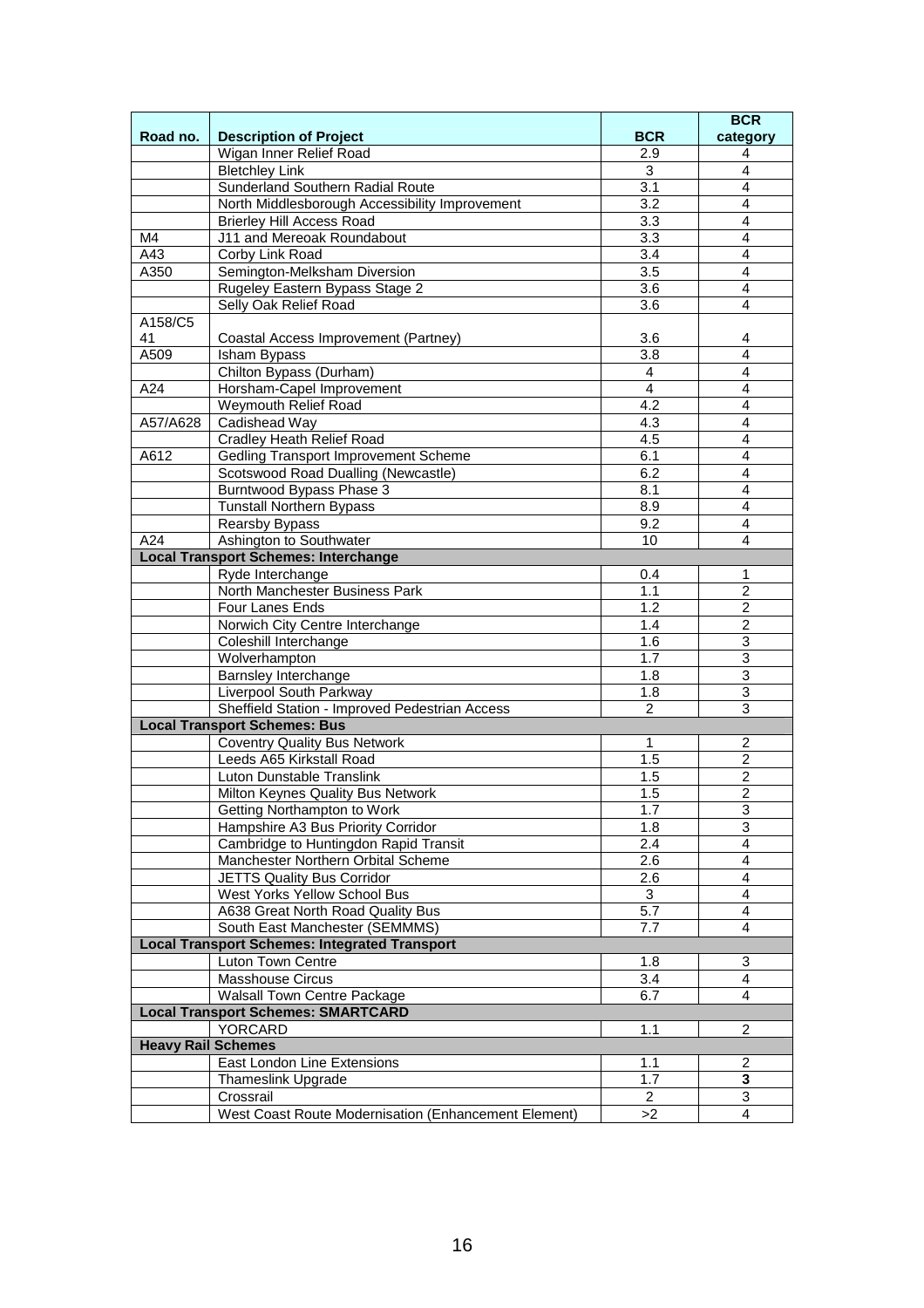|                           |                                     |            | <b>BCR</b>     |
|---------------------------|-------------------------------------|------------|----------------|
| Road no.                  | <b>Description of Project</b>       | <b>BCR</b> | category       |
| <b>Light Rail Schemes</b> |                                     |            |                |
|                           | Merseytram <sup>6</sup>             | 1.1        | 2              |
|                           | Leeds Supertram                     | 1.3        | 2              |
|                           | South Hampshire Rapid Transit       | 1.6        | 3              |
|                           | <b>Major Maintenance Schemes</b>    |            |                |
|                           | Walton Bridge, Surrey               | 1.5        | 2              |
|                           | Freckleton Street Bridge, Blackburn | 2.1        | 4              |
|                           | Upperton Road Viaduct, Leicester    |            | 4              |
|                           | Undercliff Drive, Isle of Wight     |            | 4              |
| London                    |                                     |            |                |
|                           | <b>Thames Gateway Bridge</b>        | 9          | $\overline{4}$ |
|                           | <b>Street Lighting Schemes</b>      |            |                |
|                           | Streetlighting: Barnet PFI          | 3.5        | 4              |
|                           | Streetlighting: Enfield PFI         |            | 4              |
|                           | Streetlighting: Ealing PFI          | 5.5        | 4              |
|                           | Streetlighting: Lambeth PFI         | 8.4        | 4              |

Source: Answer to Parliamentary Question

Table 3 shows the 2004 BCR values in detail, while Table 4 presents some summary information. Table 3 shows schemes by category, with schemes within each category ranked in (increasing) order of BCR. Table 4 shows average benefit cost ratios by category: strategic roads 3.64; local roads 3.13; local public transport 2.36; heavy rail 2.36 (this is a minimum value because one of the four rail BCRs, the enhancement component of the West Coast Main Line, is listed as greater than 2); light rail 1.33; major maintenance 2.18; and street lighting 5.55. As with the Eddington BCRs, those for road schemes exceed those for local public transport and rail schemes. Also, as with Eddington, the number of rail schemes is limited, with the two major cross-London schemes, Crossrail and Thameslink, joined by the East London route development and an estimate of the BCR from the enhancement component of the West Coast Main Line upgrade (believed to have been made by the Strategic Rail Authority, but with enhancement only accounting for about 20 per cent of the total spend of some £8.5billion on the upgrade).

| <b>Sector</b>             | <b>Number of projects</b> | <b>Average BCR</b> |
|---------------------------|---------------------------|--------------------|
| Strategic roads           | 50                        | 3.64               |
| Local major roads (>£5m)  | 50                        | 3.13               |
| Local transport schemes   | 25                        | 2.36               |
| Rail                      |                           | >1.60              |
| Light rail                |                           | 1.33               |
| Major maintenance schemes |                           | 2.18               |
| Street lighting           |                           | 5.55               |

Source: Table 3 of this report

 $\overline{a}$  $6$  Information from MerseyTravel (Letter dated 30.06.09) states that the BCR between 2002 and 2005 was much higher, at 1.57:1 as contained in the authorities Addendum Report to Local Transport Plan 2006-2011. The Table 3 figure of 1.1 was abstracted from the reply on 13<sup>th</sup> October 2004 by Tony McNulty to a PQ asked by Mr Brady

www.publications.parliament.uk/pa/cm200304/cmhansrd/vo041013/text/41013w02.htm#4101 3w02.html\_wqn6 .The Hansard figure is used within the table for comparative purposes.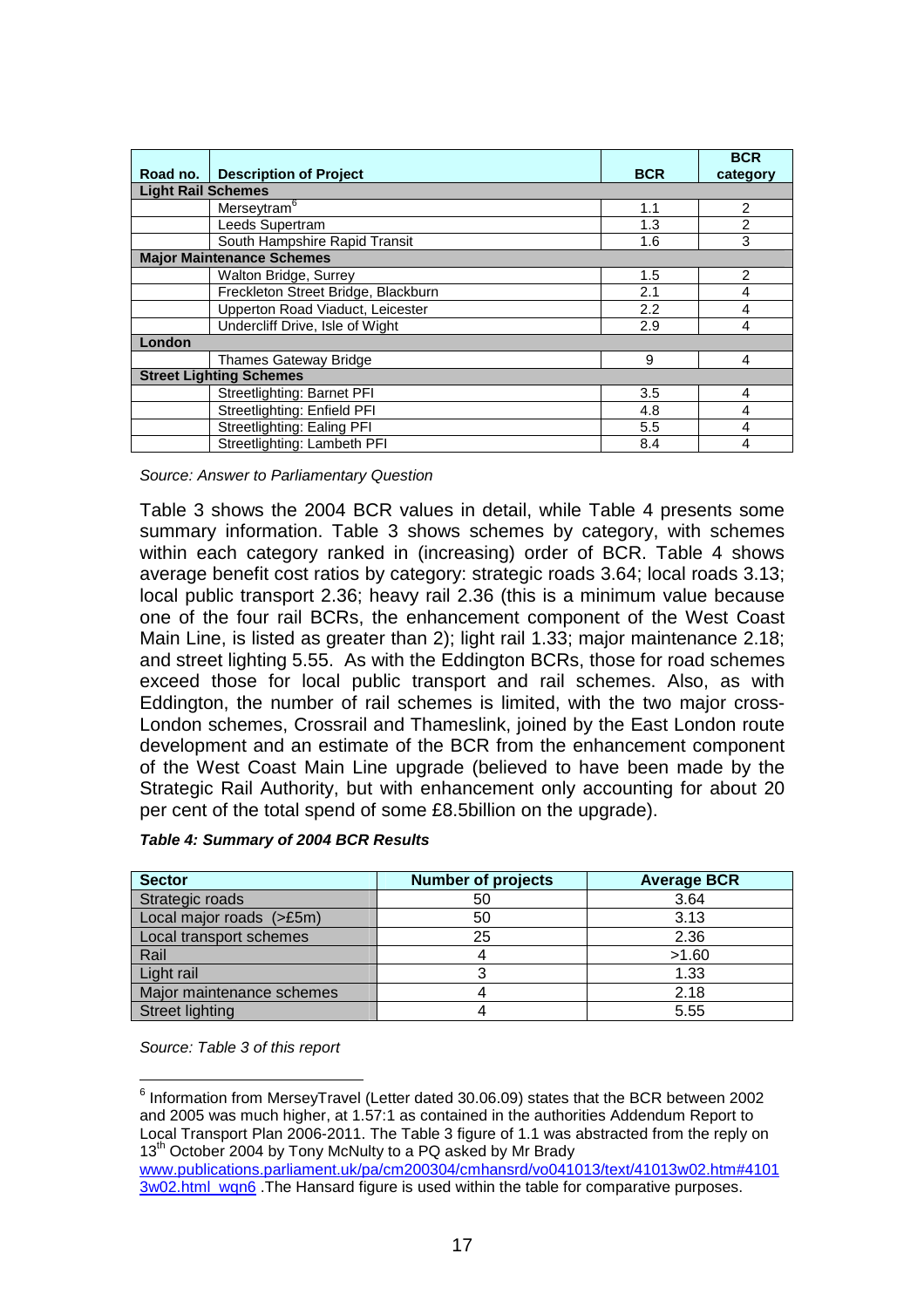#### **3.3 More Evidence on Rail Schemes: the Network Rail Utilisation Strategy Documents**

We have seen in Section 3.1 above that evidence on rail schemes in the Eddington Report was limited, and it was largely confined to a few major schemes. However, BCRs have now been published by Network Rail as part of their programme to develop Route Utilisation Strategies (RUS). The reports include details of a range of schemes for each of the RUSs.

However, this exercise is currently (April 2009) incomplete, since 12 RUS's (see Table 5 for the list) have been published, with another seven to go (East Midlands, Great Western, Kent, Network, Sussex, West Coast Main Line, West Midlands/Chiltern).

We have reviewed the published reports and extracted information on BCRs where available. This gives a list of 157 schemes for which BCRs are available. From this list we have selected 57 schemes as representative of the better (in terms of BCR) rail schemes that have been identified. We have exercised a degree of discretion in this, but our main criteria have been (1) where a number of schemes provide alternative ways to achieve a particular objective, we select the scheme with the highest BCR, and (2) we exclude schemes with BCR values below 1 since these appear to represent very poor value for money (and are generally rejected in the RUS itself).

Table 5 shows the results of this exercise. Route Utilisation Strategies are grouped in alphabetical order, then within each RUS the individual schemes we have selected are ranked in increasing order of BCR. The average value of the BCRs of the rail schemes selected is 2.89. Of the 59 schemes, 37 are 'good', 13 are 'medium, and nine are 'low'.

It should be noted that this rail sector evidence (and some more included at the end of the following section) primarily relates to the impact of enhancements to the present network. It cannot answer the question as to whether the size of the present network is justified. However, the Government has set out its requirements for the rail network in its High Level Output Statement (HLOS). This indicates that the Government wishes to preserve the present rail network. Consequently in this exercise we believe that it is legitimate to focus primarily on adjustments to the present range and mix of rail services provided, even though not all existing lines might pass the standard cost-benefit test.

|            | Pg  |                               |            | <b>BCR</b> | <b>PVC</b>    | <b>NPV</b>    |              |
|------------|-----|-------------------------------|------------|------------|---------------|---------------|--------------|
| <b>RUS</b> | ref | <b>Project Description</b>    | <b>BCR</b> | Cat        | $(\text{Em})$ | $(\text{Em})$ | <b>Notes</b> |
|            |     | Gospel Oak-Barking rail gauge |            |            |               |               |              |
|            |     | enhancement without passenger |            |            |               |               |              |
| Freight    | 79  | enhancements                  | 1.88       | Med        | 14.8          | 16.4          |              |
|            |     | Reduction of signalling       |            |            |               |               |              |
| Freight    | 77  | headways in Birmingham area   | 1.93       | Med        | 5.7           | 23.7          |              |
|            |     |                               |            |            |               |               |              |
|            |     | Reactivation of Boldon east   |            |            |               |               |              |
| Freight    | 77  | curve (Tyneside)              | 3.19       | High       | 12.4          | 62.9          |              |

**Table 5: Rail Benefit Cost Ratios from Network Rail Route Utilisation Strategies**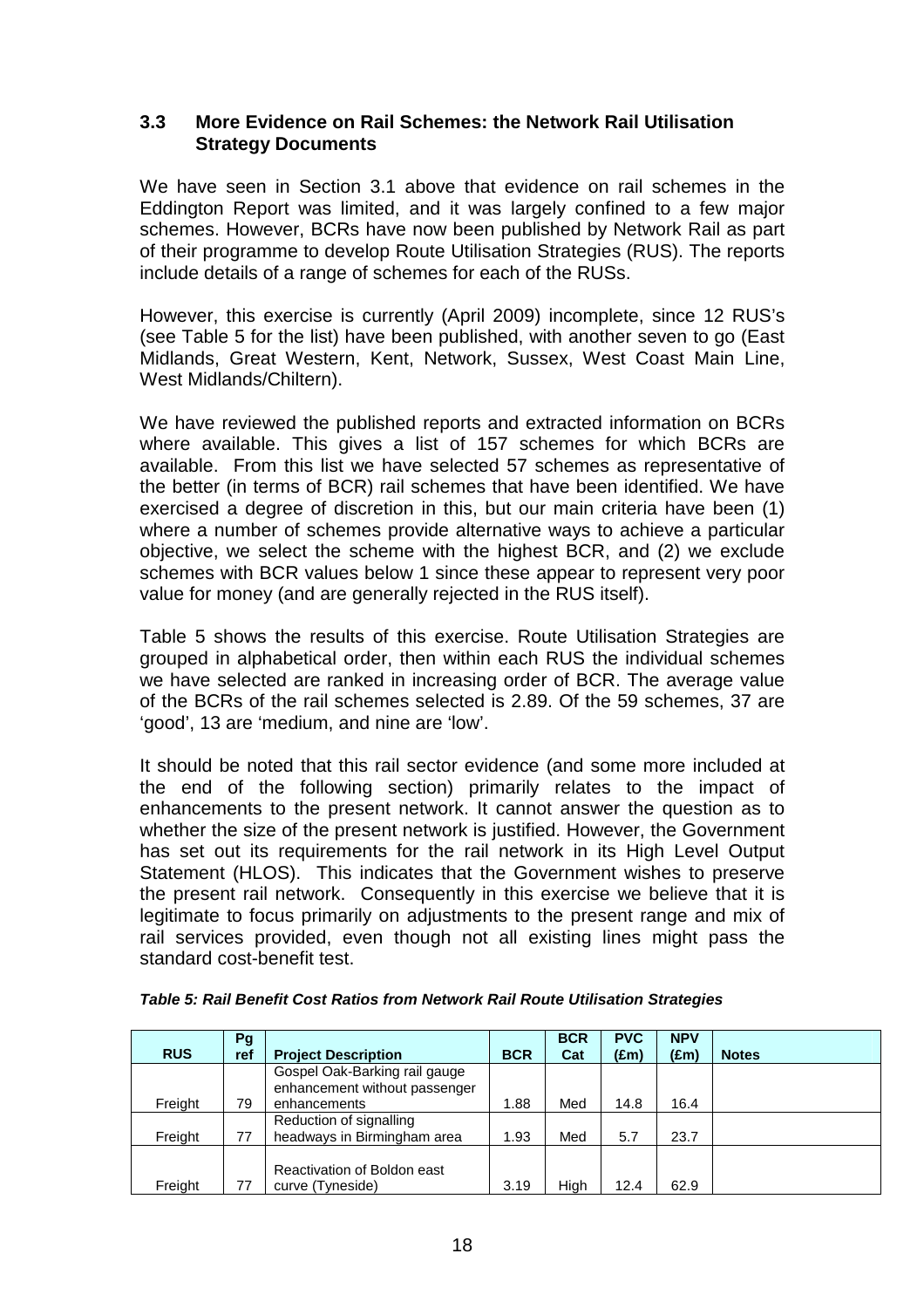| <b>RUS</b>   | Pg<br>ref | <b>Project Description</b>                                    | <b>BCR</b>     | <b>BCR</b><br>Cat | <b>PVC</b><br>$(\text{Em})$ | <b>NPV</b><br>$(\text{Em})$ | <b>Notes</b>              |
|--------------|-----------|---------------------------------------------------------------|----------------|-------------------|-----------------------------|-----------------------------|---------------------------|
|              |           | Olive Mount chord & W10 Port of                               |                |                   |                             |                             |                           |
|              |           | Liverpool to WCML via                                         |                |                   |                             |                             |                           |
| Freight      | 79        | Earlestown & Runcorn                                          | 3.54           | High              | 12.5                        | 135                         |                           |
|              |           | WCML Carlisle-Preston growth                                  |                |                   |                             |                             |                           |
| Freight      | 77        | capacity (electric traction)                                  | 3.94           | High              | 13.7                        | 941.3                       |                           |
|              |           | Southampton-WCML W10                                          |                |                   |                             |                             |                           |
| Freight      | 79        | enhancements                                                  | 4.56           | High              | 61                          | 383                         |                           |
|              |           | Humber Ports/Immingham to                                     |                |                   |                             |                             |                           |
| Freight      | 77        | Aire/Trent Valleys                                            | 4.6            | High              | 91.6                        | 474.1                       |                           |
|              |           | Nuneaton-Peterborough W10                                     |                |                   |                             |                             |                           |
|              |           | gauge enhancements &                                          |                |                   |                             |                             |                           |
| Freight      | 77        | incremental capacity<br>CLC corridor: Glazebrook              | 5.25           | High              | 124.8                       | 118.2                       |                           |
| North West   | 110       | additional up loop                                            | 1.5            | Low               | 1.9                         | 0.9                         |                           |
|              |           | Bolton corridor: Blackpool line                               |                |                   |                             |                             |                           |
| North West   | 88        | timetable recast                                              | 1.5            | Low               | 3.6                         | 1.6                         |                           |
|              |           | Chat Moss corridor: Liverpool-                                |                |                   |                             |                             |                           |
|              |           | Manchester additional off-peak                                |                |                   |                             |                             |                           |
| North West   | 98        | services                                                      | 1.8            | Med               | 2.1                         | 1.6                         |                           |
|              |           | All corridors: increase peak                                  |                |                   |                             |                             |                           |
| North West   | 60        | capacity by train lengthening                                 | 2.1            | High              | 155.5                       | 167.6                       |                           |
|              |           | Calder Valley corridor: increase                              |                |                   |                             |                             |                           |
| North West   | 83        | Calder Valley line speed                                      | 2.3            | High              | 5.4                         | $\overline{7}$              |                           |
|              |           | St Helens corridor: Prescot                                   |                |                   |                             |                             |                           |
| North West   | 118       | headway and linespeed                                         | 2.5            | High              | $\mathbf{1}$                | 1.5                         |                           |
|              |           | Hadfield corridor: develop Guide                              |                |                   |                             |                             |                           |
| North West   | 74        | Bridge as an interchange                                      | 3.4            | High              | 5.8                         | 14.1                        |                           |
|              |           | Chat Moss corridor: develop<br>Newton-le-Willows as an        |                |                   |                             |                             |                           |
| North West   | 101       | interchange                                                   | 9.2            | High              | 3.4                         | 27.6                        |                           |
|              |           | Additional hourly inter-peak                                  |                |                   |                             |                             |                           |
| Merseyside   | 92        | Liverpool-Wigan semi-fast                                     | 1.6            | Med               | 9.4                         | 5.3                         |                           |
|              |           | Quarter-hourly Liverpool-Chester                              |                |                   |                             |                             |                           |
| Merseyside   | 91        | mixed service pattern                                         | 1.8            | Med               | 20.4                        | 16                          |                           |
|              |           | Overall business case for train                               |                |                   |                             |                             | BCRs range from 2.27      |
| Merseyside   | 88        | lengthening                                                   | 3.14           | High              | 40.7                        | 86.9                        | to 3.66 by corridor       |
|              |           | Highland Main Line capacity and                               |                |                   |                             |                             |                           |
| Scotland     | 118       | journey time improvements                                     | 1.18           | Low               | 69.5                        | 12.2                        |                           |
|              |           | Central Scotland: extend all                                  |                |                   |                             |                             |                           |
| Scotland     | 83        | platforms to 6-car length                                     | 1.3            | Low               | 26.3                        | 8.6                         |                           |
|              |           | G&SW line: additional<br>infrastructure to reduce headway     |                |                   |                             |                             |                           |
| Scotland     | 111       | Kilmarnock-Gretna                                             | 1.4            | Low               | 42.6                        | 18                          |                           |
|              |           | Edinburgh-Glasgow via Shotts:                                 |                |                   |                             |                             |                           |
|              |           | additional trains with skip-stop                              |                |                   |                             |                             | Cost excludes             |
| Scotland     | 117       | pattern                                                       | 8.5            | High              | 23.4                        | 175.1                       | investment cost           |
| Cross        |           | Extension of PIXC buster                                      |                |                   |                             |                             |                           |
| London-      |           | concept (PIXC= passengers in                                  |                |                   |                             |                             | Does not fully address    |
| Overground   | 79        | excess of capacity)                                           | 2.9            | High              | 54                          | 10.2                        | crowding                  |
| Cross        |           |                                                               |                |                   |                             |                             | This is BCR from 'low     |
| London -     |           | Longer trains on North and West                               |                |                   |                             |                             | cost' option, BCR from    |
| Overground   | 81        | London Lines                                                  | 4.1            | High              | 48.1                        | 151                         | 'high cost' option is 1.8 |
| <b>Cross</b> |           | Extend Barking-Gospel Oak<br>trains to Clapham Jnct & operate |                |                   |                             |                             | This is BCR from 'low     |
| London -     |           | new service Stratford-Queens                                  |                |                   |                             |                             | cost' option, BCR from    |
| Overground   | 83        | Park                                                          | 7.1            | High              | 75.1                        | 461.9                       | 'high cost' option is 1.8 |
|              |           |                                                               |                |                   |                             |                             | Does not include cost of  |
| East Coast   |           |                                                               |                |                   |                             |                             | new track layout at       |
| Main Line    | 124       | Dunbar-Edinburgh hourly service                               | 1.6            | Med               | 23.7                        | 13.6                        | Dunbar                    |
|              |           | Increase line speeds on ECML to                               |                |                   |                             |                             |                           |
| East Coast   |           | get one minute journey time                                   |                |                   |                             |                             |                           |
| Main Line    | 111       | reductions                                                    | $\overline{c}$ | Med               | n.a.                        | n.a.                        |                           |
| East Coast   |           | Additional peak services on                                   |                |                   |                             |                             |                           |
| Main Line    | 165       | Hertford Loop into Moorgate                                   | $\overline{c}$ | Med               | 50.6                        | 52                          |                           |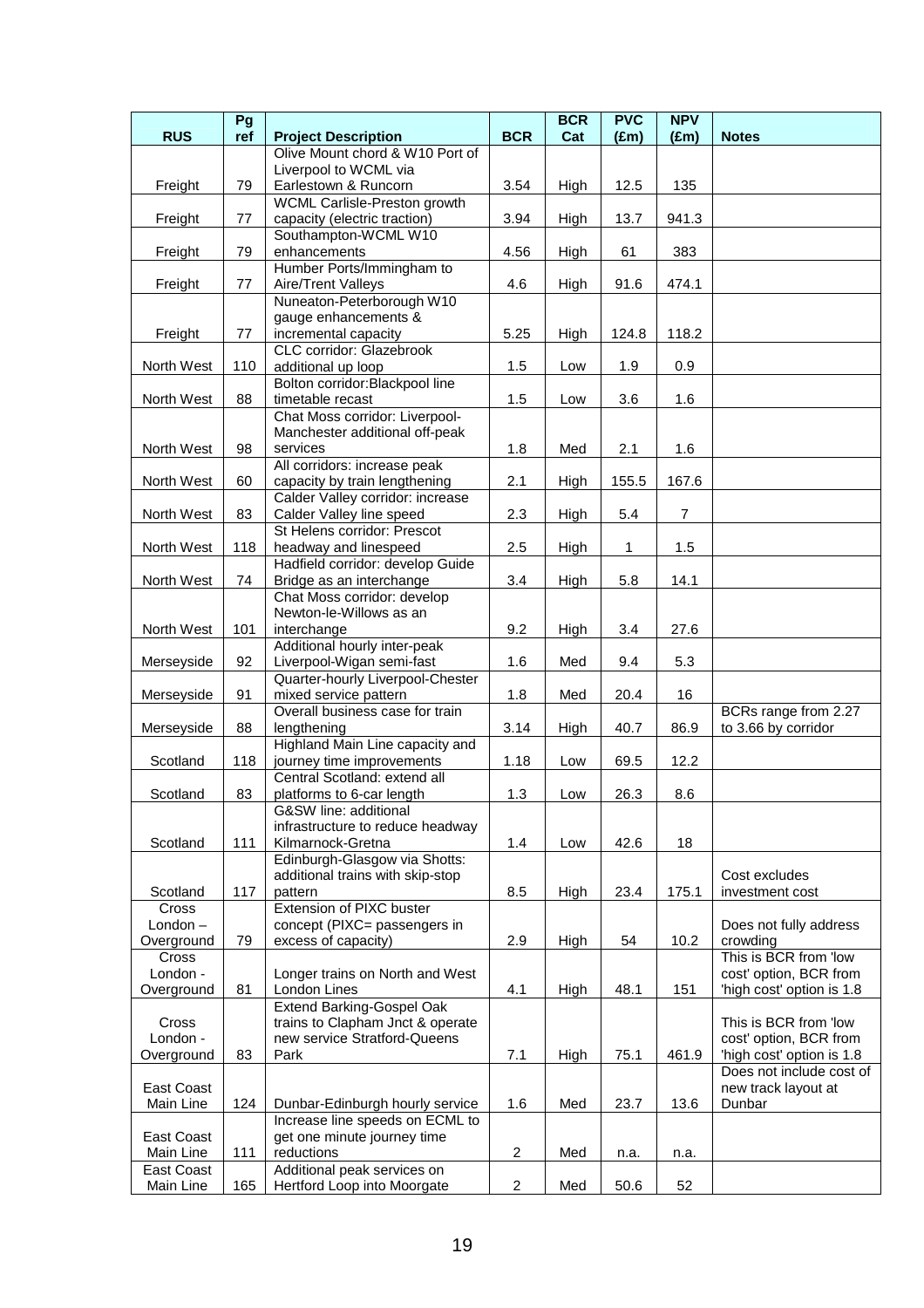|                         | Pg         |                                                                |                | <b>BCR</b> | <b>PVC</b>    | <b>NPV</b>    |                           |
|-------------------------|------------|----------------------------------------------------------------|----------------|------------|---------------|---------------|---------------------------|
| <b>RUS</b>              | ref        | <b>Project Description</b>                                     | <b>BCR</b>     | Cat        | $(\text{Em})$ | $(\text{Em})$ | <b>Notes</b>              |
| East Coast<br>Main Line | 163        | Alexandra Palace-Finsbury Park:<br>additional third up line    |                |            |               | 27            |                           |
|                         |            | Increase peak capacity into both                               | 2.1            | High       | 24.6          |               |                           |
| East Coast              |            | Middlesborough and Newcastle                                   |                |            |               |               |                           |
| Main Line               | 141        | by train lengthening                                           | 2.7            | High       | 13.5          | 22.4          |                           |
| East Coast              |            | Extension of all inner suburban                                |                |            |               |               |                           |
| Main Line               | 95         | services to 6-car                                              | 2.7            | High       | 9.4           | 16.3          |                           |
| East Coast              |            | Construction of a remodelled                                   |                |            |               |               |                           |
| Main Line<br>East Coast | 157        | junction at Shaftholme<br>Increase inner suburban services     | 3.6            | High       | 30.2          | 77.6          |                           |
| Main Line               | 100        | to 4 trains per hour on Sundays                                | 5.5            | High       | 1             | 4.5           |                           |
|                         |            | West Anglia route: package of                                  |                |            |               |               |                           |
| Greater                 |            | measures (train lengthening &                                  |                |            |               |               | BCR increased to 2.7      |
| Anglia                  | 141        | increased frequency)                                           | 2.3            | High       | 914           | 1223          | when WEBs added in        |
| Greater                 |            | Thames-side route: train                                       |                |            |               |               |                           |
| Anglia                  | 137        | lengthening to 12 cars<br>Great Eastern route: package of      | 3.3            | High       | 252           | 591           |                           |
| Greater                 |            | measures (new & additional                                     |                |            |               |               |                           |
| Anglia                  | 138        | trainsets, increase frequency)                                 | 5.7            | High       | 300           | 1413          |                           |
| South                   |            |                                                                |                |            |               |               |                           |
| London                  | 150        | Sussex routes: train lengthening                               | 2.64           | High       | 204           | 335           |                           |
| South                   |            | Train lengthening: 12-car trains                               |                |            |               |               |                           |
| London<br>South         | 153        | into Victoria                                                  | 2.86           | High       | 127           | 237           |                           |
| London                  | 151        | Kent routes: train lengthening                                 | 2.94           | High       | 271           | 527           |                           |
|                         |            |                                                                |                |            |               |               | Does not include depot    |
|                         |            |                                                                |                |            |               |               | & stabling costs of 10-   |
|                         |            |                                                                |                |            |               |               | car operation nor         |
| South                   |            | Train lengthening for services via                             |                |            |               |               | capacity costs at         |
| London                  | 152<br>App | <b>Tulse Hill</b>                                              | 3.36           | High       | 51            | 120           | London Bridge             |
|                         | end        |                                                                |                |            |               |               |                           |
| South West              | ix         | Extra passing loops on line to                                 |                |            |               |               |                           |
| Main Line               | 9.2        | Exeter                                                         | 1.7            | Med        | 86.3          | 58.1          |                           |
|                         | App        |                                                                |                |            |               |               |                           |
| South West              | end        |                                                                |                |            |               |               |                           |
| Main Line               | ix<br>1.2  | Suburban train lenghthening to<br>10 coaches (low cost option) | 4.5            | High       | 217.6         | 769.5         |                           |
|                         |            | Taff Vale and Rhymney South                                    |                |            |               |               |                           |
|                         |            | Wales Valleys: longer-term                                     |                |            |               |               |                           |
| Wales                   | 130        | growth                                                         | 1.2            | Low        | n.a.          | n.a.          |                           |
|                         |            | Reduced journey times and                                      |                |            |               |               |                           |
| Wales                   | 118        | increased frequency between<br>North Wales & South Wales       | $\overline{c}$ | Med        | 5             | 4.8           |                           |
| Lancashire              |            | Cumbrian Coast: additional                                     |                |            |               |               |                           |
| and                     |            | Sunday services: 2-hourly                                      |                |            |               |               | Excludes extra            |
| Cumbria                 | 77         | Carlisle-Barrow service                                        | 1.1            | Low        |               |               | signalling costs          |
| Lancashire              |            |                                                                |                |            |               |               | Includes limited          |
| and                     |            | Settle & Carlisle: 2-hourly                                    |                |            |               |               | additional frequency to   |
| Cumbria                 | 80         | Carlisle-Leeds service                                         | 1.5            | Low        |               |               | address key issues        |
| Lancashire<br>and       |            | Full refurbishment of Preston                                  |                |            |               |               |                           |
| Cumbria                 | 91         | station                                                        | >2             | High       |               |               |                           |
|                         |            | Ormskirk-Preston hourly &                                      |                |            |               |               |                           |
| Lancashire              |            | reinstate Burscough chord for                                  |                |            |               |               |                           |
| and                     |            | Ormskirk-Southport hourly                                      |                |            |               |               |                           |
| Cumbria                 | 86         | service                                                        | 2.2            | High       |               |               |                           |
| Lancashire<br>and       |            | Cumbrian Coast: Barrow-                                        |                |            |               |               |                           |
| Cumbria                 | 76         | Sellafield peak train lengthening                              | 3.2            | High       |               |               |                           |
|                         |            |                                                                |                |            |               |               | To provide half-hourly    |
| Lancashire              |            | Roses option: extend am and pm                                 |                |            |               |               | peak service (BCR is      |
| and                     |            | peak Manchester-Blackburn                                      |                |            |               |               | 2.6 if service extended   |
| Cumbria                 | 83         | service to Clitheroe                                           | 3.4            | High       |               |               | to Burnley not Clitheroe) |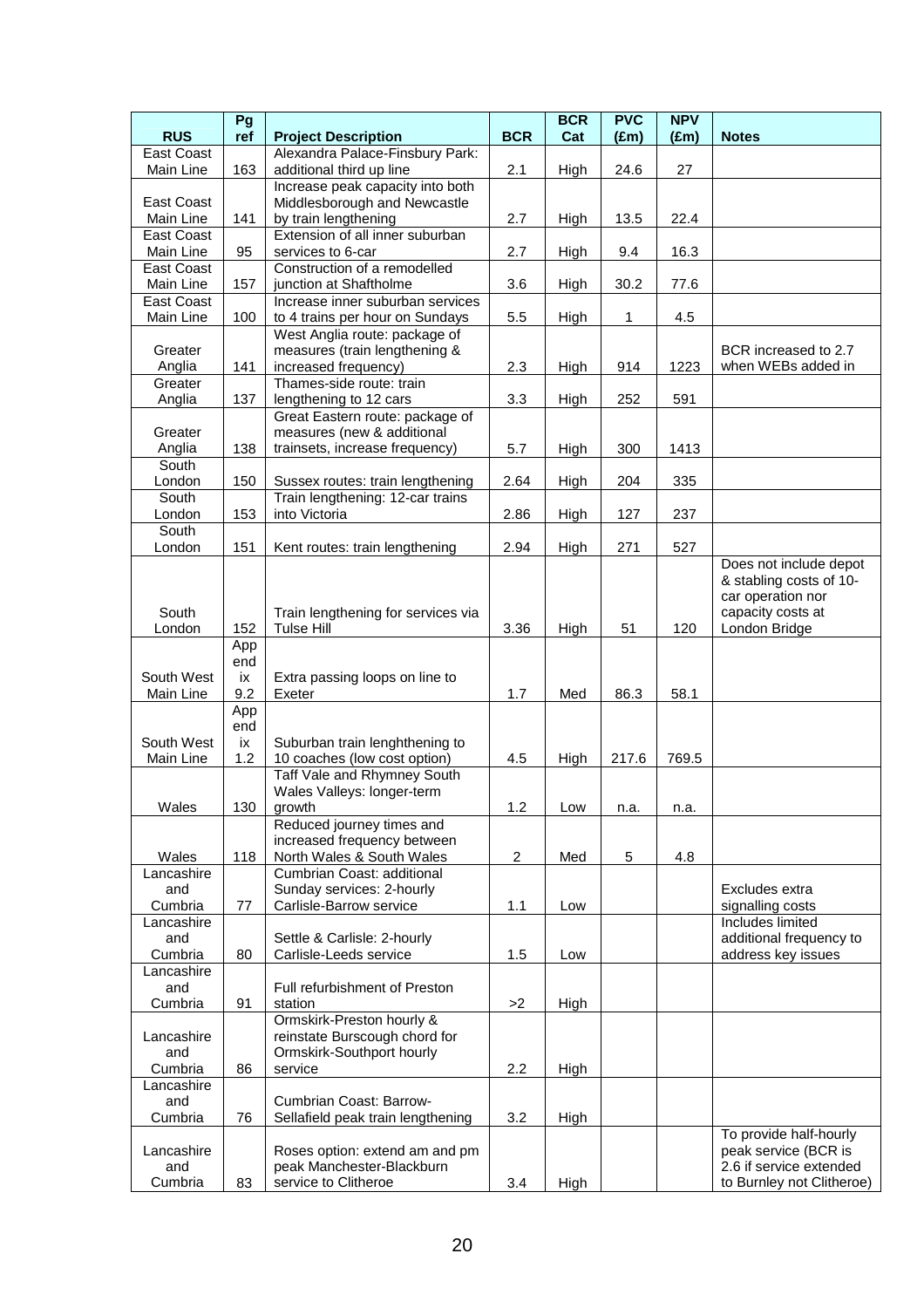|                   | Pg  |                                                                   |            | <b>BCR</b> | <b>PVC</b> | <b>NPV</b>    |              |
|-------------------|-----|-------------------------------------------------------------------|------------|------------|------------|---------------|--------------|
| <b>RUS</b>        | ref | <b>Project Description</b>                                        | <b>BCR</b> | Cat        | (£m)       | $(\text{Em})$ | <b>Notes</b> |
| Yorkshire         |     |                                                                   |            |            |            |               |              |
| and               |     | Harrogate line: Horsforth-Leeds                                   |            |            |            |               |              |
| Humberside        | 71  | peak shuttles                                                     | 1.8        | Med        |            |               |              |
| Yorkshire         |     |                                                                   |            |            |            |               |              |
| and               |     | Airedale line: two-tier service                                   |            |            |            |               |              |
| Humberside        | 69  | from Skipton/Keighley                                             | 1.9        | Med        |            |               |              |
|                   |     |                                                                   |            |            |            |               |              |
|                   |     |                                                                   |            |            |            |               |              |
| Yorkshire         |     |                                                                   |            |            |            |               |              |
| and<br>Humberside | 81  | Hope Valley line: aditional peak<br>Manchester-Sheffield services | 2          | Med        |            |               |              |
| Yorkshire         |     |                                                                   |            |            |            |               |              |
| and               |     | Huddersfield line: lengthen<br>stopping services                  |            |            |            |               |              |
| Humberside        | 77  | Huddersfied/Brighouse-Leeds                                       | 2          | Med        |            |               |              |
| Yorkshire         |     |                                                                   |            |            |            |               |              |
| and               |     | Calder Valley line: Halifax-Leeds                                 |            |            |            |               |              |
| Humberside        | 79  | additional peak services                                          | 2.1        | High       |            |               |              |
| Yorkshire         |     |                                                                   |            |            |            |               |              |
| and               |     | Barnsley and Pontefract lines:                                    |            |            |            |               |              |
| Humberside        | 74  | Castleford-Leeds peak shuttles                                    | 2.7        | High       |            |               |              |
| Yorkshire         |     |                                                                   |            |            |            |               |              |
| and               |     | Sheffield-Doncaster line: peak                                    |            |            |            |               |              |
| Humberside        | 82  | train lengthening                                                 | 3.1        | High       |            |               |              |
| Yorkshire         |     | Wakefield line: Wakefield-Leeds                                   |            |            |            |               |              |
| and               |     | and Doncaster-Leeds peak                                          |            |            |            |               |              |
| Humberside        | 75  | shuttles                                                          | 3.4        | High       |            |               |              |

Source: Network Rail Route Utilisation Strategies, as at April 9th 2009 Note: financial figures are generally at 2002 market prices

## **3.4 Estimated versus Actual BCR Values**

So far we have only considered BCR values calculated before a project is implemented. As we noted in Section 2.5, the actual results from any project are likely to differ from those anticipated when the project is approved, and so in this section we consider evidence as to how far actual returns (or at least estimates of actual returns estimated once a project has been completed and is carrying traffic) differ from anticipated returns and, in particular, whether there is any evidence of systematic bias in either under- or over-estimating actual returns.

While ex post evaluation of projects is encouraged, it is expensive and by no means easy to do, so there is so far relatively little evidence, except now for Highways Agency projects.

Under the POPE acronym (Post-Opening Project Evaluation) the Highways Agency now commission studies of the impact of their schemes one and five years after the project has been opened and publish information on their website. These results compare the anticipated BCRs of the projects for which they are responsible with an estimate of the actual BCR taking account of revised estimates of construction costs and traffic measurements after opening that are compared with the traffic forecasts on which the original BCR estimates were based. This exercise is carried out both for major projects (defined up to now as projects costing more than £5million) and Local Network Management Schemes.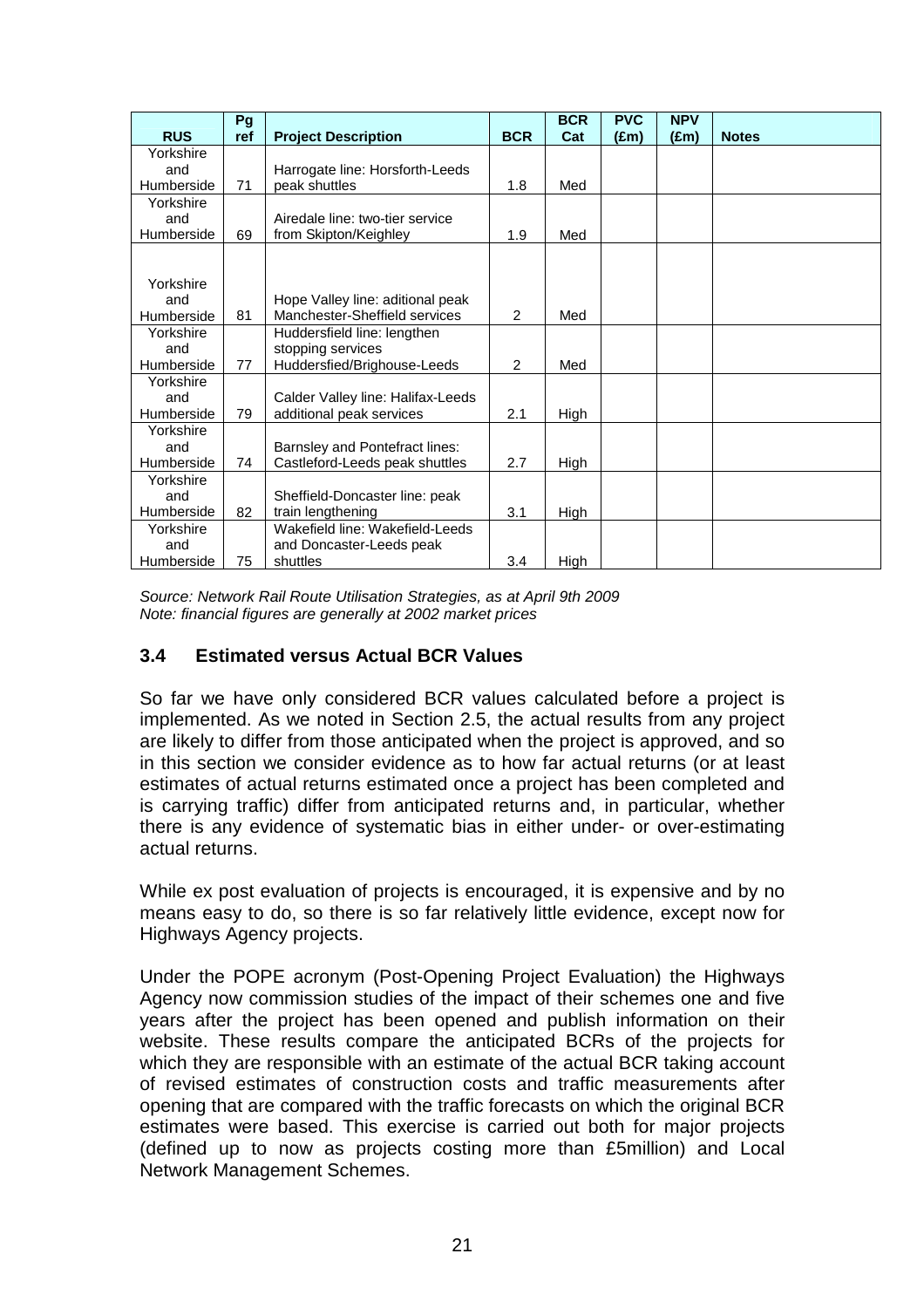Table 6 shows results for both categories of schemes, compiled from the results on the Agency website and copies of reports listed but not on the website which have been supplied by the Highways Agency.

Table 6 shows road number and highway schemes, the estimated preconstruction BCR from the Appraisal Summary Table, the estimated BCR achieved one or more years after opening, the pre- and post- BCR categories, and a final column showing whether the BCR value rose or fell after construction.

Of the 24 major schemes listed for which we have both pre- and post-opening BCR values, the average pre-opening BCR was 3.00, while the average postopening BCR was 3.28. (However, this result is influenced by the very big increase in the BCR for the A2 Bean-Cobham scheme – with this scheme excluded the average BCR goes down from 3.06 to 2.48.) Post-opening BCRs were greater than pre-opening BCRs in 12 cases and they were less than pre-opening schemes in 12 cases. Overall, we find it hard to see any evidence that projected BCRs have been consistently overestimated, neither that they have been consistently underestimated, though we would expect this exercise to improve future BCR estimation by highlighting the types of factors that can cause benefits to be overestimated or costs to be underestimated.

The Highways Agency publishes their own assessment of the results of POPE. For major schemes this is included in the documents Post Opening Project Evaluation 2002-2006: Lessons Learnt (July 2007) (Highways Agency, 2007a) and Post Opening Project Evaluation Meta-Analysis (Highways Agency, March 2009). A summary of Local Network Management Schemes is published in Post Opening Project Evaluation of Local Network Management Schemes Year 5 (2006/07) (Highways Agency, 2007b).

In regard to BCRs, the Highways Agency's 2002-2006 'Lessons Learnt' report concludes (Highways Agency, 2007a, p.3):

- "The outturn BCRs for 14 TPI (Targeted Programme of Improvements) schemes were available; of these four were consistent with projected values, six were higher than predicted and four were lower than predicted. Overall, the average of the predicted BCRs for the 14 schemes was 2.7, which was identical to the average of the outturn BCRs for these schemes."; and
- On the basis of all 20 LNMS schemes evaluated, the "20 LNMS as a whole had an aggregate BCR of 7.1, slightly lower than the predicted 8.2".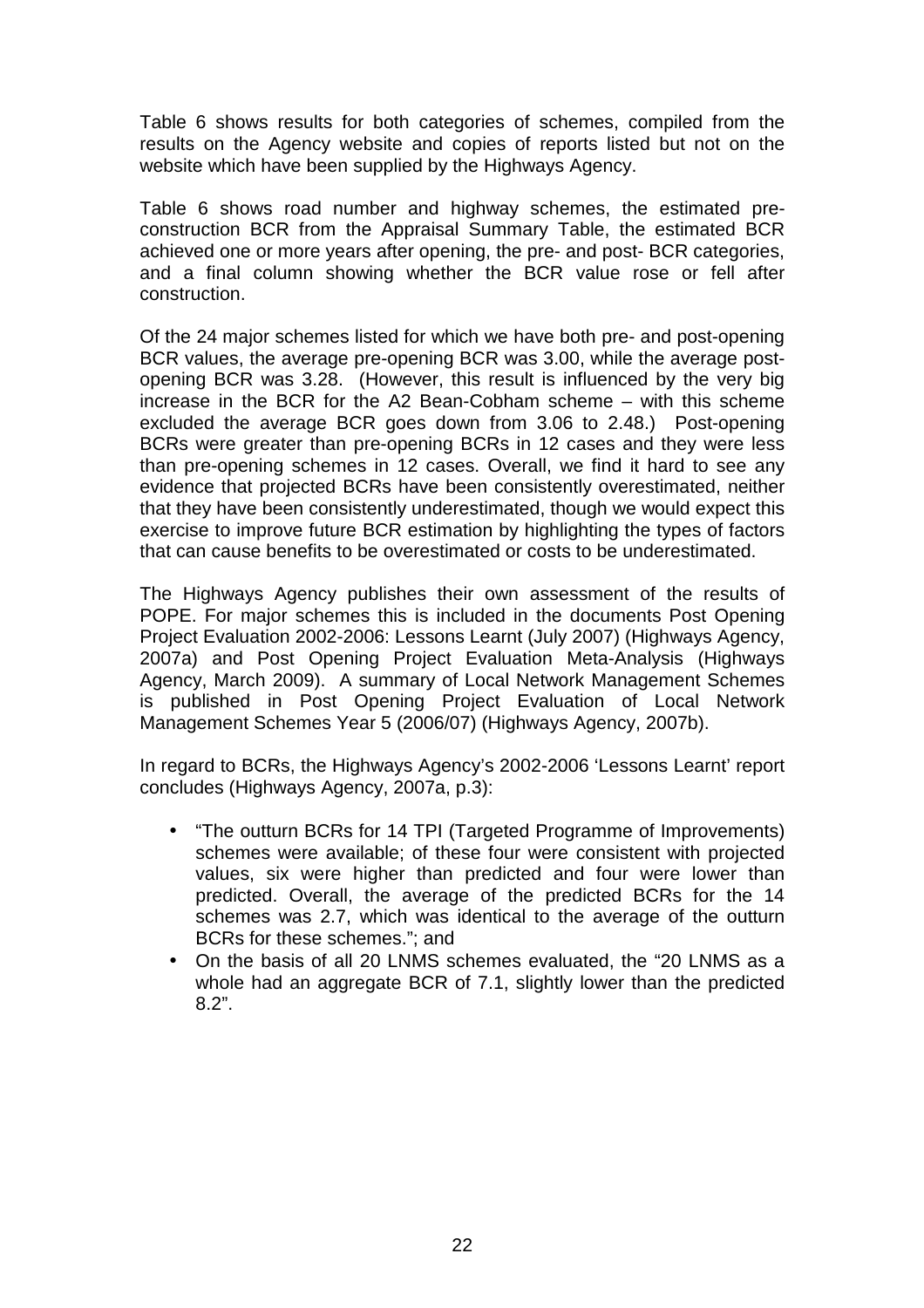The most recent, 2009, report considers success in predicting particular components of road projects. Key finds are as follows:

- Only 40 per cent of bypass schemes have predicted traffic volumes within 15 per cent of outturn, whereas three-quarters of junction improvement and online widening schemes are within 15 per cent;
- Forecasting economic benefits is generally not accurate and only 38 per cent of schemes have predicted time benefits within 15 per cent of outturn, although there is no systematic bias towards under or over prediction;
- At the 'year after' stage there is a poor correlation between predicted and actual accident savings, though correlation improves once five years of data are available; and
- Generally environmental and accessibility / integration impacts are predicted well.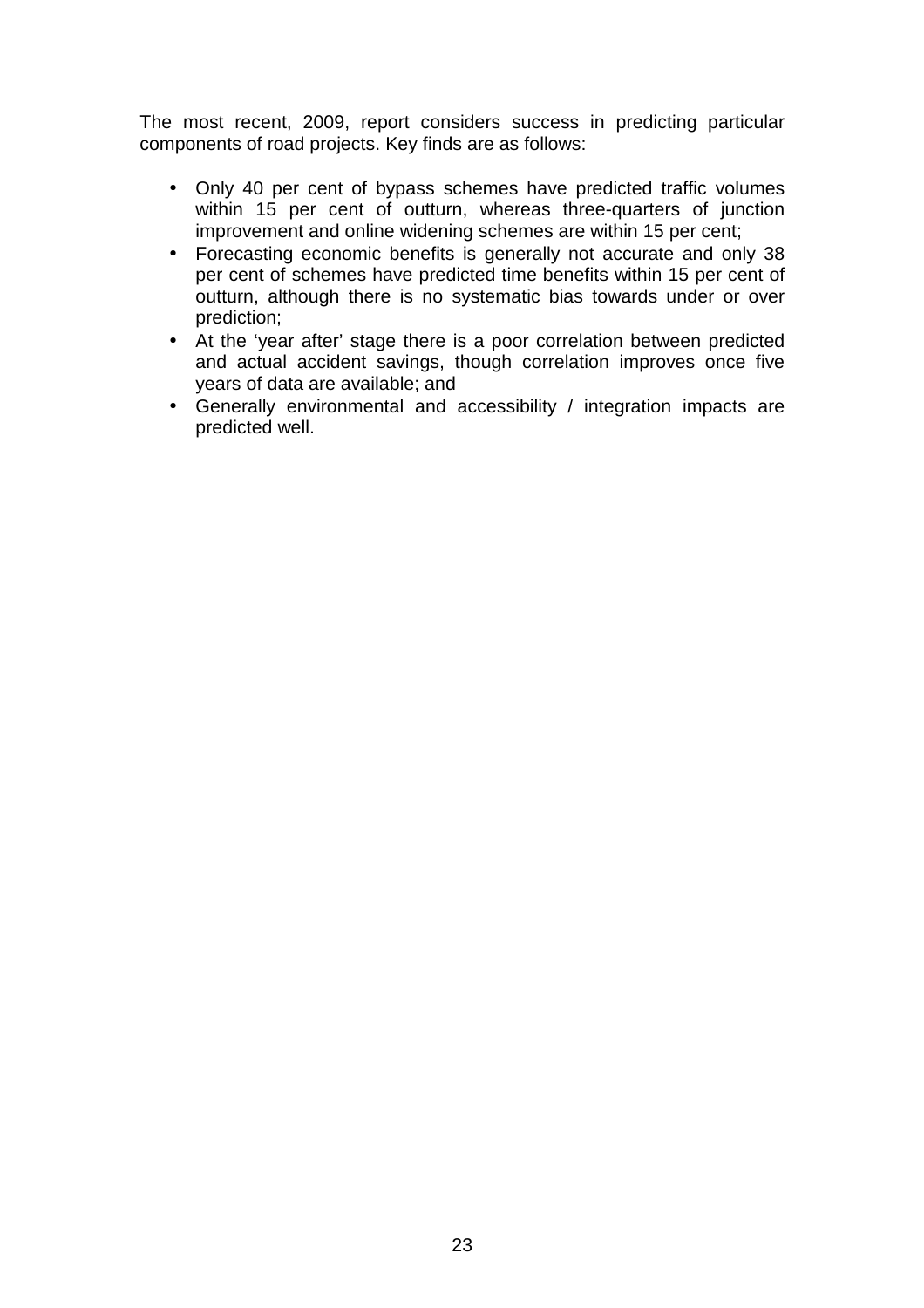|                 |                            |               |                  |                  |             | <b>BCR</b>  |                |                                                   |
|-----------------|----------------------------|---------------|------------------|------------------|-------------|-------------|----------------|---------------------------------------------------|
|                 |                            |               |                  | Post-            | <b>BCR</b>  | category;   |                |                                                   |
| Road            |                            | <b>Date</b>   | <b>Forecast</b>  | opening          | category:   | post-       | <b>Did BCR</b> |                                                   |
| number          | <b>Scheme</b>              | opened        | <b>BCR</b>       | <b>BCR</b>       | forecast    | opening     | rise or fall?  | <b>Notes</b>                                      |
| A2/M2           | Cobham to J4 widening      | $Jul-03$      | 0.31             | 0.39             | Poor        | Poor        | Rose           |                                                   |
| A <sub>6</sub>  | Great Glen bypass          | <b>Feb-03</b> | 0.49             | 0.76             | Poor        | Poor        | Rose           |                                                   |
|                 | <b>Colton Lane Grade</b>   |               |                  |                  |             |             |                |                                                   |
| A64             | Separated Junction         | <b>Jun-05</b> | 0.9              | 0.7              | Poor        | Poor        | Fell           |                                                   |
|                 |                            |               |                  |                  |             |             |                | Land compensation claims still outstanding so     |
| A <sub>6</sub>  | Clapham bypass             | Dec-03        | 1.24             | 1.49             | Low         | Med         | Rose           | costs could rise                                  |
| $\overline{A5}$ | Nescliffe bypass           | Mar-03        | 1.38             | 3.31             | Low         | High        | Rose           |                                                   |
|                 | Basford, Hough &           |               |                  | Not in           |             |             | Not possible   |                                                   |
| A500            | Shavington bypass          | $May-03$      | 1.7              | <b>EST</b>       | Med         | N/A         | to tell        | Cost unknown                                      |
|                 |                            |               |                  |                  |             |             |                | Original COBA files missing so "figures should be |
| A2              | Bean-Cobham phase 1        | Mar-05        | 1.77             | 21.8             | Med         | High        | Rose           | treated with some caution"                        |
|                 | Rookery Crossroads         |               |                  |                  |             |             |                |                                                   |
|                 | <b>Grade Separated</b>     |               |                  |                  |             |             |                |                                                   |
| A14             | Junction                   | <b>Dec-05</b> | 1.96             | $\overline{2}$   | Med         | Med         | Rose           |                                                   |
| A21             | Lamberhurst bypass         | <b>Jan-00</b> | $\overline{2.3}$ | $\overline{2}$   | High        | Med         | Fell           |                                                   |
|                 |                            |               |                  |                  |             |             |                | Actual BCRs estimated for corridor, which is      |
|                 |                            |               |                  |                  |             |             |                | narrower area than that for which predicted BCR   |
| A650            | <b>Bingley Relief Road</b> | Dec-03        | 2.3              | $1 - 1.6$        | High        | Low/Med     | Fell           | was estimated                                     |
|                 | Newark-Lincoln             |               |                  |                  |             |             |                |                                                   |
| A46             | improvement                | $Jul-03$      | 2.6              | 2.4              | High        | High        | Fell           |                                                   |
| M25             | $J12-15$                   | <b>Dec-05</b> | 2.65             | $\overline{3.1}$ | <b>High</b> | <b>High</b> | Rose           |                                                   |
|                 | Ferrybridge to Hook        |               |                  |                  |             | Poor (or    |                | BCR if maintenance benefits included: forecast    |
| A1(M)           | Moor                       | Jan-06        | 2.73             | 0.94             | High        | High)       | Fell           | 4.69; actual 3.19                                 |
|                 | Polegate bypass (and       |               |                  |                  |             |             |                |                                                   |
| A27             | A22 new route)             | <b>Jun-02</b> | 2.8              | 3.38             | High        | High        | Rose           |                                                   |
|                 | Silverstone bypass:        |               |                  |                  |             |             |                |                                                   |
| A43             | Silverstone section        | $Sep-02$      | 2.8              | 3.8              | High        | High        | Rose           |                                                   |
|                 |                            |               |                  |                  |             |             |                |                                                   |
|                 |                            |               |                  |                  |             |             |                |                                                   |
|                 |                            |               |                  |                  |             |             |                |                                                   |
|                 | Roudham Heath to           |               |                  | Not in           |             |             | Not possible   | Outturn costs and BCR not available, pre- and     |
| A11             | Attleborough               | Mar-03        | 3                | <b>EST</b>       | High        | N/A         | to tell        | post- benefits not comparable                     |

# **Table 6: Pre- and Post-Opening BCRs from Highways Agency Schemes**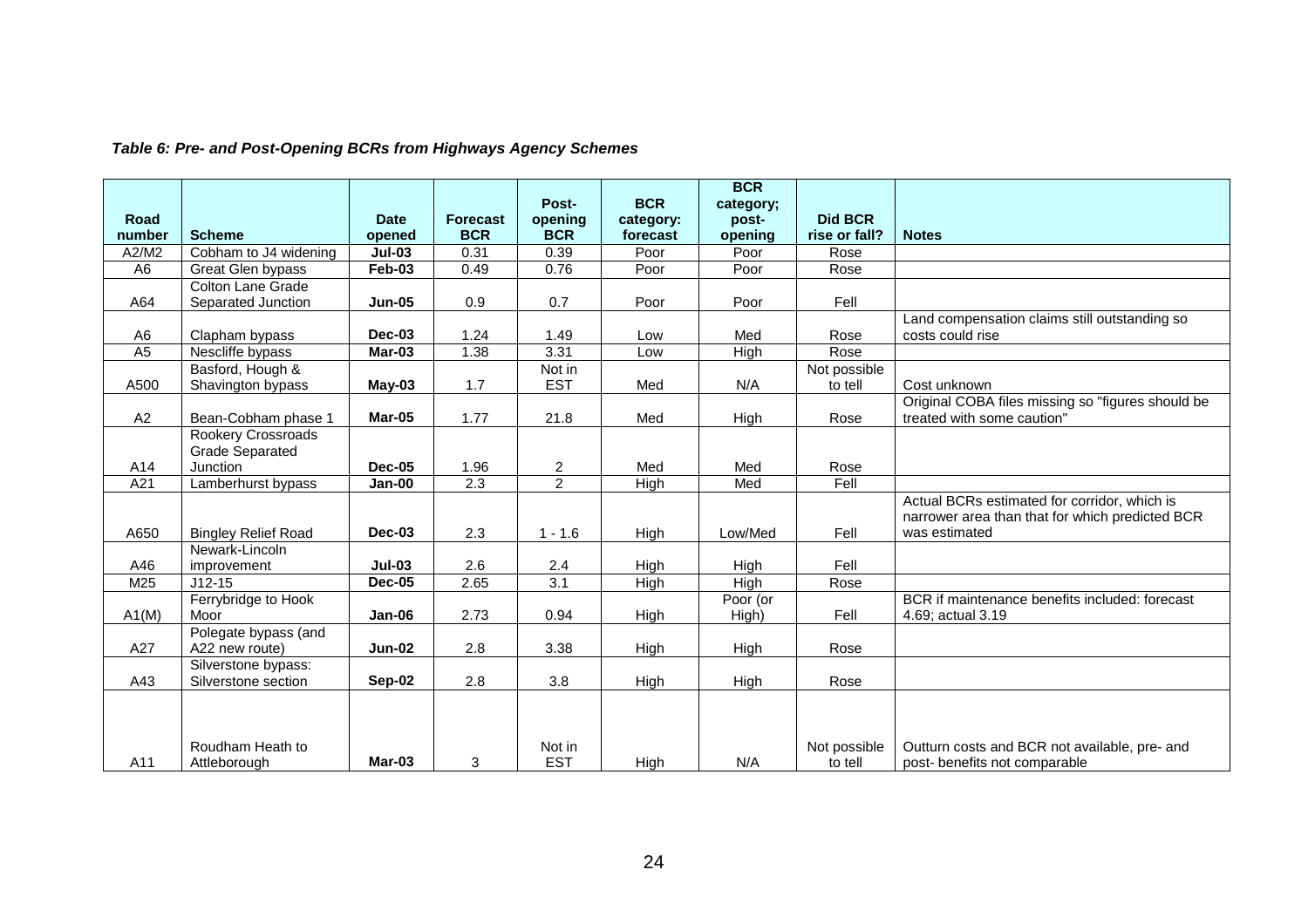|                |                                                         |               |                 | Post-          | <b>BCR</b>  | <b>BCR</b><br>category; |                |                                                |
|----------------|---------------------------------------------------------|---------------|-----------------|----------------|-------------|-------------------------|----------------|------------------------------------------------|
| Road           |                                                         | <b>Date</b>   | <b>Forecast</b> | opening        | category:   | post-                   | <b>Did BCR</b> |                                                |
| number         | <b>Scheme</b>                                           | opened        | <b>BCR</b>      | <b>BCR</b>     | forecast    | opening                 | rise or fall?  | <b>Notes</b>                                   |
| A41            | Aston Clinton bypass                                    | <b>Oct-03</b> | 3               | 3              | High        | High                    | Unchanged      |                                                |
|                | Rothwell-Desborough                                     |               |                 |                |             |                         |                |                                                |
| A6             | bypass                                                  | Aug-03        | 3.16            | 0.58           | High        | Poor                    | Fell           |                                                |
| A <sub>6</sub> | Alvastan                                                | Dec-03        | 3.48            | 4.03           | High        | High                    | Rose           |                                                |
|                | Rushden and High                                        |               |                 |                |             |                         |                |                                                |
| A <sub>6</sub> | Ferrers bypass                                          | Aug-03        | 3.5             | 2.3            | High        | High                    | Fell           |                                                |
|                | Stainburn & Great                                       |               |                 | Not in         |             |                         |                | Two Year After report. Actual BCR not provided |
| A66            | Clifton bypass                                          | Dec-02        | 3.6             | <b>EST</b>     | High        | Med?                    | Fell           | but appears to be lower than predicted         |
|                | Chieveley/M4 J13                                        |               |                 |                |             |                         |                |                                                |
| A34            | improvement                                             | Sep-04        | $3.7 - 6.4$     | $\overline{2}$ | High        | Med                     | Fell           |                                                |
|                | Waddesmill, High Cross                                  |               |                 |                |             |                         |                |                                                |
| A10            | & Colliers End bypass                                   | <b>Oct-04</b> | 4.5             | 2.3            | High        | High                    | Fell           |                                                |
|                | Silverstone bypass:                                     |               |                 |                |             |                         |                |                                                |
| A43            | Syresham section                                        | Sep-02        | 4.52            | 6.2            | High        | High                    | Rose           |                                                |
| A34            | Newbury bypass                                          | <b>Nov-98</b> | 5.4             | 5.8            | <b>High</b> | High                    | Rose           | From Five Years After Report                   |
| A <sub>1</sub> | Stannington Junction                                    | Aug-04        | 6.6             | 3.1            | High        | High                    | Fell           |                                                |
|                | <b>Hedon Road</b>                                       |               |                 |                |             |                         |                |                                                |
| A1033          | Improvement                                             | <b>Nov-03</b> | 6.6             | 2.1            | High        | High                    | Fell           |                                                |
|                | <b>BCRs from Large Local Network Management Schemes</b> |               |                 |                |             |                         |                |                                                |
| A14            | Spittals Interchange                                    | Jan-06        | 1.62            | 1.99           | Medium      | Medium                  | Rose           | Two Years After Report                         |
|                | Ryton on Dunsmore                                       |               |                 |                |             |                         |                |                                                |
| A45            | Junction Improvement                                    | Aug-05        | 1.83            | 2.1            | Medium      | High                    | Rose           |                                                |
|                | J25/A52 Safety and                                      |               |                 |                |             |                         |                |                                                |
| M1             | <b>Capacity Scheme</b>                                  | <b>Oct-05</b> | 3               | 2.8            | High        | High                    | Fell           |                                                |
|                | J28 Capacity                                            |               |                 |                |             |                         |                |                                                |
| M1             | <b>Improvement Scheme</b>                               | Mar-06        | 3.56            | 1.59           | High        | Medium                  | Fell           | Eighteen Months After Report                   |
|                | J15 Improvement                                         |               |                 |                |             |                         |                |                                                |
| M40            | Scheme                                                  | Sep-04        | $\overline{7}$  | $<$ 1          | High        | Poor                    | Fell           |                                                |
| A45/A46        | Stivicall Junction                                      | $M$ ay-04     | 75.7            | 116            | High        | High                    | Rose           |                                                |

Source: Highways Agency website, plus reports available from and provided by the Agency

Notes: AST = Appraisal Summary Table; EST = Evaluation Summary Table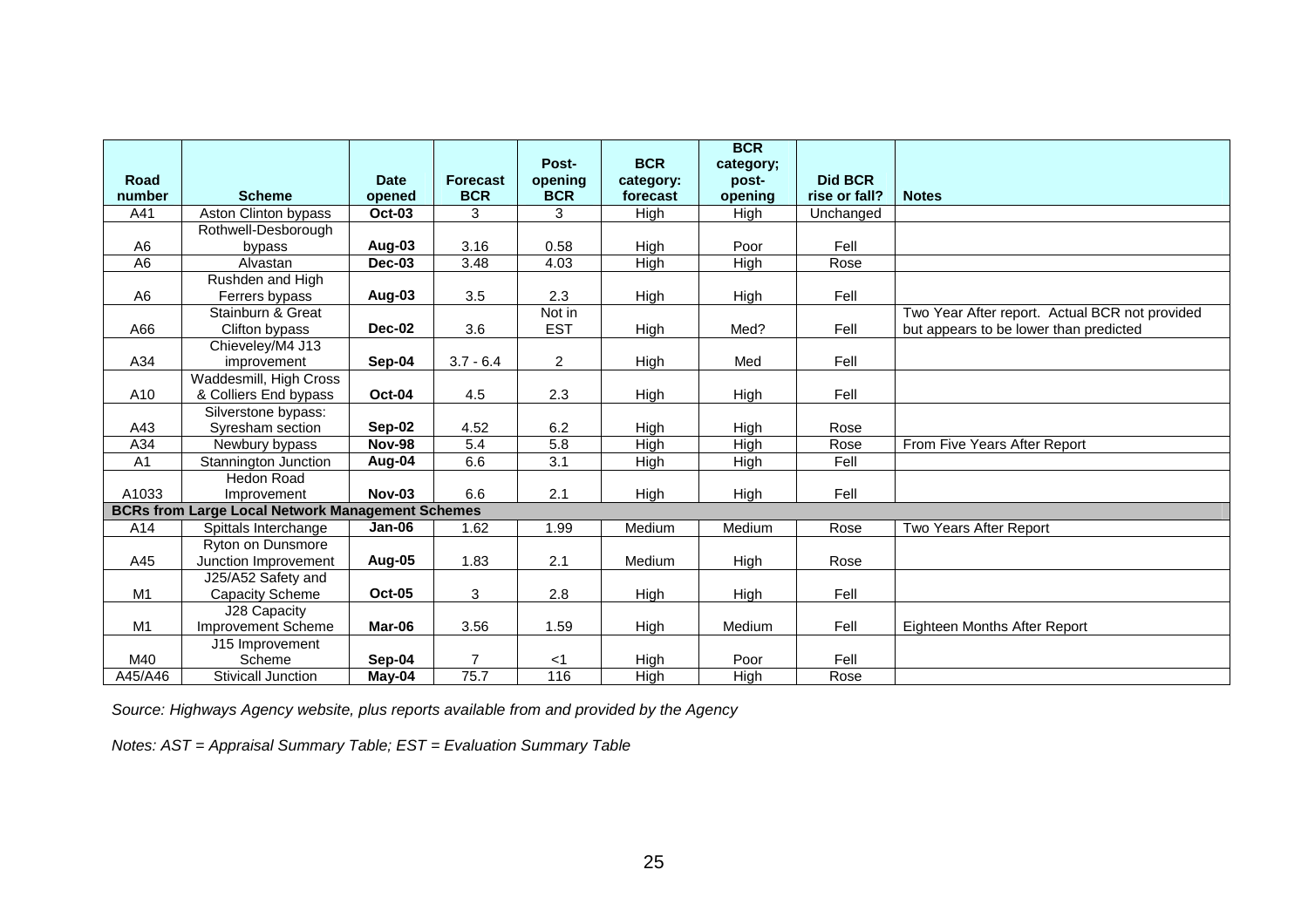We have only found one example where this type of ex post evaluation has been carried out for a programme of public transport schemes. The Strategic Rail Authority (SRA) oversaw a programme of relatively small rail improvement schemes that attracted outside funding, from local authorities. This fund was known as the Rail Passenger Partnership and was intended to encourage local and regional initiatives (see Gourvish, 2008, pp.20 and 41). Returns from projects funded under the RPP were reviewed by Halcrow in a study for the SRA (Halcrow Group, 2004).

Table 7 shows the results for the sample of 15 projects that Halcrow reviewed out of the 83 in the Rail Passenger Partnership and the 12 in the Rail Performance Fund (this fund provided a source of partnership funding for performance improvement projects). The table shows a brief description of the projects reviewed, the projected BCR as estimated by the project sponsor, the estimated BCR as adjusted by the SRA, and (where available) the estimated outturn BCR. Ex ante expectations were of total costs of £290 million, with expected benefits of £433 million and an aggregate BCR of 2.07. Of the ten projects for which it was possible to derive outturn measures, two generated lower levels of benefits than expected, four had much better performance than expected, and four were exceeding expectations by a more modest margin. But generalisation of the sample results to the overall programme was more difficult, since Halcrow noted that the overall results reflected the very good performance of one project, the East Anglia service improvements, and the very poor performance of another, the Edinburgh Crossrail project.

|                                      | <b>Bidder</b> | <b>SRA</b> |                                               |
|--------------------------------------|---------------|------------|-----------------------------------------------|
| <b>Scheme</b>                        | <b>BCR</b>    | <b>BCR</b> | <b>Outturn BCR</b>                            |
| <b>Filton Abbey Wood Train</b>       |               |            |                                               |
| Strengthening                        | 1.11          |            | 1.09 - 2.21 : depends on demand forecast      |
| Sheffield-Hull Train Strengthening   | 1.66          | 1.44       | 2.6                                           |
| <b>Edinburgh Crossrail</b>           | 1.07          | 1.09       | 0.55: initial demand much lower, but rising   |
| <b>Esk Valley Sunday Service</b>     | 1.32          | 1.01       | 0.61: assumes 60% of forecast ridership       |
| <b>Bodmin Parkway</b>                | na            | 2          | 2.04                                          |
| <b>Anglia Service Improvements</b>   | 2.4           |            | 0.99/3.0 (different components of package)    |
| <b>Brentford Station</b>             | 3.4           | 1.3        | 1.8, though 'may be optimistic'               |
| <b>Waterbeach Station Car Park</b>   |               | 1.2        | Yet to be implemented                         |
| Hexham-Carlisle Passenger Info       |               | 1.25       | 1.43                                          |
| <b>Heart of Wales Sunday Service</b> |               | 3.49       | Short of expectations                         |
| Kent Station Cycle Provision         |               | 2.98       | 2.1                                           |
| South Hampshire Crossrail            |               | 1.5        | 1.43                                          |
| <b>Sheffield Station Masterplan</b>  |               | 1.77       | Not yet available                             |
| Swindon Platform 4                   |               | 2.15       | 3.08                                          |
| Class 321 Door Relays                | 2.14          | 3.2        | 2.94 or 3.71 (depends on cost of a delay min) |

|  | Table 7: Rail Passenger Partnership Benefit Cost Ratios |  |
|--|---------------------------------------------------------|--|

Note that BCRs are calculated over different periods of years Source: Halcrow Group (2004)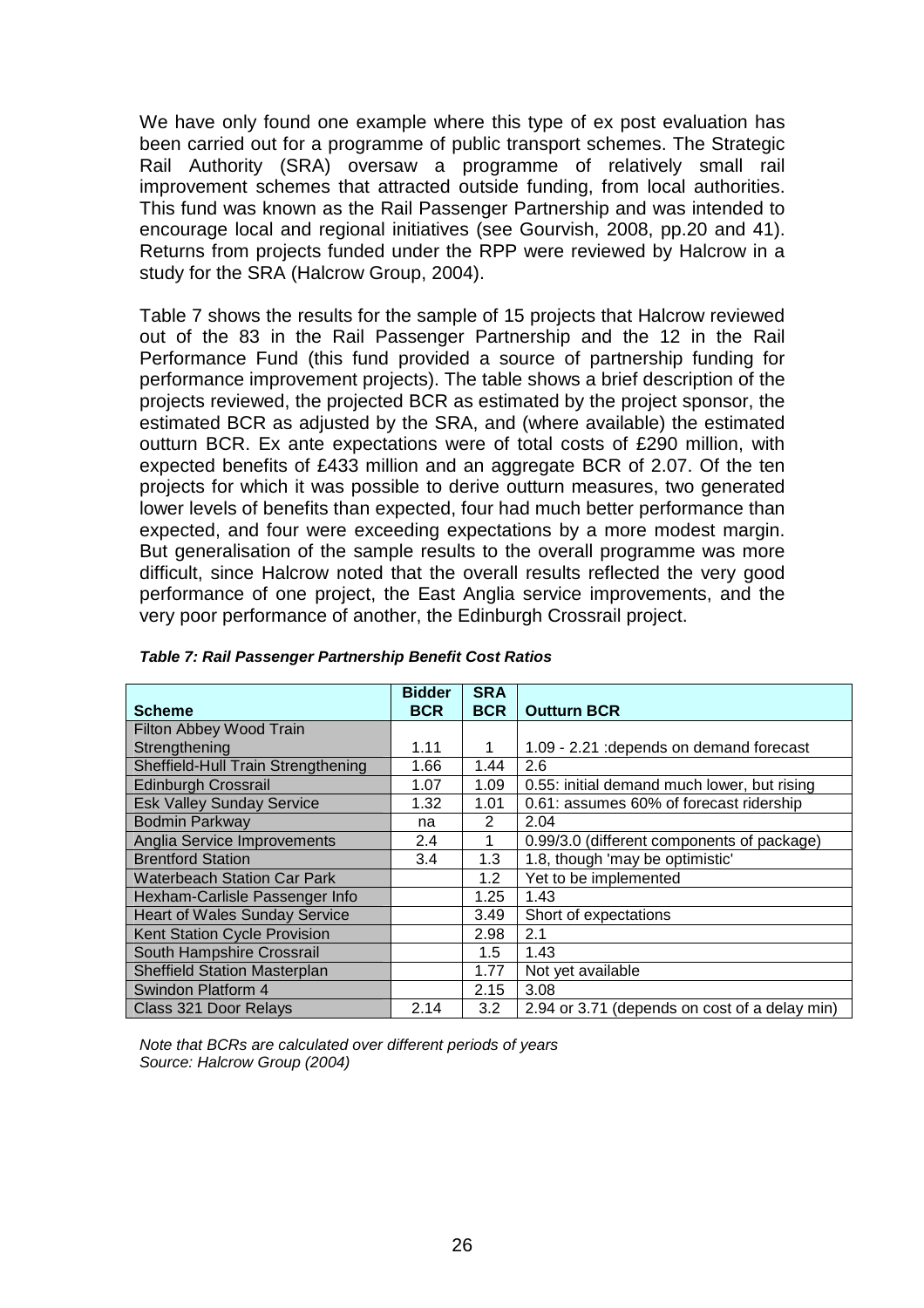# **3.5 Transport for London**

The DfT VFM exercise does not cover the GLA Transport Grant for TfL which under the 1999 Greater London Authority Act may be spent as TfL sees fit. Nevertheless, TfL do calculate and publish some BCR values for the projects that they fund.

We have reviewed the projects in TfL's latest business plans (see Transport for London, 2009) under the categories of London Underground, London Rail (which covers the London Overground and the Docklands Light Railway), and Surface Transport (which covers both buses and the main road network).

Details are published for 196 individual schemes, which account for over £20 billion of expenditure. However, BCRs are not available for many of the TfL projects and programmes, in particular because the majority of expenditure involves asset management and replacement. Overall, BCRs are only available for 27 schemes, accounting for £4 billion, or 20 per cent of total expenditure. These schemes, and their BCRs, are listed in Table 8. The average BCR is somewhat misleading because there is one scheme (the A408 Hanger Lane bridges replacement) with a very high BCR of 43, and three with BCRs in the mid-teens. However, we may note that of the 27 schemes, 2 have BCR values in the DfT's 'poor' range, seven are 'low', five 'medium', and the remaining 13 'high'. But we do not have information on a VFM category for any of these schemes since TfL does not use DfT's categorisation (in addition, there are some detailed differences between the methodologies used by DfT and TfL in calculating BCRs)

| Project                               | <b>BCR</b>     | <b>Estimated final cost (£m)</b> |  |  |  |  |  |  |
|---------------------------------------|----------------|----------------------------------|--|--|--|--|--|--|
| <b>Underground</b>                    |                |                                  |  |  |  |  |  |  |
| Sub Surface Lines on-train air        |                |                                  |  |  |  |  |  |  |
| cooling                               | 2              | 21.8                             |  |  |  |  |  |  |
| Seven-car train project               | $\overline{2}$ | 147.2                            |  |  |  |  |  |  |
| Step-free access                      | 1.4            |                                  |  |  |  |  |  |  |
| Green Park station step-free access   | 1.4            | 97                               |  |  |  |  |  |  |
| Baker Street station step-free access | 1.4            | 75                               |  |  |  |  |  |  |
| Southfields station step-free access  | 1.4            | 17.4                             |  |  |  |  |  |  |
| Bank station congestion relief        | 1.3            | 800                              |  |  |  |  |  |  |
| Bond St station relief                | 4.9            | 300.5                            |  |  |  |  |  |  |
| Paddington station congestion relief  |                |                                  |  |  |  |  |  |  |
| (Hammersmith & City)                  | 9              | 69.2                             |  |  |  |  |  |  |
| <b>Tottenham Court Rd station</b>     |                |                                  |  |  |  |  |  |  |
| congestion relief                     | 3.7            | 516.3                            |  |  |  |  |  |  |
| Vauxhall station congestion relief    | 2.6            | 33.2                             |  |  |  |  |  |  |
| Train location information - line     |                |                                  |  |  |  |  |  |  |
| upgrades                              | 2.8            | 21.9                             |  |  |  |  |  |  |
| <b>London Overground and DLR</b>      |                |                                  |  |  |  |  |  |  |
| East London line extension            | 2.54           | 988.9                            |  |  |  |  |  |  |
| North London Railway infrastructure   |                |                                  |  |  |  |  |  |  |
| project                               | 17.1           | 240.1                            |  |  |  |  |  |  |
| London Rail Concession stations       |                |                                  |  |  |  |  |  |  |
| upgrade                               |                |                                  |  |  |  |  |  |  |
|                                       | 17.1           | 40.9                             |  |  |  |  |  |  |

**Table 8: Benefit Cost Ratios for TfL Schemes**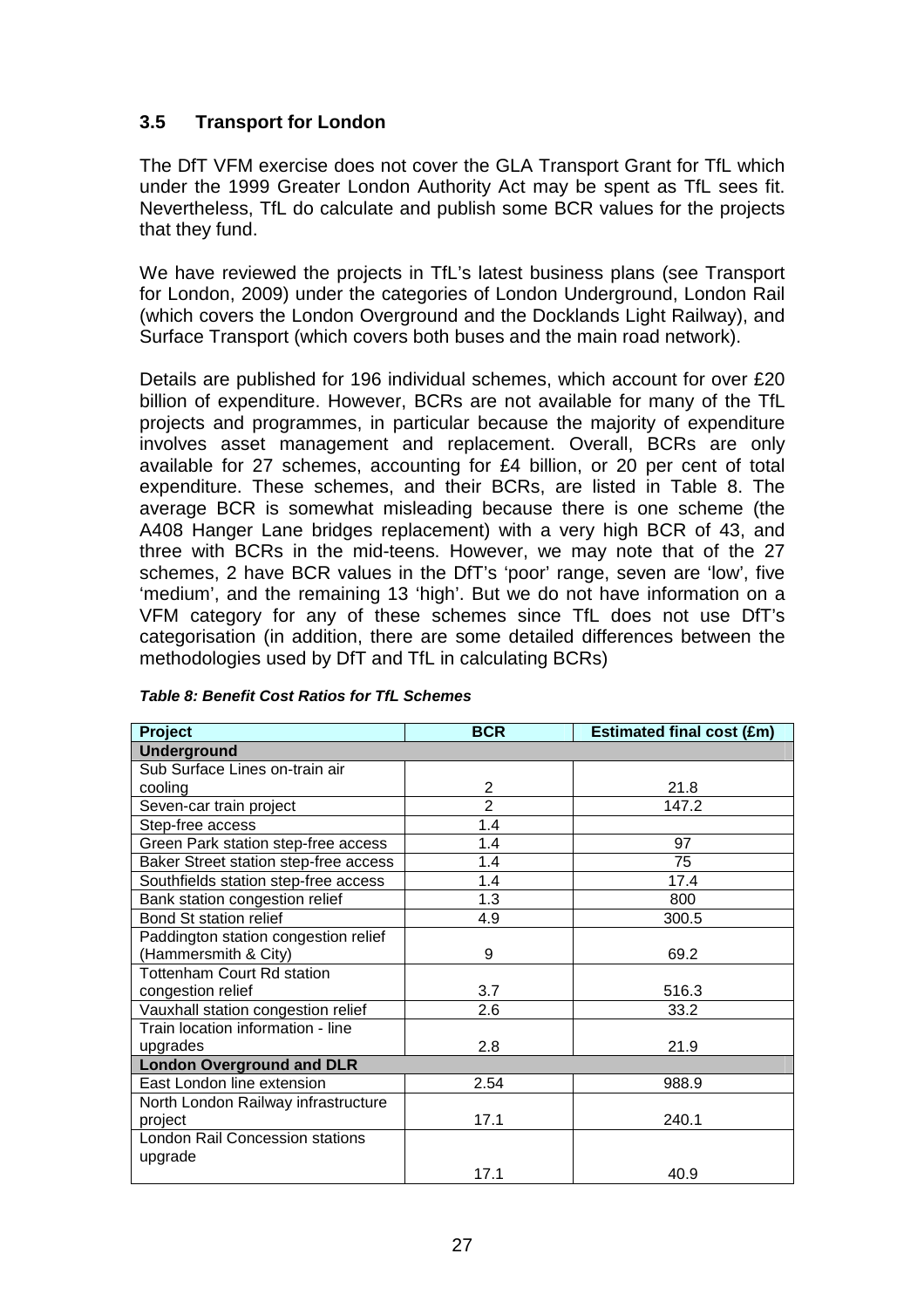| Project                                     | <b>BCR</b> | <b>Estimated final cost (£m)</b> |  |  |  |  |  |  |
|---------------------------------------------|------------|----------------------------------|--|--|--|--|--|--|
| London Overground and DLR cont              |            |                                  |  |  |  |  |  |  |
| DLR: Bank-Lewisham/three-car                |            |                                  |  |  |  |  |  |  |
| operation                                   | 1.4        | 266.3                            |  |  |  |  |  |  |
| DLR: East route (Custom House-              |            |                                  |  |  |  |  |  |  |
| Beckton)/three-car operation                | 2.9        | 18                               |  |  |  |  |  |  |
| <b>DLR: Woolwich Arsenal extension</b>      | 1.7        | 177.1                            |  |  |  |  |  |  |
| <b>Refurbishment of Silverlink stations</b> | 1.8        | 27.1                             |  |  |  |  |  |  |
| <b>Surface Transport</b>                    |            |                                  |  |  |  |  |  |  |
| A406 Hanger Lane bridges                    |            |                                  |  |  |  |  |  |  |
| replacement scheme                          | 43         | 27                               |  |  |  |  |  |  |
| Olympic Games cycling network               | 14.5       | 7.7                              |  |  |  |  |  |  |
| Low Emission zone                           | 0.6        | 44.8                             |  |  |  |  |  |  |
| Congestion Charging scheme re-let           |            |                                  |  |  |  |  |  |  |
| excl DSRC                                   | 1.6        | 104.5                            |  |  |  |  |  |  |
| East London Transit Phase 1A                | 2.1        | 22.4                             |  |  |  |  |  |  |
| East London Transit Phase 1B                | 3          | 20.6                             |  |  |  |  |  |  |
| <b>Greenwich Waterfront Transit</b>         | 1.3        | 46.4                             |  |  |  |  |  |  |
| Cycle hire scheme                           | 0.9        | 58.9                             |  |  |  |  |  |  |
| <b>Total cost of schemes with BCRs</b>      |            | 4190                             |  |  |  |  |  |  |

Source: TfL Business Plans for London Underground, London Rail, Surface Transport www.tfl.gov.uk/corporate/about-tfl/investorrelations/1462.aspx

#### **4. CONCLUSIONS**

This report has reviewed evidence on BCR values from surface transport projects in the United Kingdom, set in the context of current DfT objectives and appraisal guidance. The report provides additional evidence on BCR values following Sir Rod Eddington's recommendation that government should prioritise public spending on transport to get the highest returns per £1 of expenditure (Eddington, 2006b). If this policy is to be implemented successfully, it is important that good information is available on BCRs from different projects, and this report has considered the state of the present evidence base.

Our main aim has been to document, in as much detail as possible, the BCR values from projects in different parts of the transport sector, but to do so in such a way as to highlight difficulties in interpreting these estimated BCR values. The problem that calculated BCR values do not cover all the impacts of transport projects, including all the environmental impacts, is dealt with in current DfT appraisal procedures by calculating a Value for Money (VfM) categorisation which adjusts the initial BCR categorisation to take account of non-monetised impacts. This difference between the initial BCR value and VfM BCR was also analysed by Eddington. In this report we have also considered the question of the relationship between ex ante BCRs calculated in appraisals and estimates of the BCR values realised after project implementation, primarily drawing on the Highways Agency's POPE evaluations but also on some evidence from the railway industry.

The Eddington Report's coverage of the rail industry was somewhat limited, in particular to major schemes, and we have extended coverage of the heavy rail sector by drawing on Network Rail's Route Utilisation studies. We have also looked in some more detail at the major projects covered by Eddington.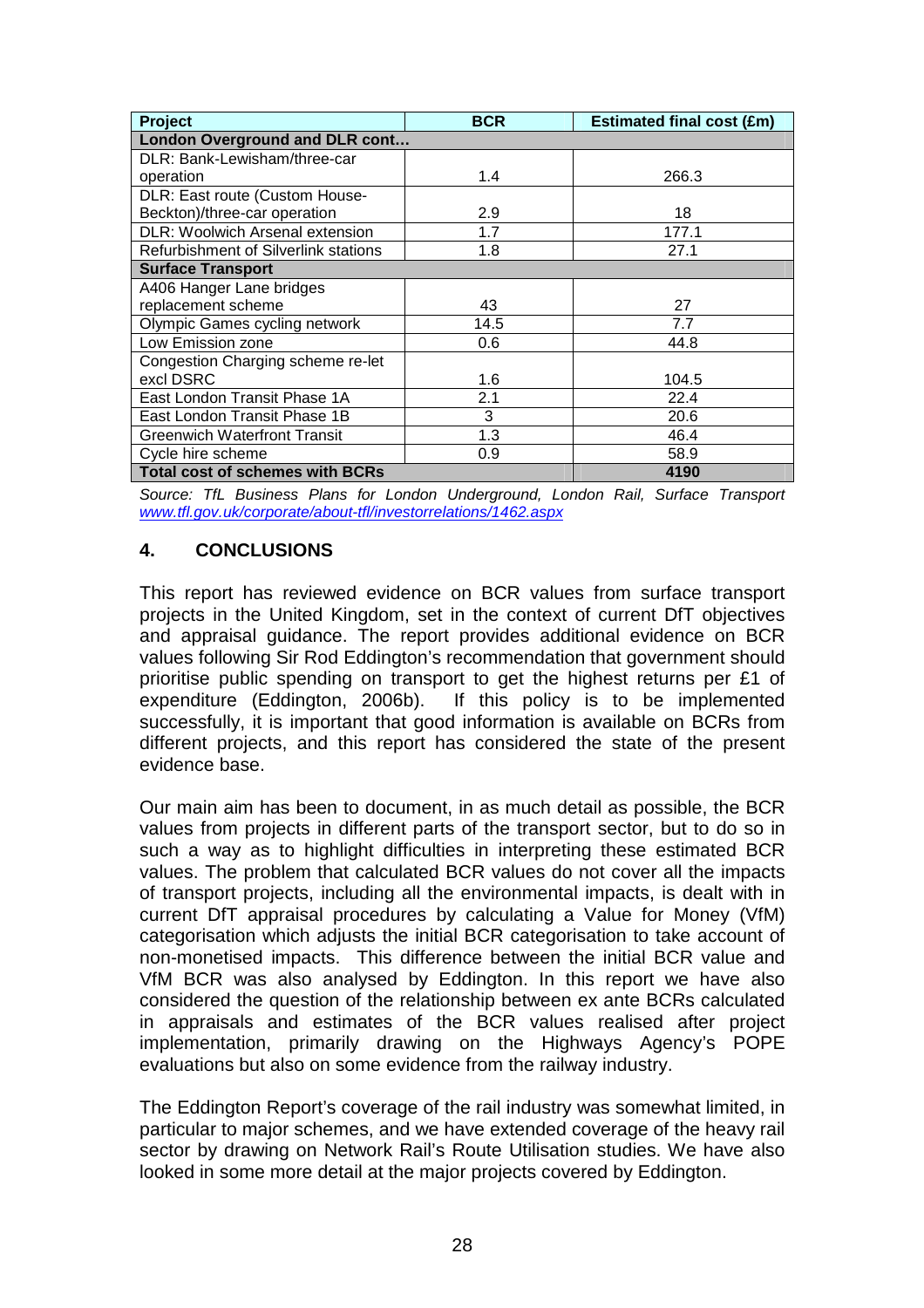One of the difficulties of comparing BCR values, especially over time, is that the basis for calculating BCRs has changed, from the pre-2003 approach to calculate BCR as total social benefits divided by total social costs, to the present (but soon to be superseded) approach of calculating BCR as total social benefits divided by a government budget constraint that takes account of changes in indirect tax revenue, to the proposed approach of calculating BCR as total social benefits divided by a government budget constraint that excludes changes in indirect tax revenue.

There is now quite a lot of evidence available on BCR values. A major conclusion is that, even after accounting for non-monetised environmental impacts, highway schemes often give better value for money than public transport, including rail, schemes. This confirms the expectation in a paper by Affuso, Masson and Newbery (2003) that trunk road schemes might be expected to have better net returns than mainline railway schemes.

Nevertheless, there is still a need for more clarity. We hope that DfT and other organisations will continue to provide information on estimated BCRs from publicly-financed projects in the transport sector – the more that this information is provided for projects across the transport sector, the better the basis for decision-making. In addition even greater clarity than provided in the Department's April 2009 NATA Refresh document (DfT, 2009a) on how the final comparison is made between initial BCR and final VFM classification, perhaps through publication of case study examples, would be welcome. Finally, the switch between different methods of defining the budget constraint and the BCR itself has hindered the task of comparing BCRs between sectors over time. While we think that the proposed revised definition provides a better basis than the present one, it does make future comparisons between project BCRs, some of which will have been estimated on the present basis, and some of which will have been estimated (from 2010 onwards) on the new basis, more difficult. One answer would be a study that converted at least some of the present BCRs to the new basis, so that it is possible to get a better understanding of how much difference the proposed change makes to recorded BCRs from projects of different types.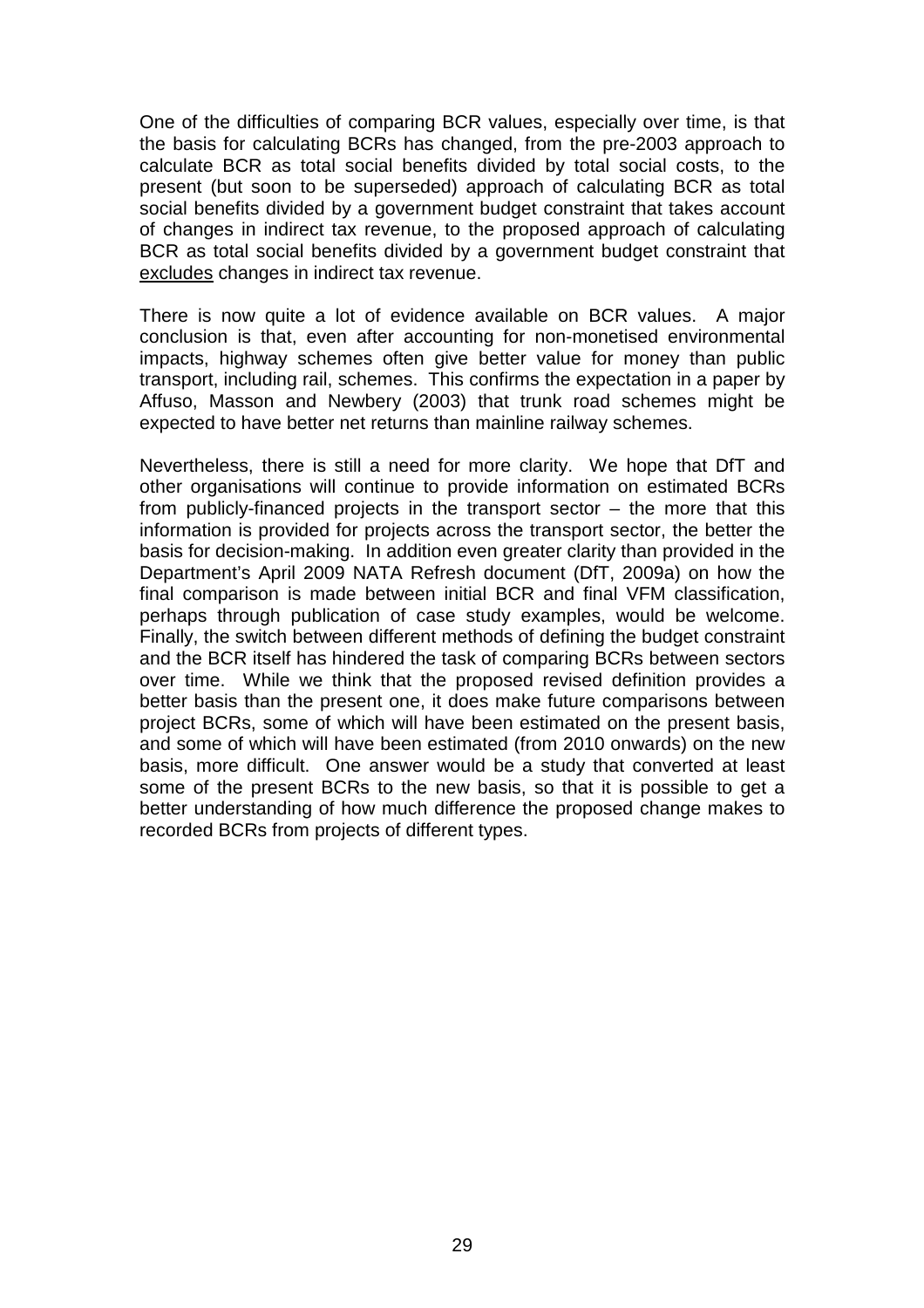# **5. APPENDIX: THE SUGDEN REPORT**

As noted in Section 2.3 above, the issue of the appropriate definition of the BCR was raised in the report that Professor Robert Sugden provided for DETR on cost-benefit analysis methodology in 1998 (Sugden, 1998, see especially pp.18-21). The report is entitled 'The Treatment of Taxation in the Cost-Benefit Analysis of Transport Appraisal', and the main concern of the report is to review the Department's methodology in respect of the 'indirect tax correction factor' which is (in Sugden's view, largely correctly) used by the Department to ensure that all costs and benefits included in COBA are measured in the same unit of account, namely factor prices. This issue is not of concern in the present report, but Sugden's report also considers the comparability of cost-benefit appraisal of transport projects in the public sector and financial appraisal of transport projects in the private sector.

Given that the conditions under which the two criteria will give the same result are unlikely to be met (these conditions include perfect price discrimination by the private operator to extract all the consumer surplus, and equal rates of indirect taxation on all goods), what solution might be imposed to ensure consistency of decision-making?

Sugden admits that he knows of no fully satisfactory solution to this problem of ensuring consistency between public and private sector appraisals. However he suggests that one approach would be to apply a shadow price of public funds greater than one on expenditure by the public sector to reflect the fact that each £1 of expenditure by the private sector will extract more benefits than each £1 of expenditure by the public sector. But he notes that this approach is equivalent to ranking public sector projects by the ratio of their net present value of benefits to the government subsidy required, where this public subsidy takes account of any changes in tax revenue occasioned because the tax rates on new and displaced outputs vary.

Thus, for example, because road fuel is taxed at a relatively high rate, and public transport fares are not subject to VAT, a project that diverts traffic from road to rail would lead to a loss of government indirect tax revenue which increases the subsidy required (that is, the denominator in the BCR, so BCR goes down), while a project that increases road traffic will lead to an increase in fuel tax revenue and hence a reduction in the subsidy required (so BCR goes up). This conclusion depends on the assumption that the fuel tax levels do not reflect real additional costs of resources used up, and Sugden points out that where, for example, fuel tax is a (Pigovian) tax on the real resource cost of pollution/greenhouse gases, such a tax adjustment in the subsidy calculation is **not** required.

The Department adopted Sugden's methodology, and the definition of the BCR recommended for use in NATA changed around 2003 to take account of the net subsidy cost to the public sector. BCR was defined as the present value of benefits (PVB) divided by the net present value of costs to the public sector (PVC). As noted in Section 2.3 above, the definition is now being revised to exclude changes in indirect taxation from the budget constraint.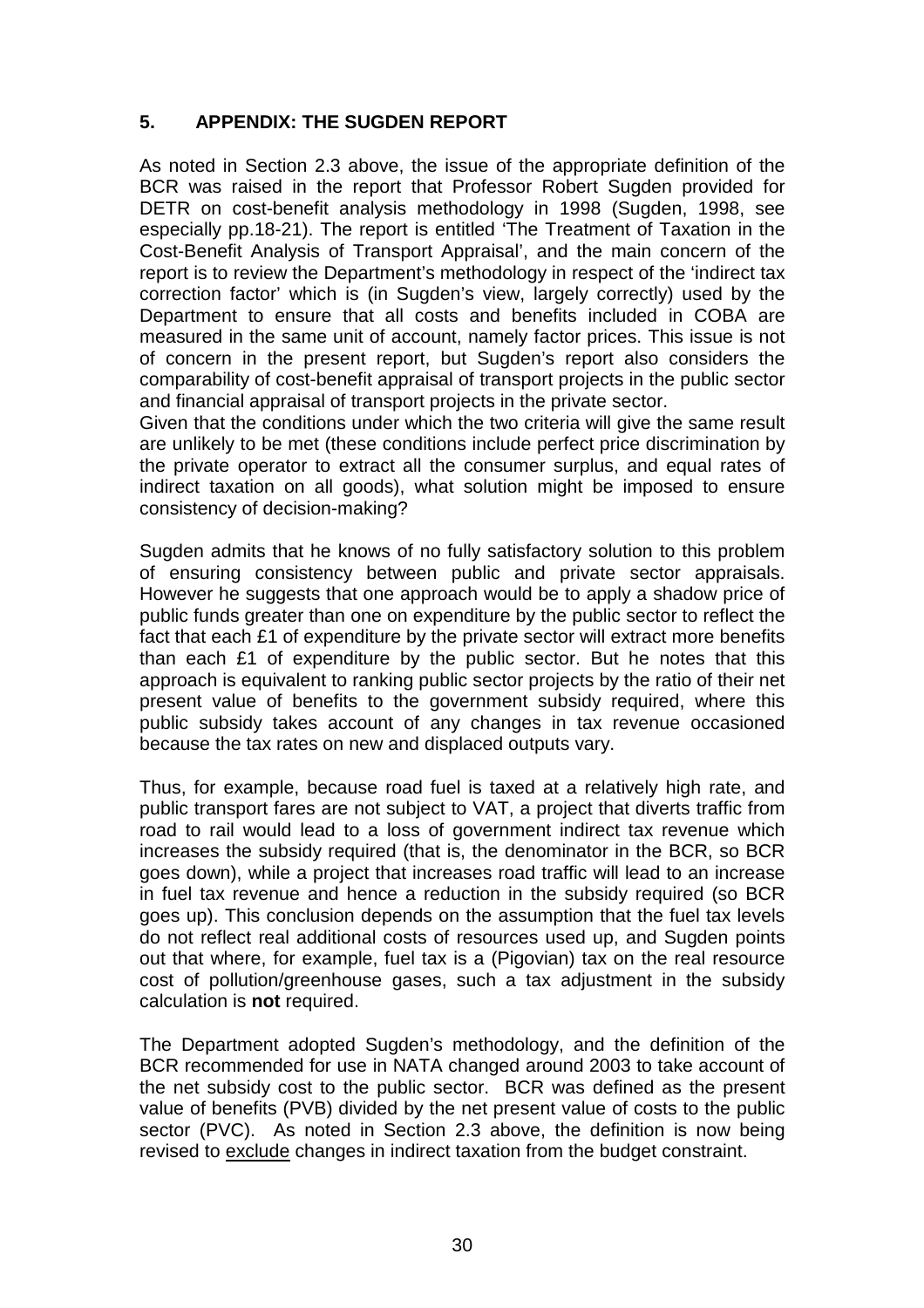# **6. REFERENCES**

- Affuso, L, Masson, J, and Newbery, D (2003) "Comparing investment in new transport infrastructure: roads versus railways?" Fiscal Studies, 24(3), pp.275-315.
- Atkins (2003) High Speed Line: Summary Report. www.dft.gov.uk/pgr/rail/researchtech/research/hspeedlinestudysummar yreport.pdf
- Crossrail (2005) Crossrail Economic Appraisal: a Summary. www.crossrail.co.uk/80256B090053AF4C/Files/economicappraisal/\$FI LE/economic+appraisal+of+crossrail.pdf
- DfT (2005) Guidance on Value for Money. www.dft.gov.uk/about/howthedftworks/vfm/guidanceonvalueformoney
- DfT (2007) Data on Investment Returns from Transport Schemes Considered by the Eddington Study. www.dft.gov.uk/about/strategy/transportstrategy/eddingtonstudy/pubed dingbase
- DfT (2008) Autumn Performance Report, 2008. www.dft.gov.uk/about/publications/apr/ap/autumnperformance08.pdf
- DfT (2009a) NATA Refresh: Appraisal for a Sustainable Transport System. www.dft.gov.uk/consultations/archive/2008/consulnatarefresh/natarefre sh2009.pdf?view=Standard
- DfT (2009b) Evaluating Productivity Impacts of Transport. www.dft.gov.uk/pgr/evaluation/evaluationguidance/evalprodimpacts/
- Eddington, Sir Rod (2006a) The Eddington Transport Study. Main Report: Transport's Role in Sustaining the UK's Productivity and Competitiveness, The Stationery Office.
- Eddington, Sir Rod (2006b) The Eddington Transport Study. The Case for Action: Sir Rod Eddington's Advice to Government, The Stationery Office.
- Gourvish, T (2009) Britain's Railways 1997-2005 Labour's Strategic Experiment, Oxford University Press, Oxford.
- Green Alliance (2008) Decision-Making for Sustainable Transport, London.
- Halcrow Group Limited (2004) Policy Evaluation: RPP and RPF, Final Report, Strategic Rail Authority.
- Highways Agency (2007a) Post Opening Project Evaluation 2002-06 Lessons Learnt.
- Highways Agency (2007b) Post Opening Project Evaluation of Local Network Management Schemes Year 5 (2006/07) Executive Summary.
- Highways Agency (2009) Post Opening Project Evaluation Meta-Analysis Executive Summary www.highways.gov.uk/roads/18386.aspx
- HM Treasury (2007) PSA Delivery Agreement 5: Deliver Reliable and Efficient Transport Networks that Support Economic Growth. www.hm-treasury.gov.uk/d/pbr\_csro7\_psa5.pdf
- National Audit Office (2007) Proposed Light Rail Schemes in Leeds. Manchester and South Hampshire: Review by the NAO of the Role of the DfT.